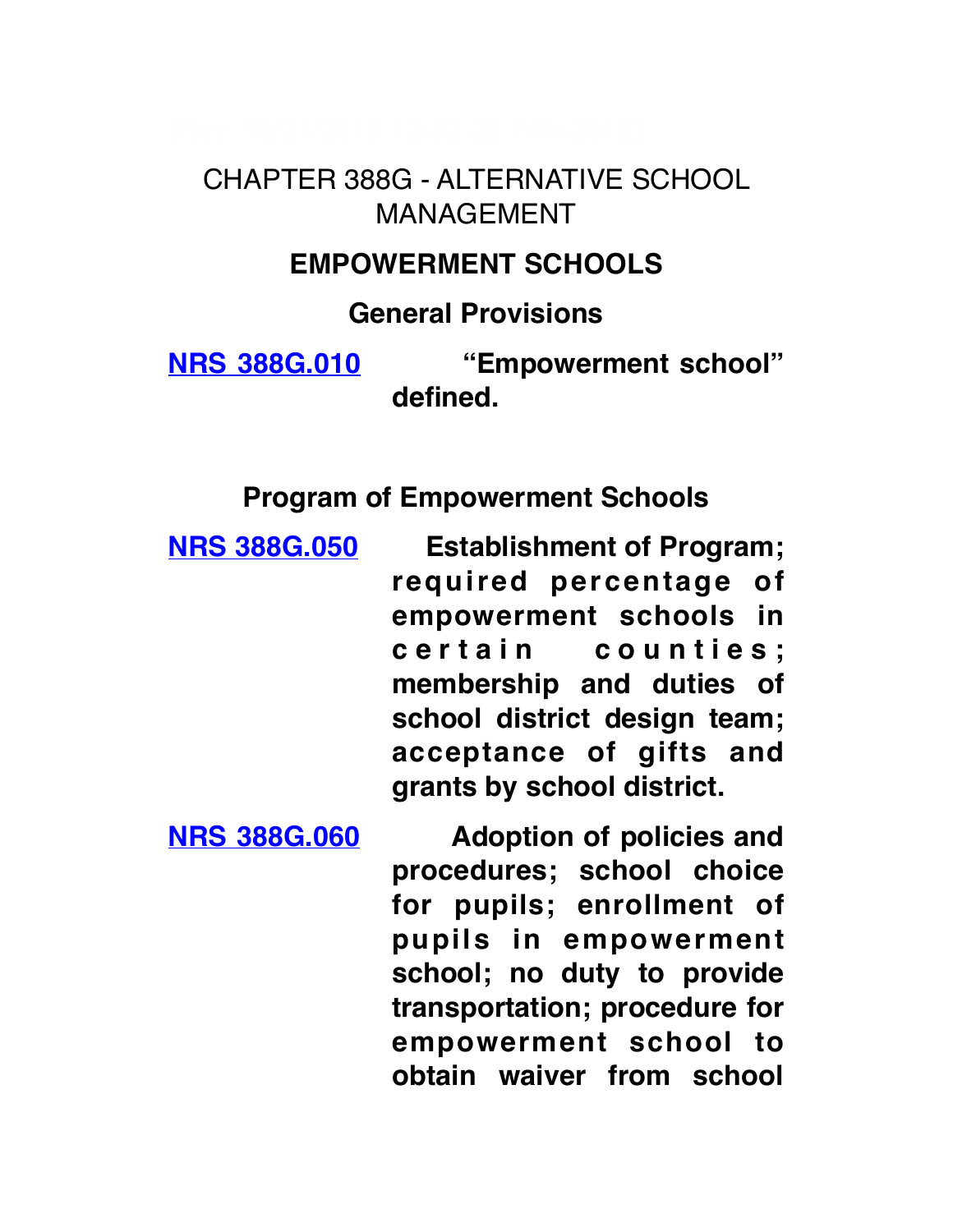**district requirements and regulations.**

### **School Empowerment Teams**

| <b>NRS 388G.100</b> | <b>Establishment of</b>  |
|---------------------|--------------------------|
|                     | empowerment team for     |
|                     | school; exception from   |
|                     | requirement<br>o f       |
|                     | empowerment team;        |
|                     | development<br>o f       |
|                     | empowerment plan;        |
|                     | participation by charter |
|                     | schools.                 |

**NRS 388G.110 Duties of school** 

**empowerment team.**

**School Empowerment Plans**

**NRS 388G.120 Requirements of school empowerment plan; request for waiver from certain statutes and regulations; budget for empowerment school and discretion over certain percentage of money. [Effective through June 30, 2021.]**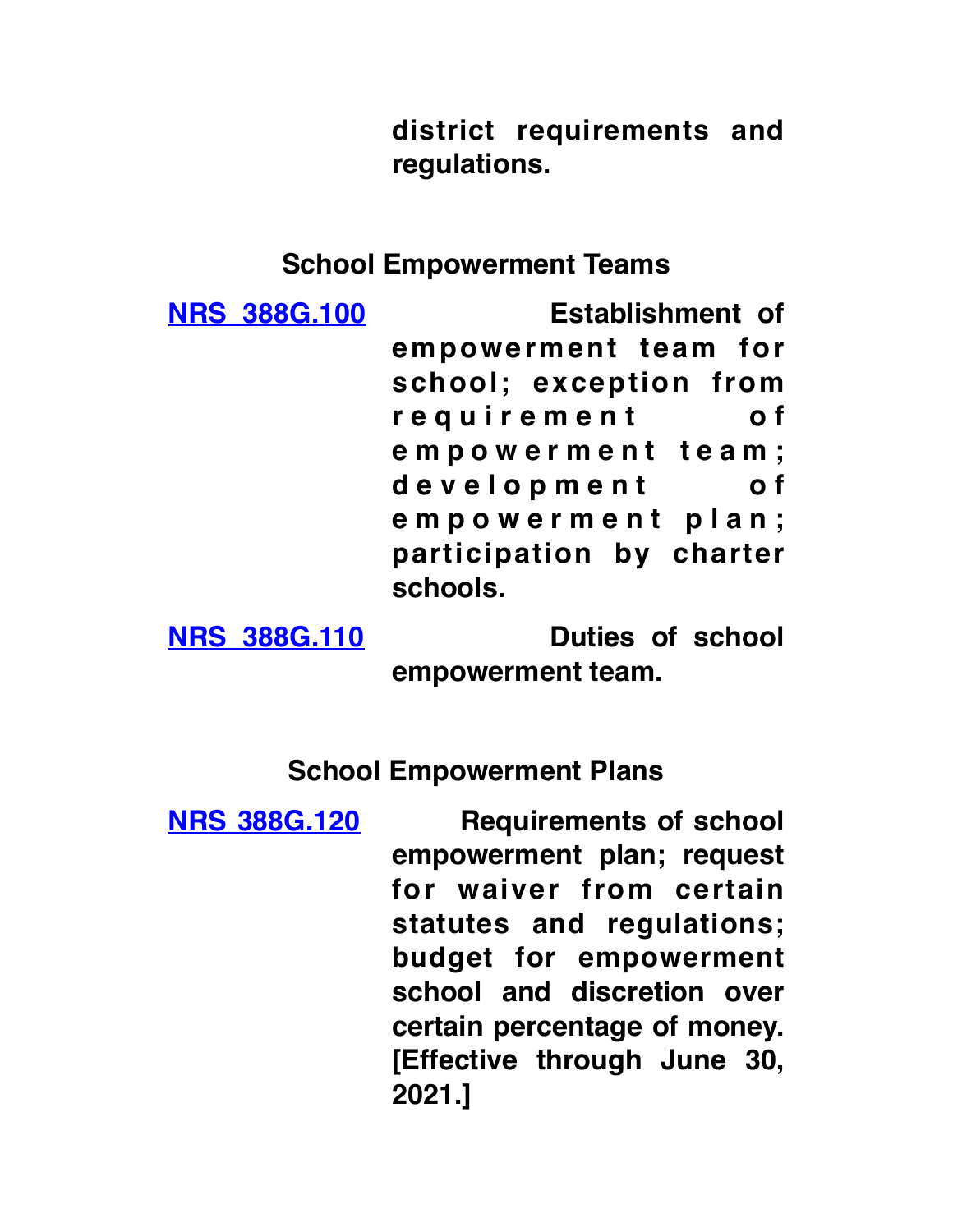**NRS 388G.120 Requirements of school empowerment plan; request for waiver from certain statutes and regulations; budget for empowerment school and discretion over certain percentage of money. [Effective July 1, 2021.]**

**NRS 388G.130 Review of empowerment plan for public school or district-sponsored charter school; opportunity to correct deficiencies; term of effectiveness; request for**  amendment; review of **request for waiver from statute or regulation by State Board.**

**NRS 388G.140 Review of empowerment plan for State Public Charter School Authority-sponsored and Nevada System of Higher Education-sponsored charter schools; opportunity to correct deficiencies; term of effectiveness; request for**  amendment; review of **request for waiver from**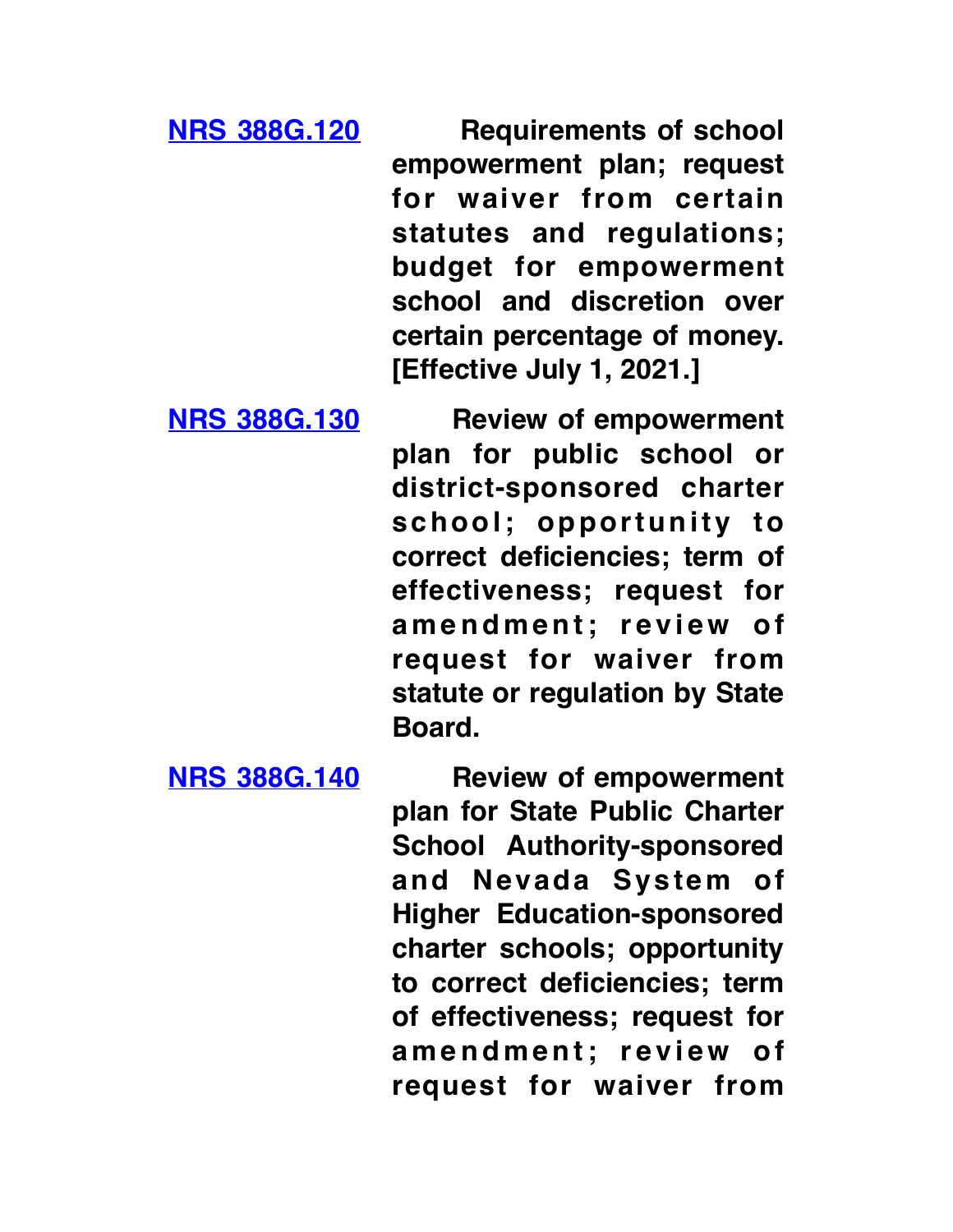**statute or regulation by State Board.**

#### **Miscellaneous Provisions**

- **NRS 388G.200 Quarterly report by e m p o w e r m e n t s c h o o l ;**  annual financial audit **required; compilation of reports and audits.**
- **NRS 388G.210 Compliance with state law; exception if waiver granted; acceptance of gifts and grants by empowerment school.**

**NRS 388G.220 Regulations.**

**PROGRAMS OF SCHOOL-BASED DECISION MAKING**

- **NRS 388G.300 Authority of board of trustees to prescribe rules relating to creation and administration of program.**
- **NRS 388G.310 Authority of board of t r u s t e e s t o w a i v e requirements of regulations for public school adopting**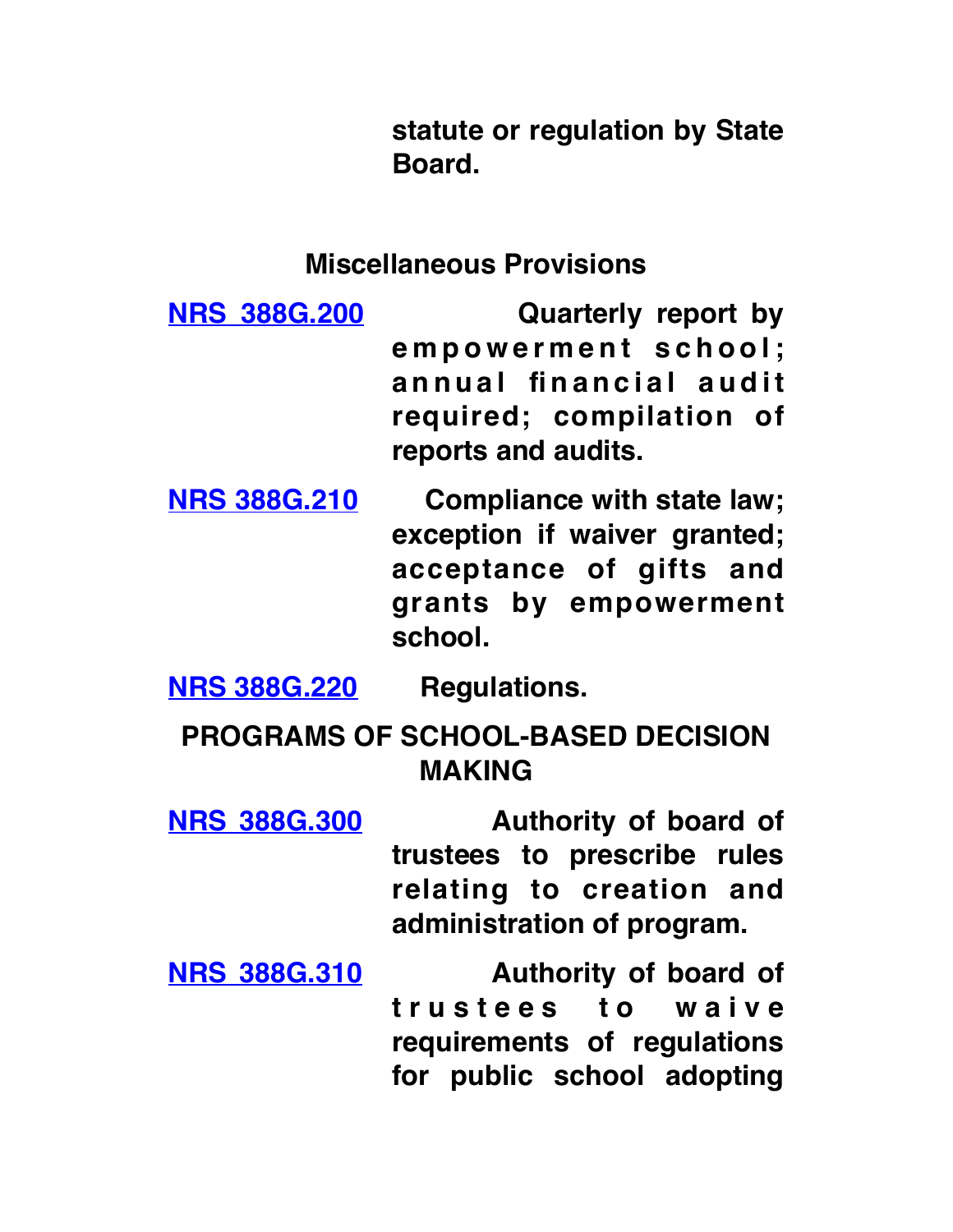**program.**

**NRS 388G.320 Authority of State Board of Education to waive required course of study for school council created pursuant to program.**

### **TURNAROUND SCHOOLS**

**NRS 388G.400 Determinations regarding principal and employees of school; financial and other incentives for teachers, a d m i n i s t r a t o r s a n d p a r a p r o f e s s i o n a l s ; reassignment of teachers to another public school; effect of determinations regarding**  employees on cost of operation of school; **regulations to establish criteria for designation.**

# **ORGANIZATION OF LARGE SCHOOL DISTRICTS**

### **General Provisions**

**NRS 388G.500 Legislative findings and declaration.**

**NRS 388G.510 Definitions.**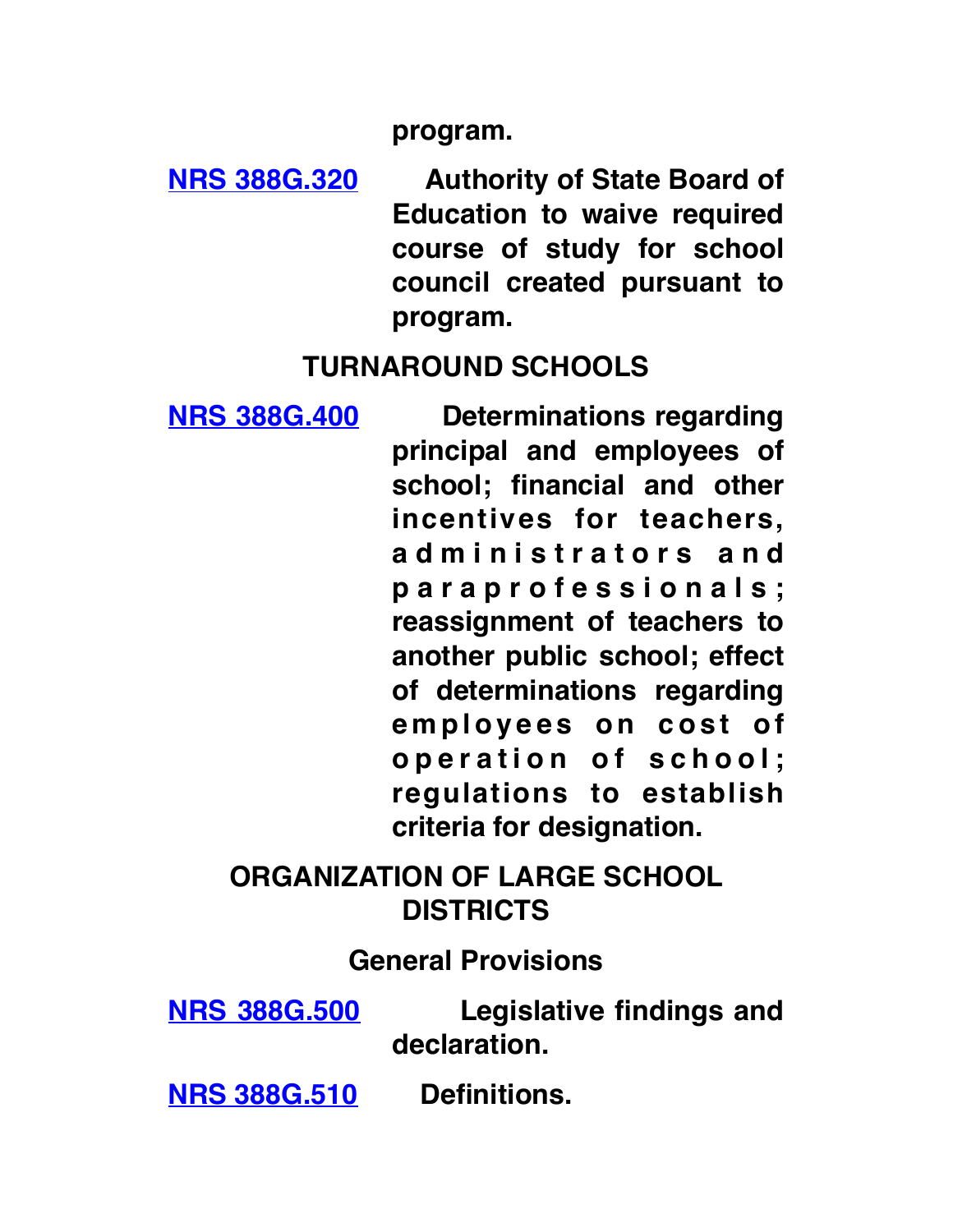| <b>NRS 388G.515</b> | "Board of trustees"<br>defined.                                                                                                                  |
|---------------------|--------------------------------------------------------------------------------------------------------------------------------------------------|
|                     |                                                                                                                                                  |
| <b>NRS 388G.520</b> | "Central services" defined.                                                                                                                      |
| <b>NRS 388G.525</b> | "Confidential information"<br>defined.                                                                                                           |
| <b>NRS 388G.530</b> | "Large school district"<br>defined.                                                                                                              |
| <b>NRS 388G.535</b> | "Local school precinct"<br>defined.                                                                                                              |
| <b>NRS 388G.540</b> | "Organizational team"<br>defined.                                                                                                                |
| <b>NRS 388G.545</b> | "Plan of operation"<br>defined.                                                                                                                  |
| <b>NRS 388G.550</b> | "School associate<br>superintendent" defined.                                                                                                    |
| <b>NRS 388G.555</b> | "Specialty school"<br>defined.                                                                                                                   |
| <b>NRS 388G.560</b> | "Superintendent" defined.                                                                                                                        |
| <b>NRS 388G.570</b> | <b>Applicability.</b>                                                                                                                            |
| <b>NRS 388G.580</b> | <b>Superintendent of Public</b><br>Instruction to ensure<br>reorganization of large<br>school district; cooperation<br>of large school districts |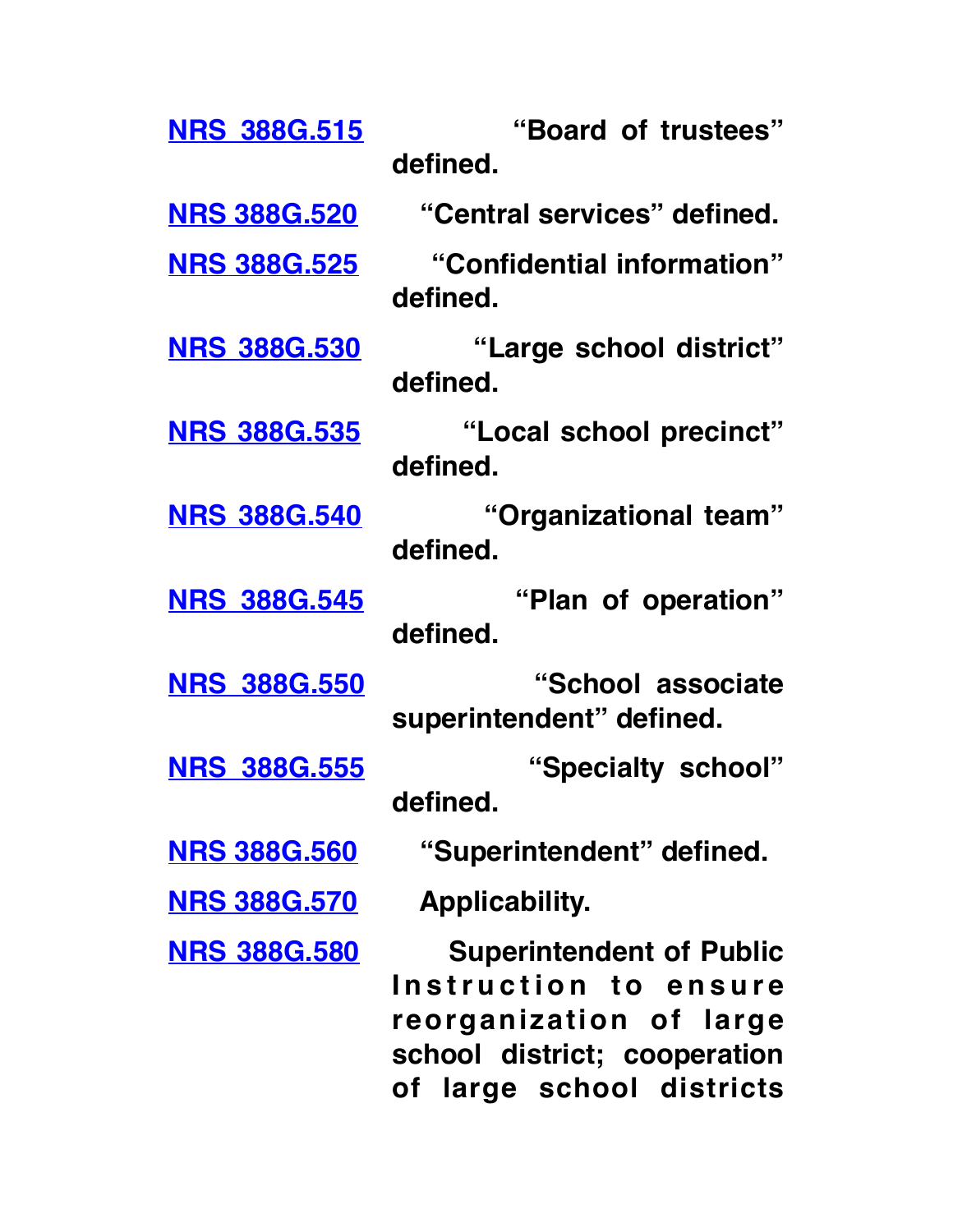**required.**

**NRS 388G.590 Regulations.**

**Formation of Local School Precincts**

**NRS 388G.600 Certain public schools**  deemed local school **precincts; operation using site-based decision-making; limitation on reducing size or c o n v e r t i n g s p e c i a l t y schools.**

**NRS 388G.610 Responsibilities of local school precincts and large**  school districts; **procurement of equipment, services and supplies from outside sources required in certain circumstances; assignment of staff from central services; transferring additional responsibility to local school precincts.**

**NRS 388G.620 Assignment of school associate superintendents to o v e r s e e l o c a l s c h o o l precincts; manner of filling**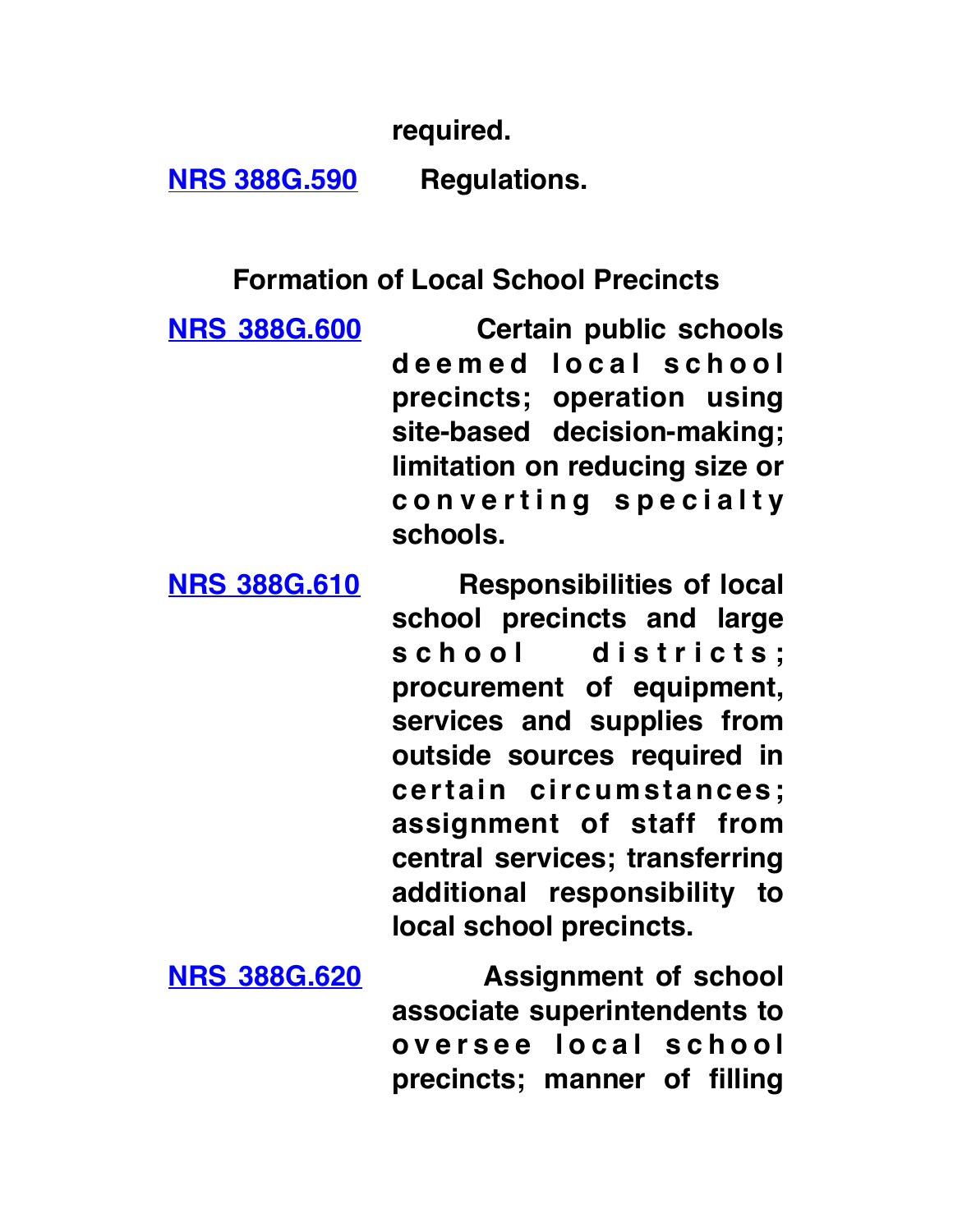**v a c a n c y ; e m p l o y m e n t decisions concerning school associate superintendent.**

**NRS 388G.630 Duties of school associate s u p e r i n t e n d e n t ; a c c o u n t a b i l i t y f o r performance of local school precincts.**

**Financial Determinations and Considerations for Local School Precincts**

**NRS 388G.650 Annual establishment and**  publication of certain **information to assist local precincts prepare budgets for the next school year; carry forward of year-end balance to next school year.**

**NRS 388G.660 Establishment of** 

**estimated total amount of money to be received by large school districts in next school year and estimated percentage to be allocated to local school precincts; requirements regarding amount of money to be**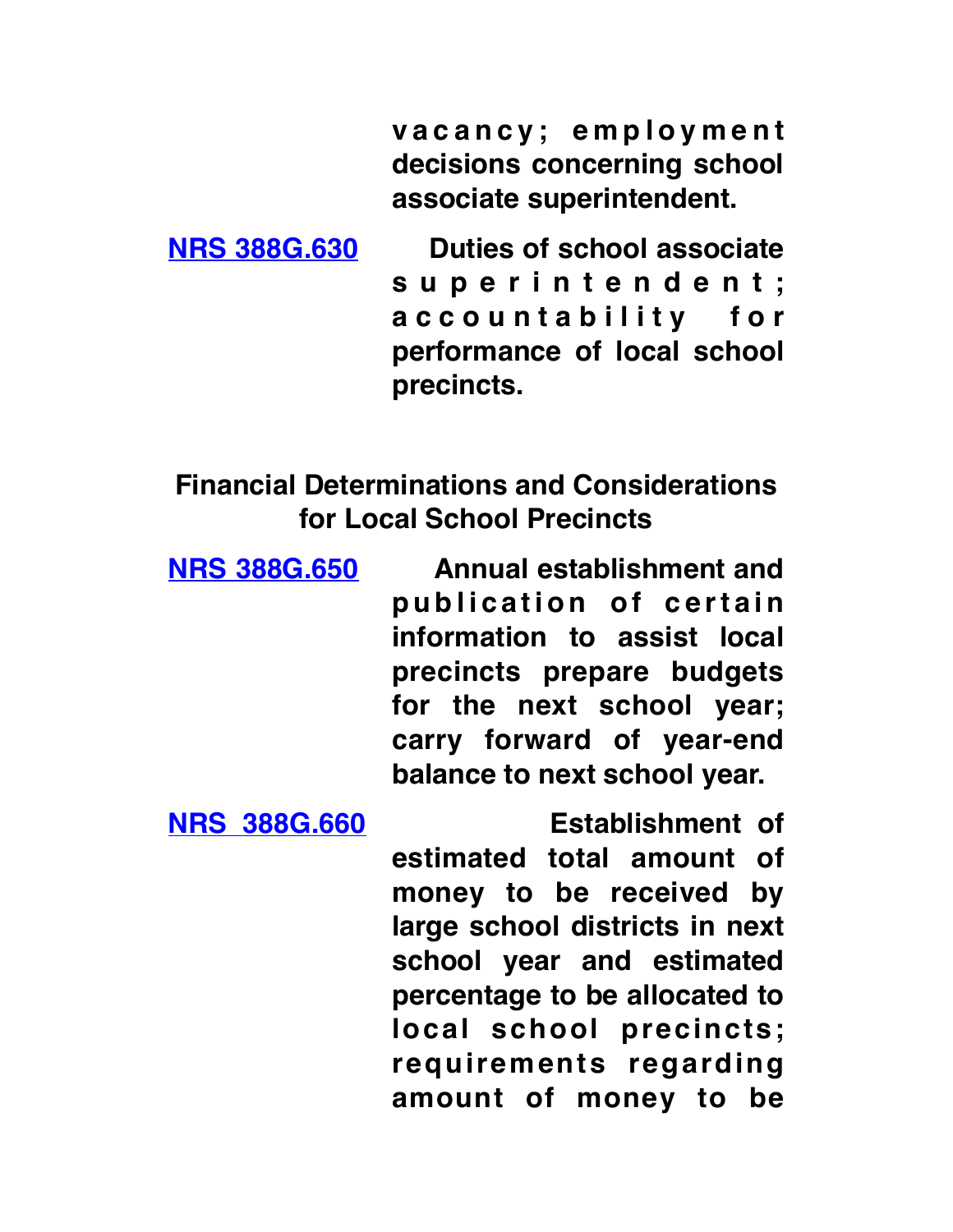**allocated to local school precincts; publication of information concerning allocations.**

**NRS 388G.670 Allocation per pupil to local school precincts; establishment of weights for categories of pupils; amount provided to specialty or rural schools; variance from weights.**

**NRS 388G.680 Local school precinct to be informed of allocation for n e x t s c h o o l y e a r ; determination of number and**  category of pupils: **determination of allocation**  for new local school **precinct; annual adjustment to amount allocated.**

**NRS 388G.690 Annual determinations c o n c e r n i n g a c t u a l expenditures for and teacher vacancies at each local**  school precinct for **preceding school year.**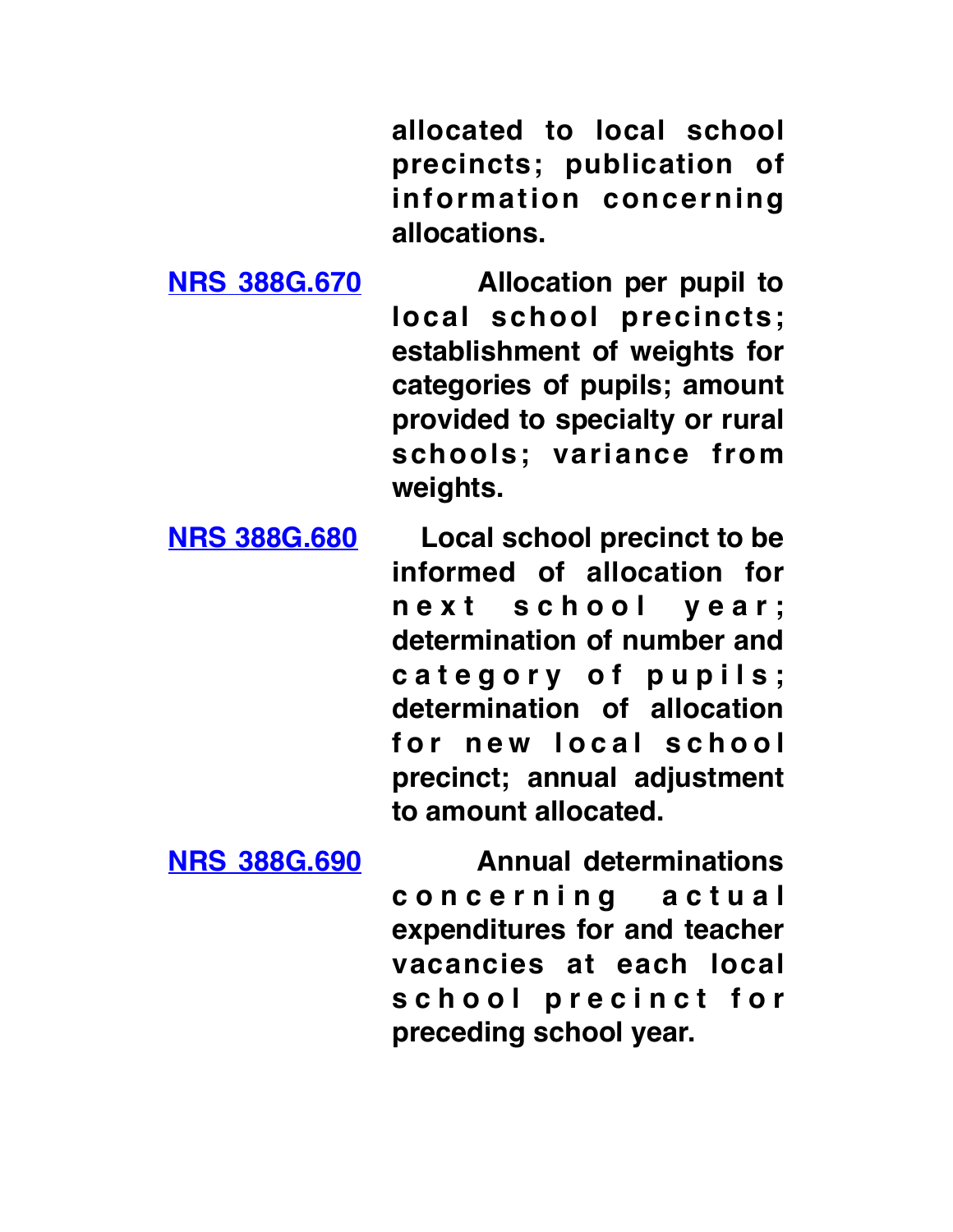## **Management and Operation of Local School Precincts**

**NRS 388G.700 Establishment of organizational team for local school precinct; plan of operation for local school precinct.**

**NRS 388G.710 Presentation of plan of operation at public meeting;**  submission of plan of **operation for approval; adjustments to budget after plan of operation approved.**

**NRS 388G.720 Organizational team: Composition; election of certain members; immunity**  from liability for civil **damages.**

**NRS 388G.730 Organizational team: Chair; quorum; meetings; t e r m s o f m e m b e r s ; vacancies; members serve without compensation.**

**NRS 388G.740 Duties and authority of o r g a n i z a t i o n a l t e a m ; p a r t i c i p a t i o n o f organizational team in**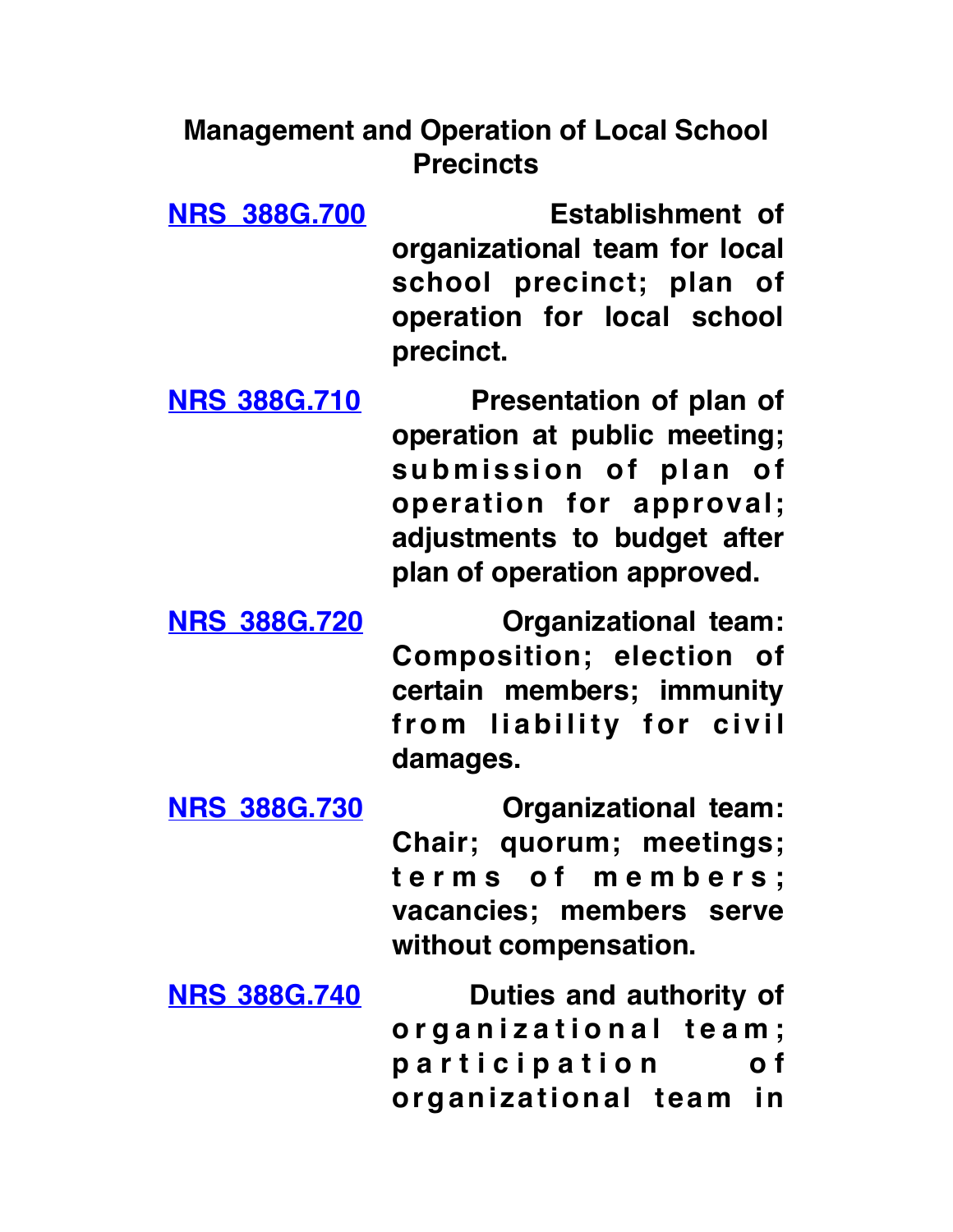**selection of principal.**

**NRS 388G.750 Submission of request to revise plan of operation to s c h o o l a s s o c i a t e superintendent; response to such a request; appeal of decision of school associate superintendent.**

**NRS 388G.760 Creation of community education advisory boards.**

### **Monitoring Effectiveness of Local School Precincts**

- **NRS 388G.800 Survey to be administered annually to certain persons involved with local school precincts and employees of central services; publication of summary of results of surveys.**
- **NRS 388G.810 Superintendent to prepare report with information from s c h o o l y e a r b e f o r e i m m e d i a t e l y p r e c e d i n g school year; contents of r e p o r t ; r e p o r t t o b e**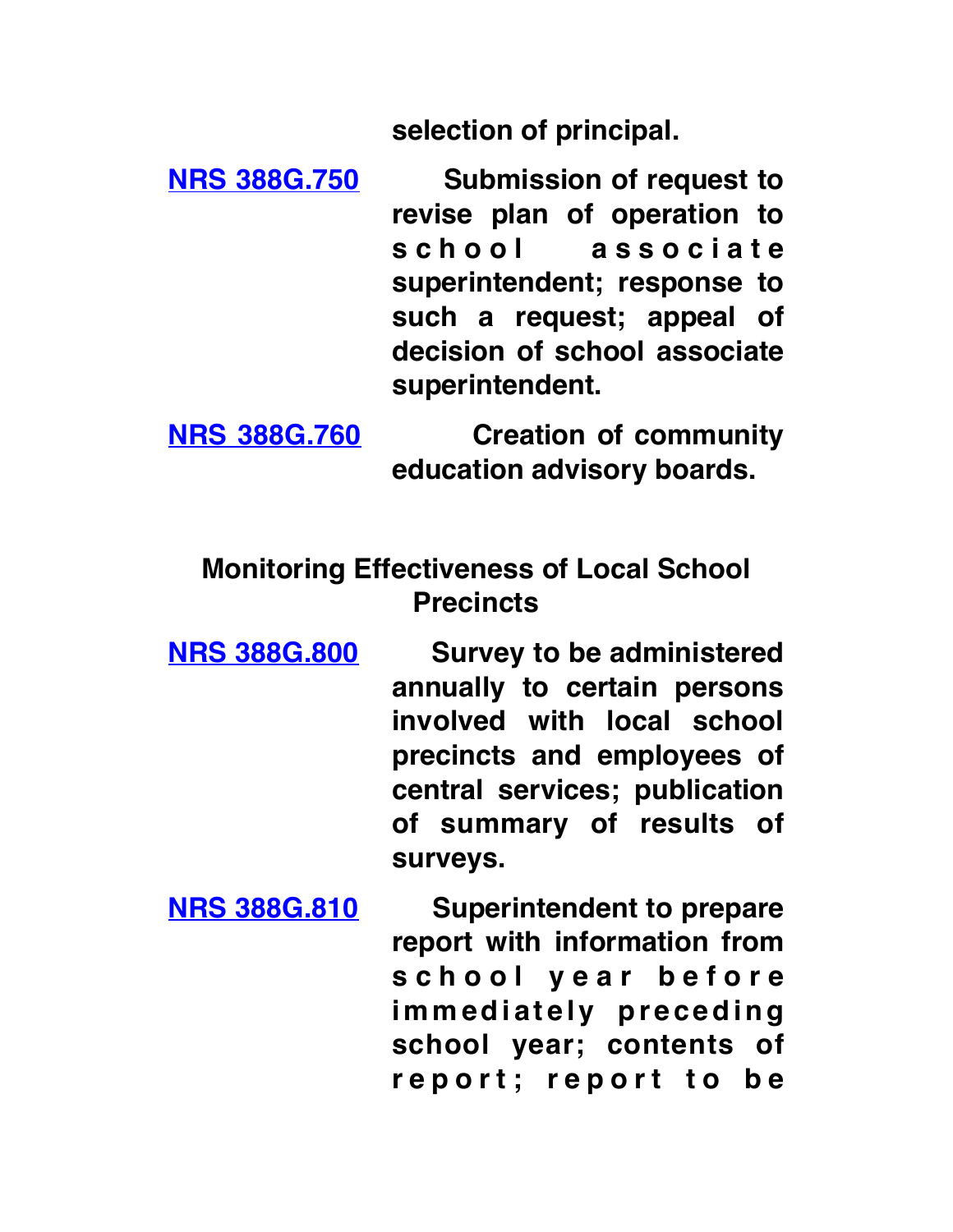forwarded to certain **persons.**

# **EMPOWERMENT SCHOOLS**

\_\_\_\_\_\_\_\_\_

\_\_\_\_\_\_\_\_\_

# **General Provisions**

 **NRS 388G.010 "Empowerment school" defined.**  As used in NRS 388G.010 to 388G. 220, inclusive, unless the context otherwise requires, "empowerment school" means a public school operating under an empowerment plan developed pursuant to **NRS 388G.120** and approved pursuant to **NRS 388G.130** or 388G. 140, as applicable.

 (Added to NRS by 2007, 3277; A 2011, 879) — (Substituted in revision for NRS 386.700)

# **Program of Empowerment Schools**

 **NRS 388G.050 Establishment of Program; required percentage of empowerment schools in certain counties; membership and duties of school district design team; acceptance of gifts and grants by school district.**

 1. There is hereby established a Program of Empowerment Schools for public schools within this State. The Program does not include a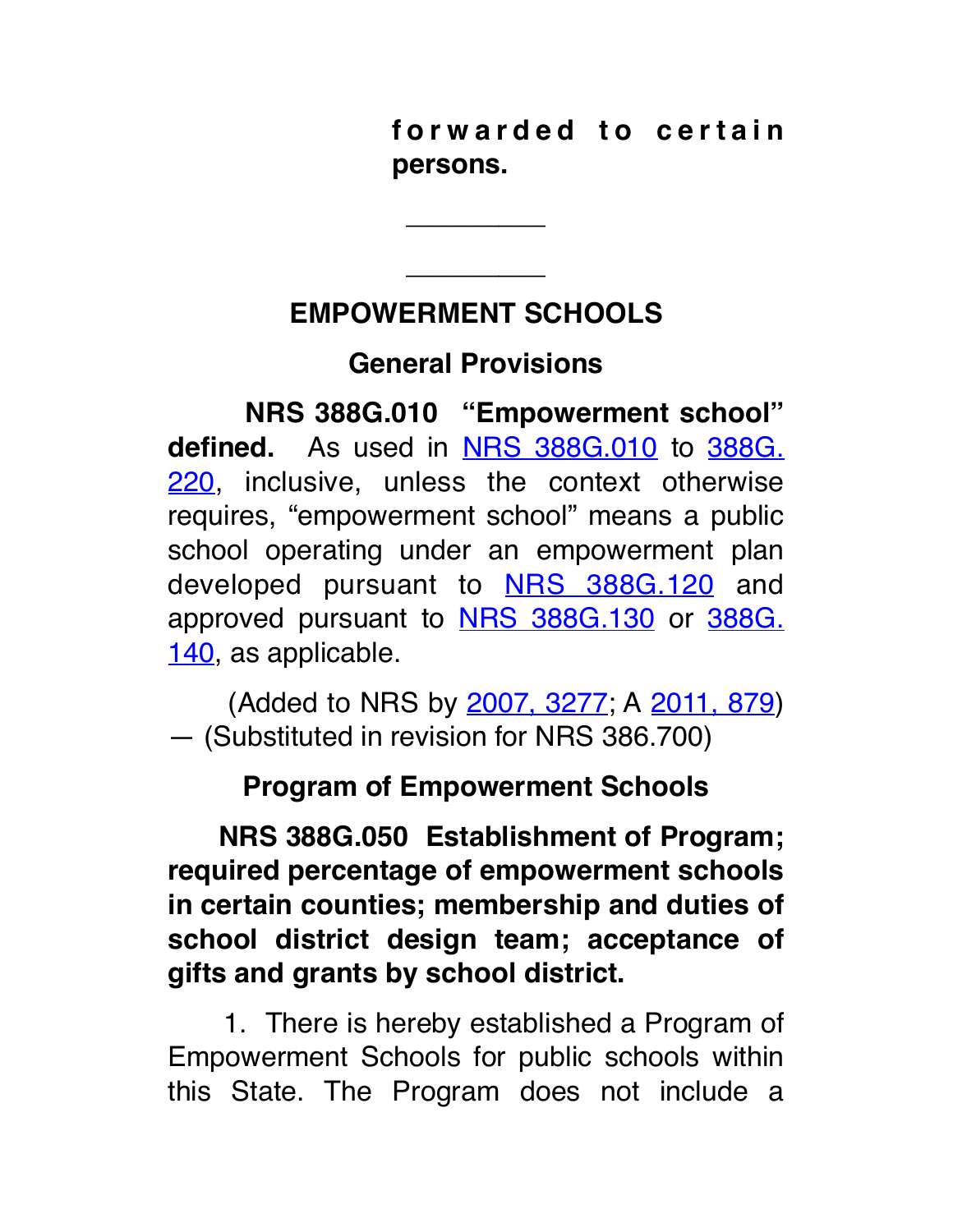university school for profoundly gifted pupils.

 2. The board of trustees of a school district which is located:

 (a) In a county whose population is less than 100,000 may approve public schools located within the school district to operate as empowerment schools.

 (b) In a county whose population is 100,000 or more but less than 700,000 shall approve not less than 5 percent of the schools located within the school district to operate as empowerment schools.

 3. The board of trustees of a school district which participates in the Program of Empowerment Schools shall, on or before September 1 of each year, provide notice to the Department of the number of schools within the school district that are approved to operate as empowerment schools for that school year.

 4. The board of trustees of a school district that participates in the Program of Empowerment Schools may create a design team for the school district. If such a design team is created, the membership of the design team must consist of the following persons appointed by the board of trustees: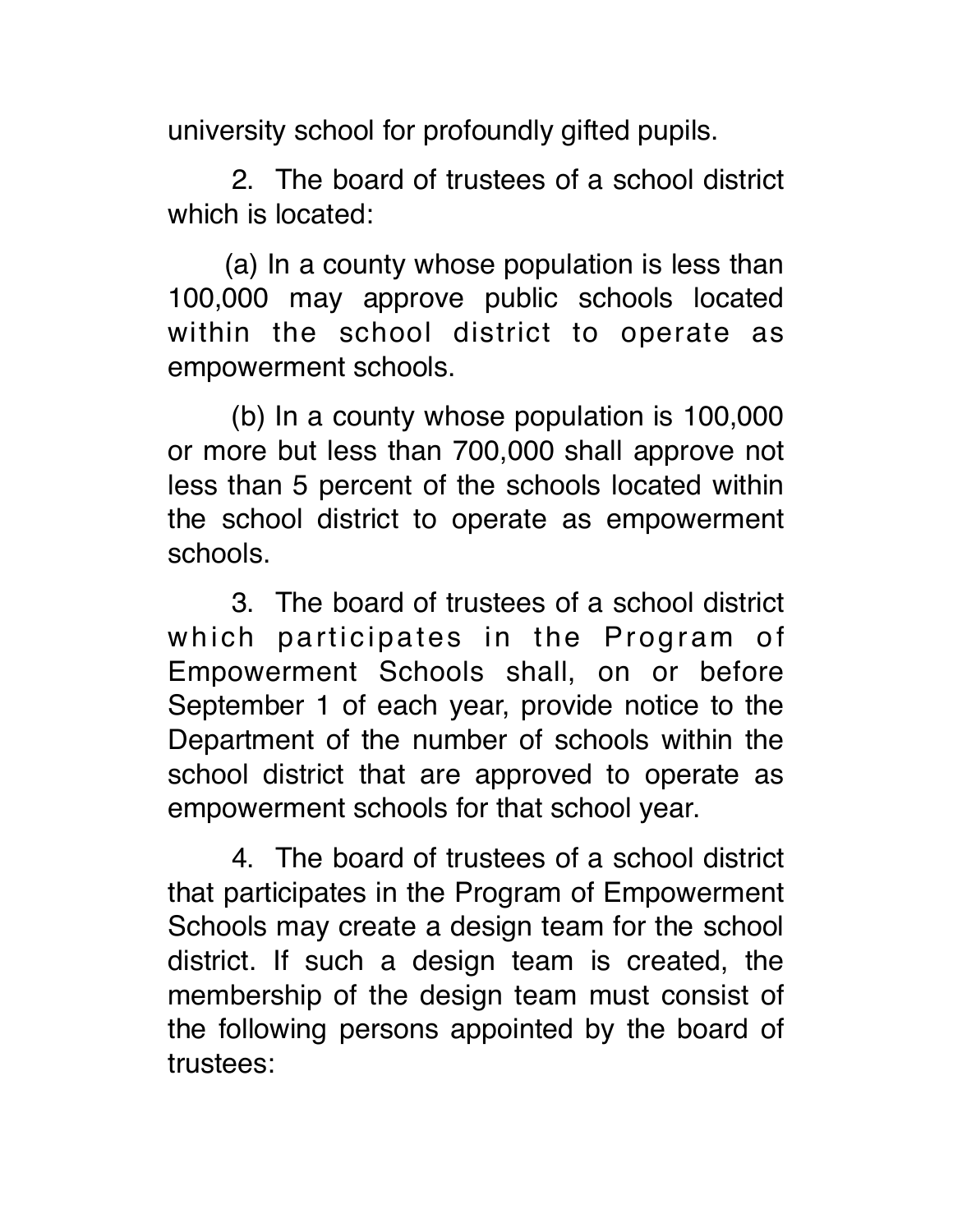(a) At least one representative of the board of trustees;

 (b) The superintendent of the school district, or the superintendent's designee;

 (c) Parents and legal guardians of pupils enrolled in public schools in the school district;

 (d) Teachers and other educational personnel employed by the school district, including, without limitation, school administrators;

 (e) Representatives of organizations that represent teachers and other educational personnel;

 (f) Representatives of the community in which the school district is located and representatives of businesses within the community; and

 (g) Such other members as the board of trustees determines are necessary.

 5. If a design team is created for a school district, the design team shall:

 (a) Recommend policies and procedures relating to empowerment schools to the board of trustees of the school district; and

 (b) Advise the board of trustees on issues relating to empowerment schools.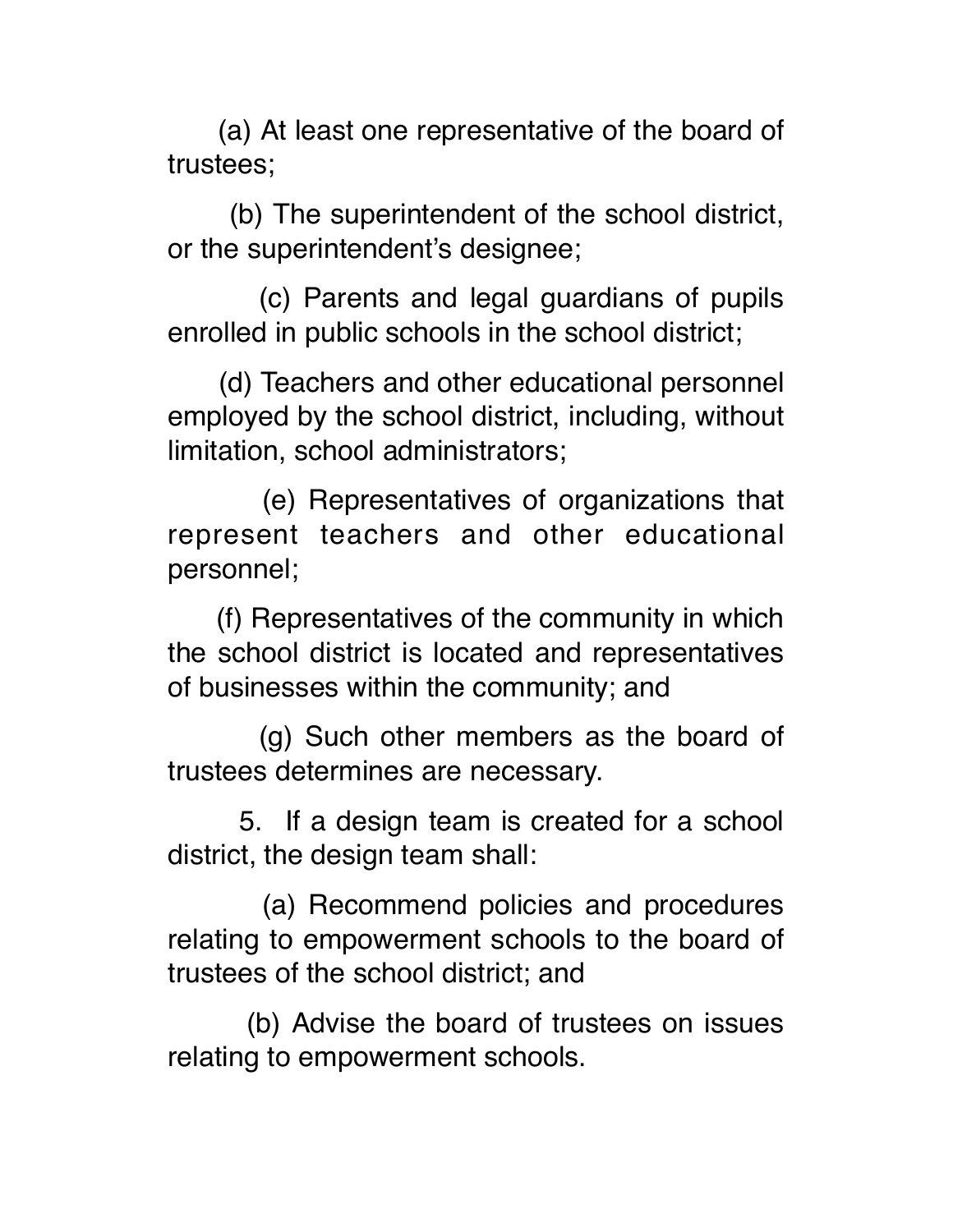6. The board of trustees of a school district may accept gifts, grants and donations from any source for the support of the empowerment schools within the school district.

 (Added to NRS by 2007, 3277; A 2011, 878, 879; 2015, 3804; 2017, 56; 2019, 2010, 2071) - (Substituted in revision for NRS 386.720)

 **NRS 388G.060 Adoption of policies and procedures; school choice for pupils; enrollment of pupils in empowerment school; no duty to provide transportation; procedure for empowerment school to obtain waiver from school district requirements and regulations.**

 1. The board of trustees of a school district that participates in the Program of Empowerment Schools may establish policies and procedures for public schools within the school district that wish to convert to empowerment schools which may provide for:

 (a) The process by which a public school may convert to an empowerment school, including, without limitation, the development of an empowerment plan for the school in accordance with **NRS 388G.120**;

(b) Autonomy for the principal of each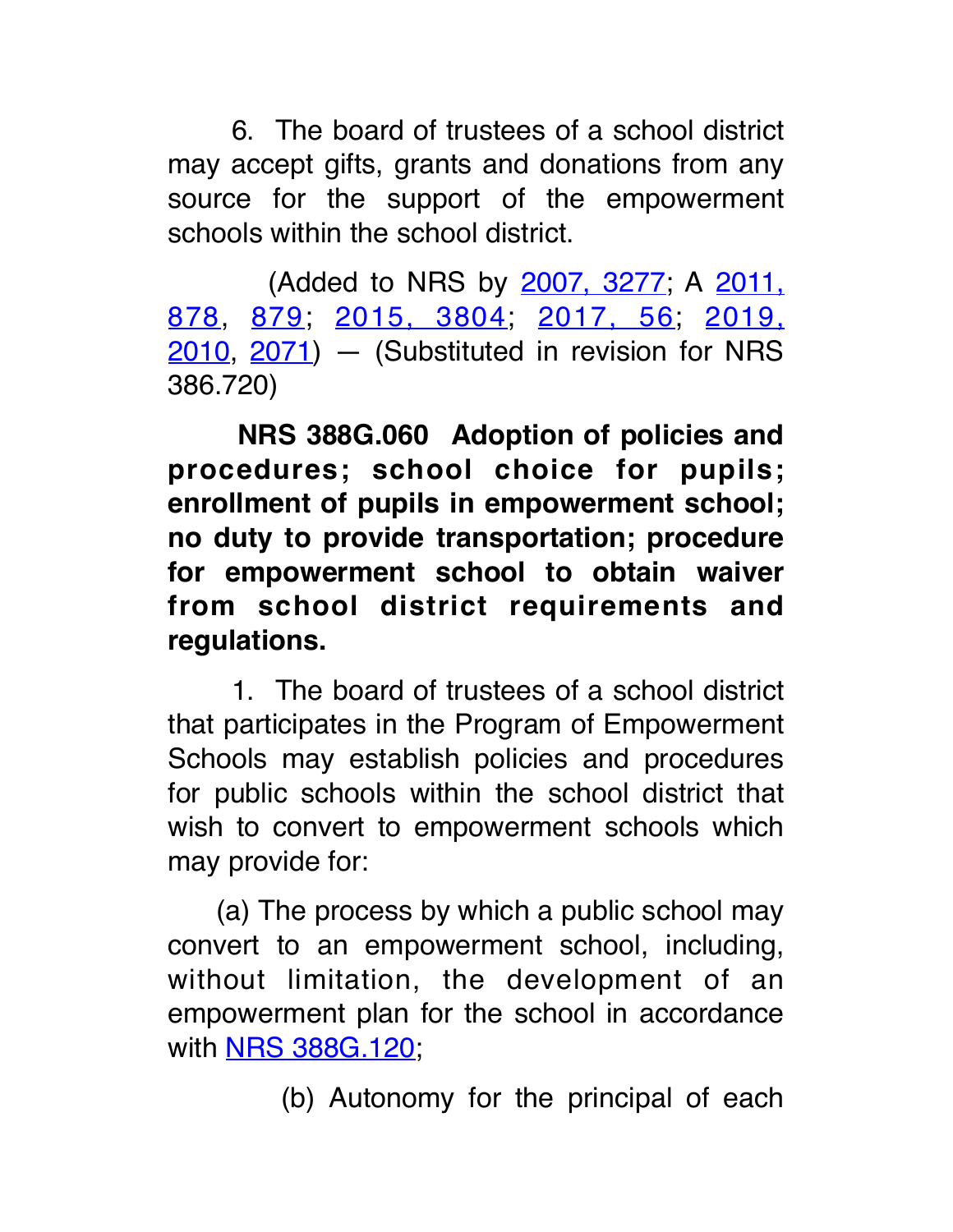empowerment school to decide issues relating to the operation of the school, including, without limitation, the school schedule, governance, incentives for employees, staffing, budgeting and the provision of instruction;

 (c) The opportunity for empowerment schools within the school district to offer an alternative schedule, including, without limitation, a longer school day or a longer school year, or both, and to offer school during the summer; and

 (d) Other matters as deemed necessary by the board of trustees.

 2. The board of trustees of a school district that participates in the Program of Empowerment Schools shall adopt policies and procedures which provide for:

 (a) Accountability measures designed to ensure that pupils enrolled in an empowerment school are achieving certain goals and standards relating to academic achievement;

 (b) The process for the selection of empowerment schools and the approval of empowerment plans for those schools;

 (c) The process for renewal of empowerment plans;

(d) The criteria for revocation of an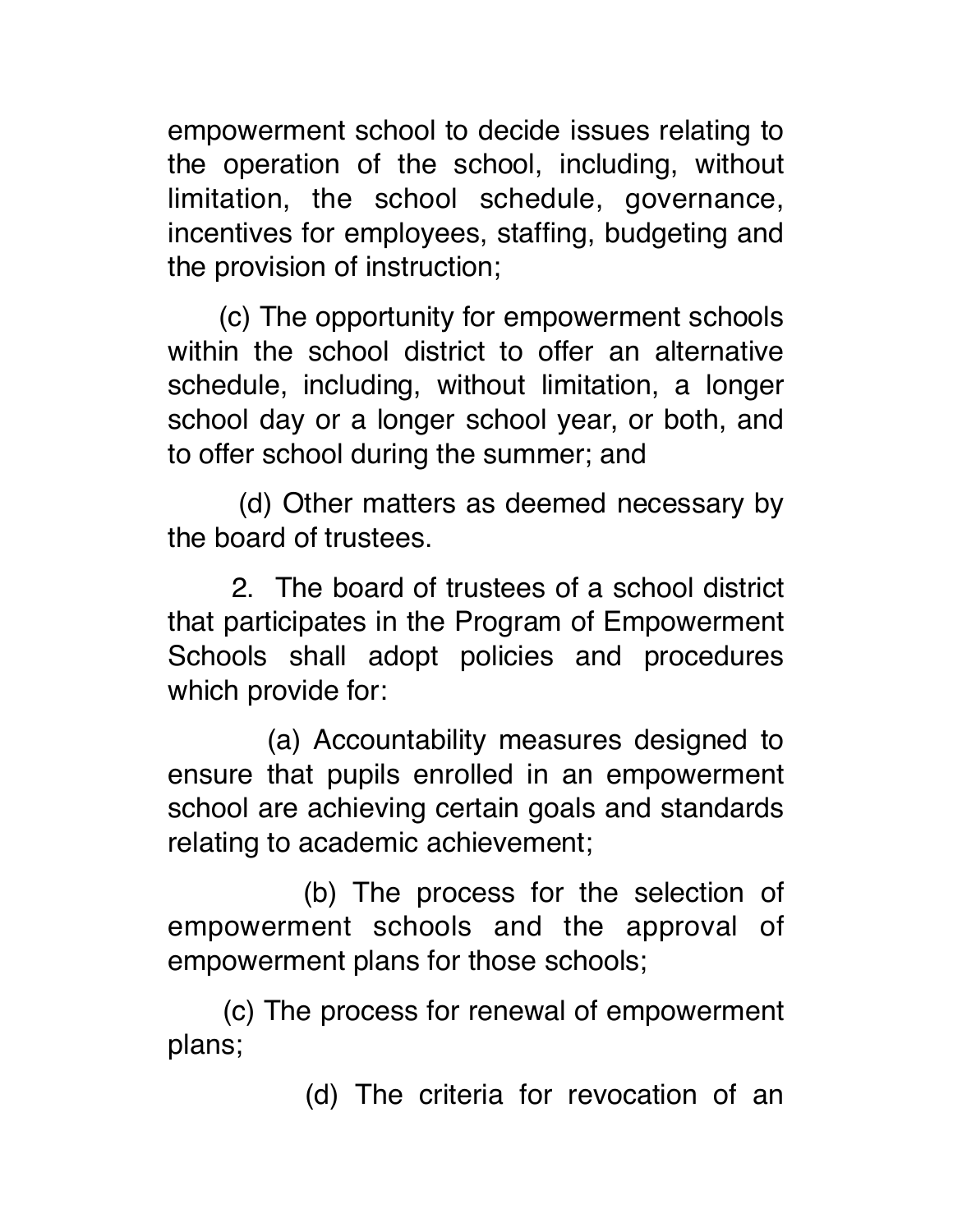empowerment plan for a school and the procedure for revocation; and

 (e) The time period for which empowerment plans will be approved.

 3. A school district that participates in the Program of Empowerment Schools shall provide a process for a pupil who resides in the school district to attend:

 (a) An empowerment school regardless of the school which the pupil is otherwise zoned to attend.

 (b) A school that is not an empowerment school if the pupil is zoned to attend a school that converts to an empowerment school.

4. An empowerment school shall:

 (a) Enroll first the pupils who are zoned to attend that school.

 (b) After the enrollment of pupils pursuant to paragraph (a), if the school has space available, enroll pupils who are not otherwise zoned to attend the school on the basis of a lottery system.

 5. A school district is not required to provide transportation to a pupil who attends a public school which the pupil is not otherwise zoned to attend.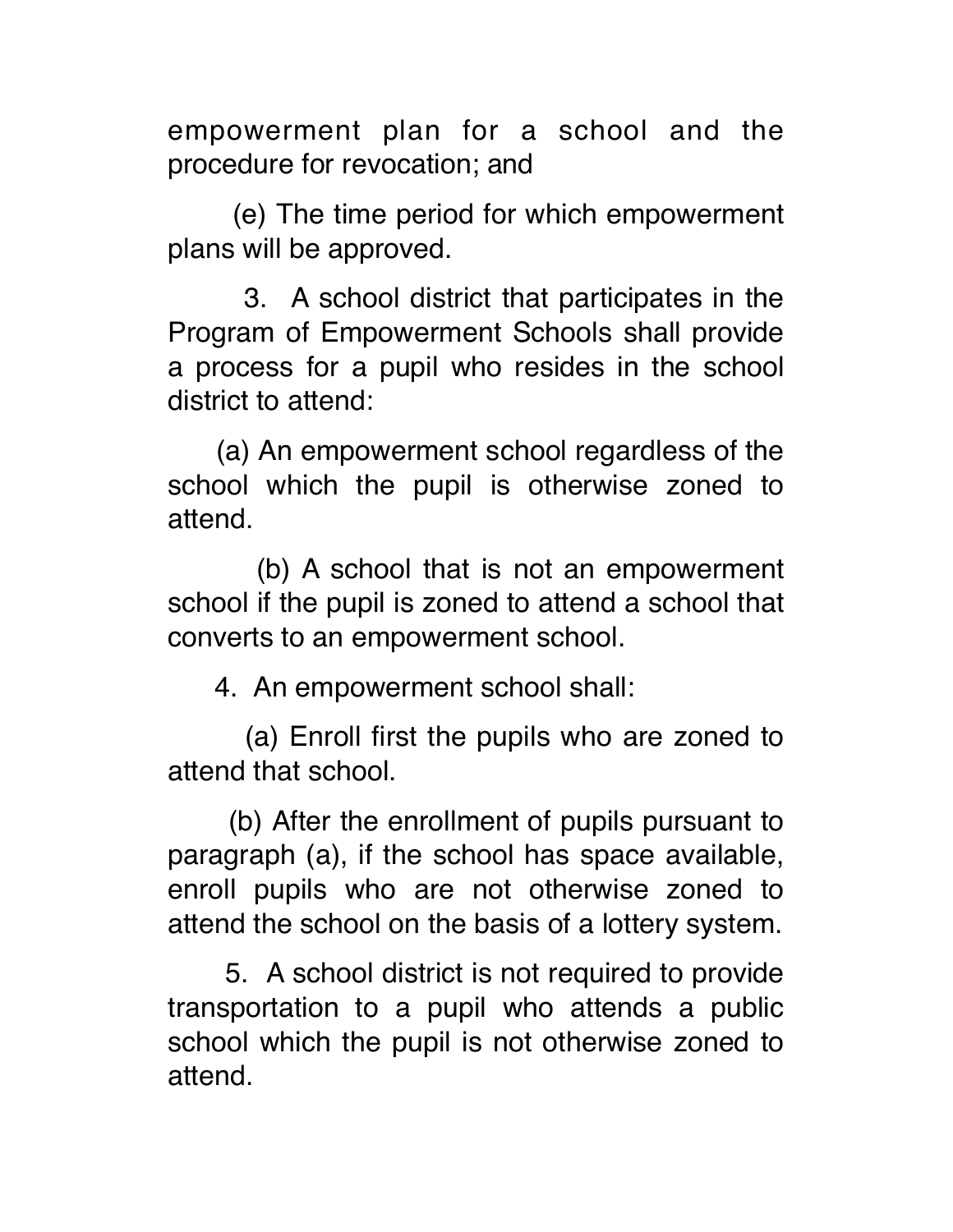6. A school district that participates in the Program of Empowerment Schools shall provide a procedure for an empowerment school to obtain a waiver from the requirements and regulations of the board of trustees of the school district. The board of trustees may not waive:

 (a) The requirements of a state or federal law or regulation.

 (b) A policy or requirement relating to safety, including, without limitation, hiring security personnel and following procedures designed to ensure the safety of the school, the personnel employed at the school and the pupils.

 (Added to NRS by 2007, 3278; A 2011, 879; 2013, 1925) — (Substituted in revision for NRS 386.725)

## **School Empowerment Teams**

 **NRS 388G.100 Establishment of empowerment team for school; exception from requirement of empowerment team; development of empowerment plan; participation by charter schools.**

1. Except as otherwise provided in subsection 2, the principal of a public school within a school district that participates in the Program of Empowerment Schools who wishes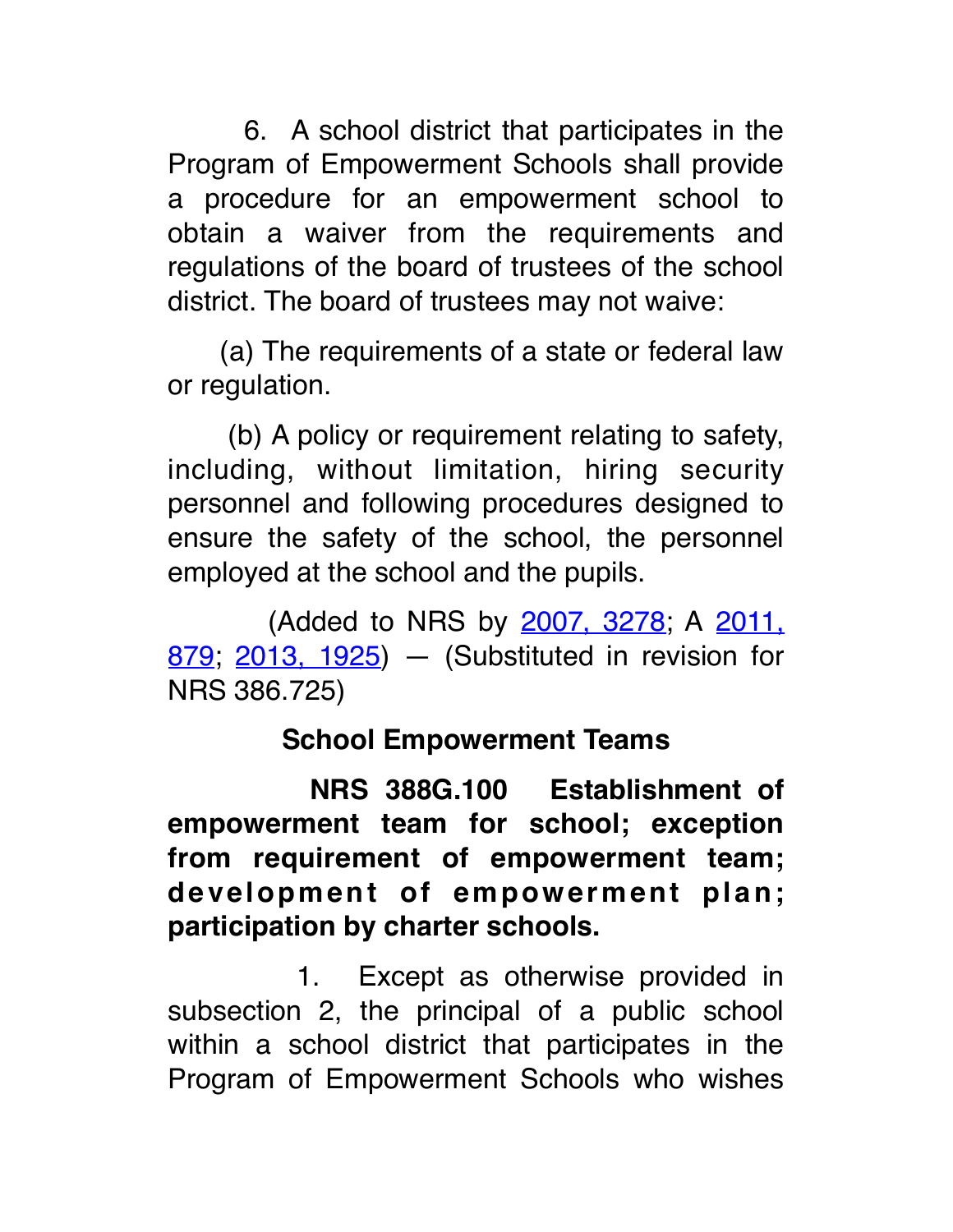to convert to an empowerment school shall:

 (a) Establish an empowerment team for the school; and

 (b) Develop an empowerment plan for the school in consultation with the empowerment team.

 2. The principal of a public school located in a county whose population is less than 100,000 may develop an empowerment plan for the school without establishing or consulting with an empowerment team. If an empowerment team has not been established pursuant to the exception provided in this subsection, the principal of the school shall carry out the responsibilities and duties otherwise assigned to an empowerment team pursuant to NRS 388G. 010 to 388G.220, inclusive.

 3. An empowerment team for a school must consist of the following persons:

(a) The principal of the school;

 (b) At least two but not more than four teachers and other licensed educational personnel who are employed at the school, selected by a recognized employee organization that represents licensed educational personnel within the school district;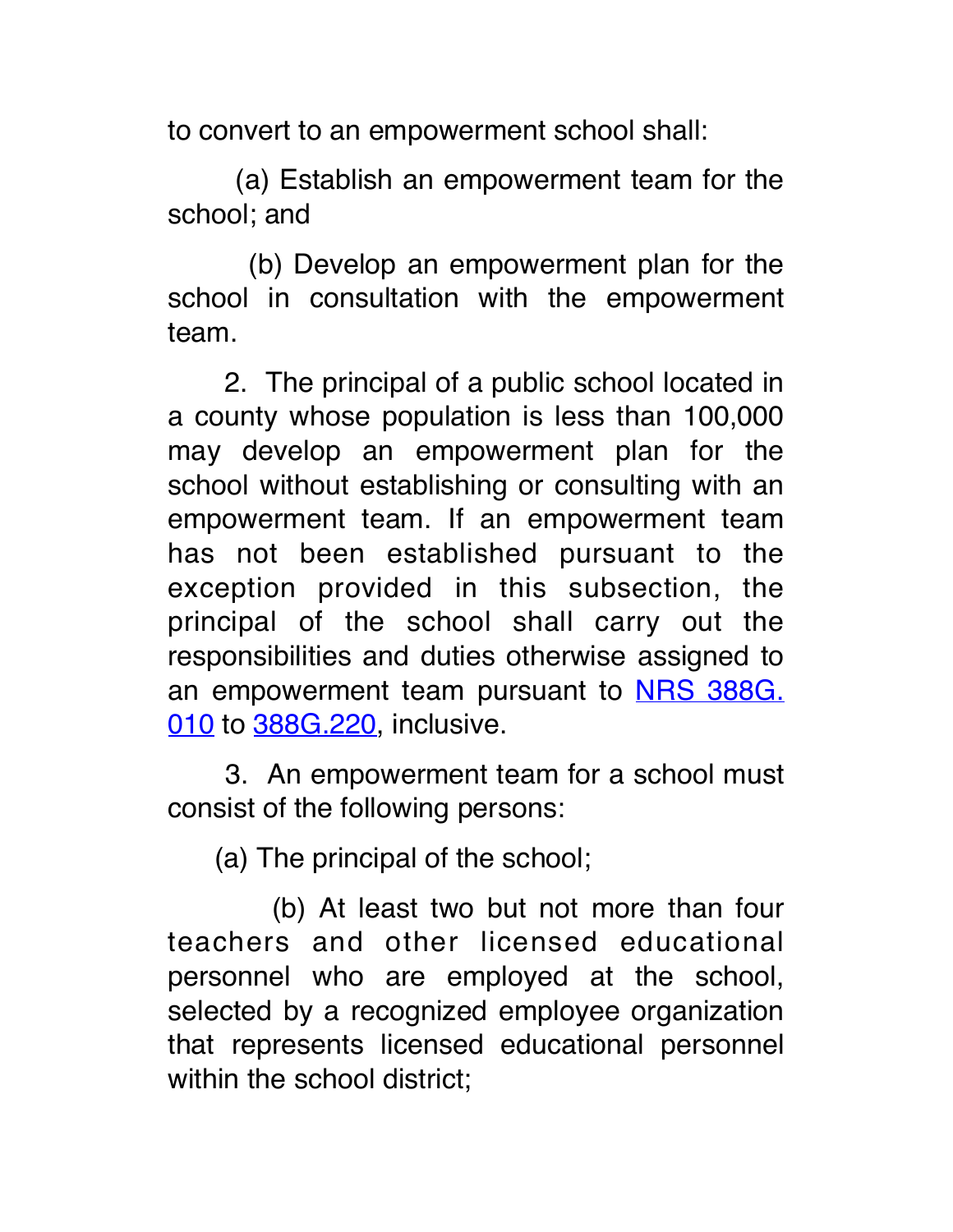(c) At least two but not more than four employees, other than teachers and other licensed educational personnel, who are employed at the school, selected by an organization that represents those employees;

 (d) At least two but not more than four parents and legal guardians of pupils enrolled in the school, selected by an association of parents established for the school;

 (e) At least two but not more than four representatives of the community or businesses within the community; and

 (f) Such other persons as may be necessary to meet the requirements set forth in subsection 4.

 4. Of the total number of members on an empowerment team for a school:

 (a) At least one member must have 5 years or more of experience in school finance;

 (b) At least one member must have 5 years or more of experience in school administration or human resources;

 (c) At least one member must have 5 years or more of experience in overseeing the academic programs and curriculum for a public school; and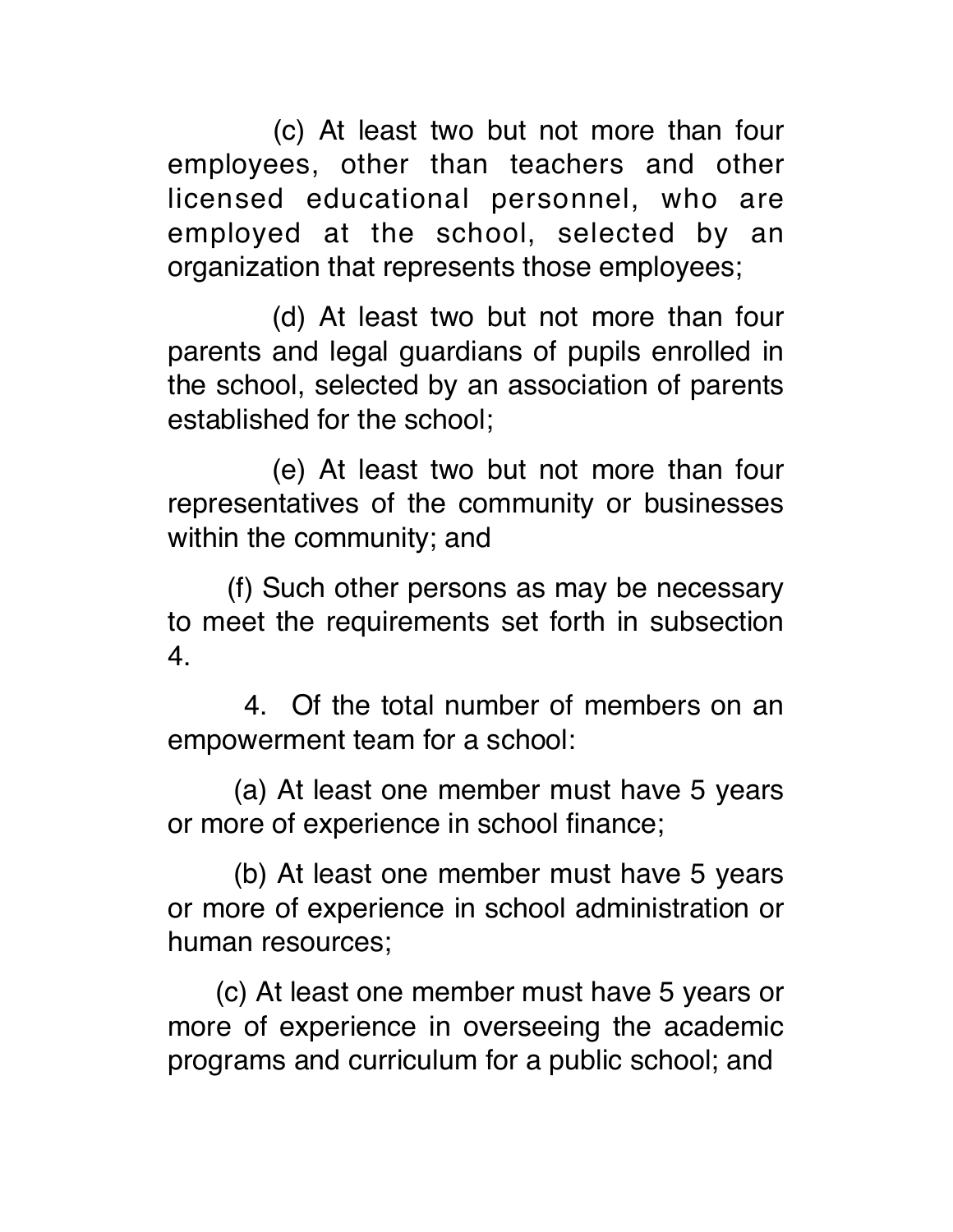(d) At least one member must have 5 years or more of experience in the collection and analysis of data.

Ê The provisions of this subsection do not require the appointment of four persons if one, two or three such persons satisfy the qualifications.

 5. A charter school that wishes to participate in the Program of Empowerment Schools shall comply with the provisions of NRS 388G. 010 to 388G.220, inclusive. If a charter school is approved as an empowerment school, the charter school does not forfeit its status as a charter school.

 (Added to NRS by 2007, 3279; A 2009, 2326, 2327; 2011, 879; 2013, 1926, 3806) — (Substituted in revision for NRS 386.730)

 **NRS 388G.110 Duties of school empowerment team.** An empowerment team for a school shall:

 1. Select, from among its members, a Chair and a Vice Chair.

 2. Assist the principal in the development of the empowerment plan for the school.

 3. Assist in the development of the proposed budget for the school and provide ongoing advice to the principal concerning the expenditure of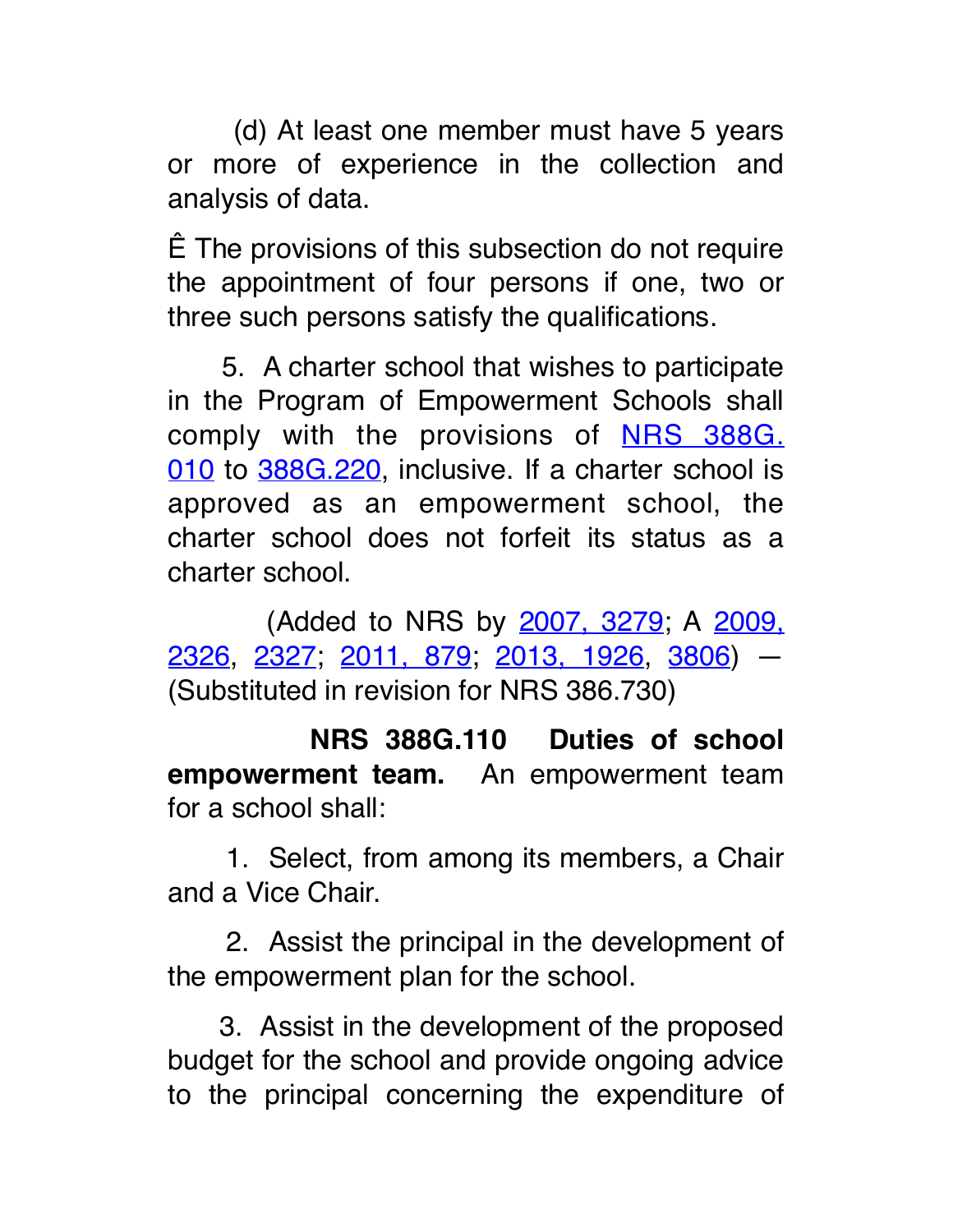money apportioned to the school.

 4. Provide continued oversight of the school and assist in the management decisions for the school.

 (Added to NRS by 2007, 3280; A 2011, 879) — (Substituted in revision for NRS 386.735)

### **School Empowerment Plans**

 **NRS 388G.120 Requirements of school empowerment plan; request for waiver from certain statutes and regulations; budget for empowerment school and discretion over certain percentage of money. [Effective through June 30, 2021.]**

 1. Each empowerment plan for a school must:

 (a) Set forth the manner by which the school will be governed;

 (b) Set forth the proposed budget for the school, including, without limitation, the cost of carrying out the empowerment plan, and the manner by which the money apportioned to the school will be administered;

 (c) Prescribe the academic plan for the school, including, without limitation, the manner by which courses of study will be provided to the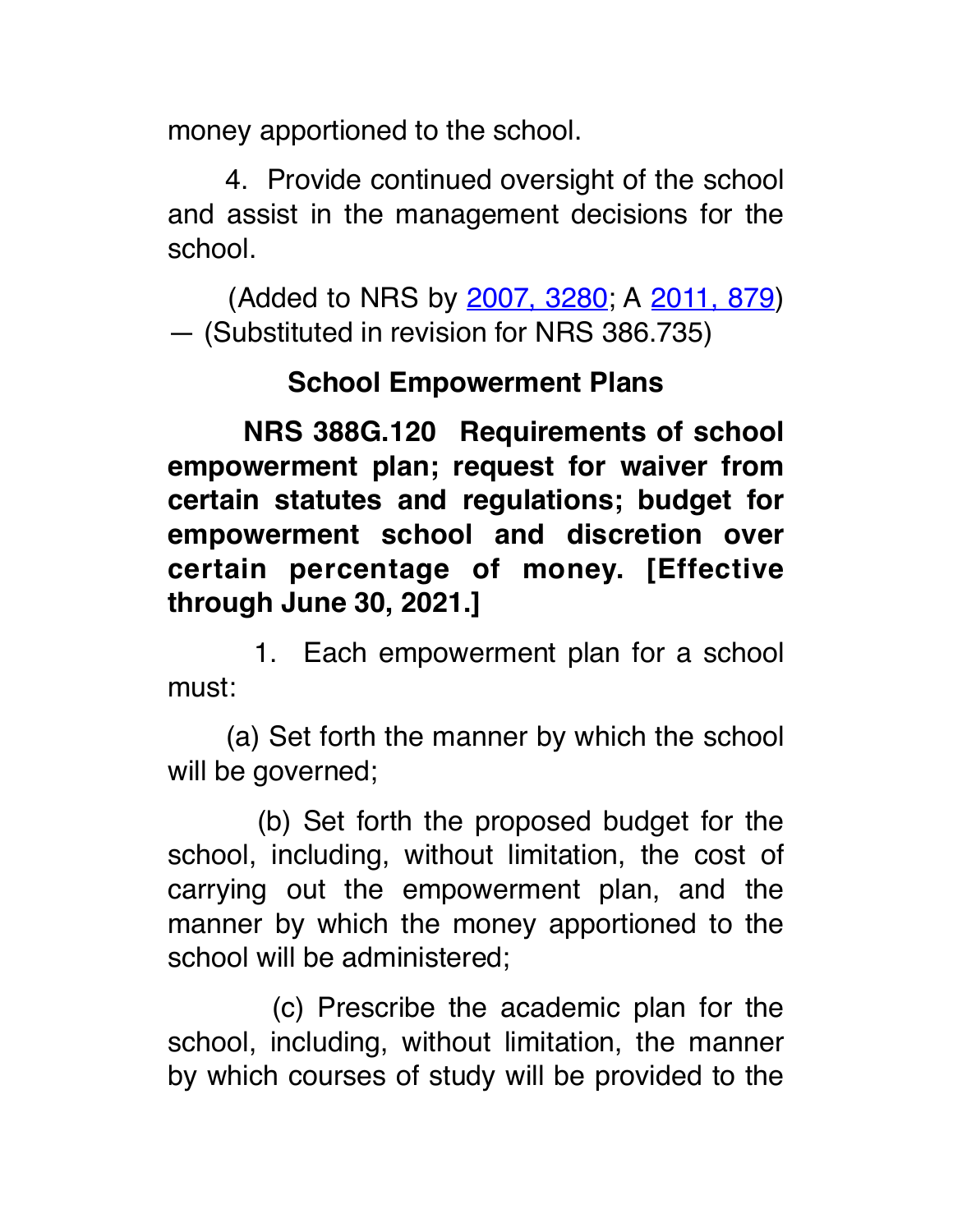pupils enrolled in the school and any special programs that will be offered for pupils;

 (d) Prescribe the manner by which the achievement of pupils will be measured and reported for the school, including, without limitation, the results of the pupils on the examinations administered pursuant to NRS 390.105 and, if applicable for the grade levels of the empowerment school, the college and career readiness assessment administered pursuant to NRS 390.610;

 (e) Prescribe the manner by which teachers and other licensed educational personnel will be selected and hired for the school, which must be determined and negotiated pursuant to chapter 288 of NRS;

 (f) Prescribe the manner by which all other staff for the school will be selected and hired, which must be determined and negotiated pursuant to chapter 288 of NRS;

 (g) Indicate whether the empowerment plan will offer an incentive pay structure for staff and a description of that pay structure, if applicable;

 (h) Indicate the intended ratio of pupils to teachers at the school, designated by grade level, which must comply with **NRS** 388.700 or 388.720, as applicable;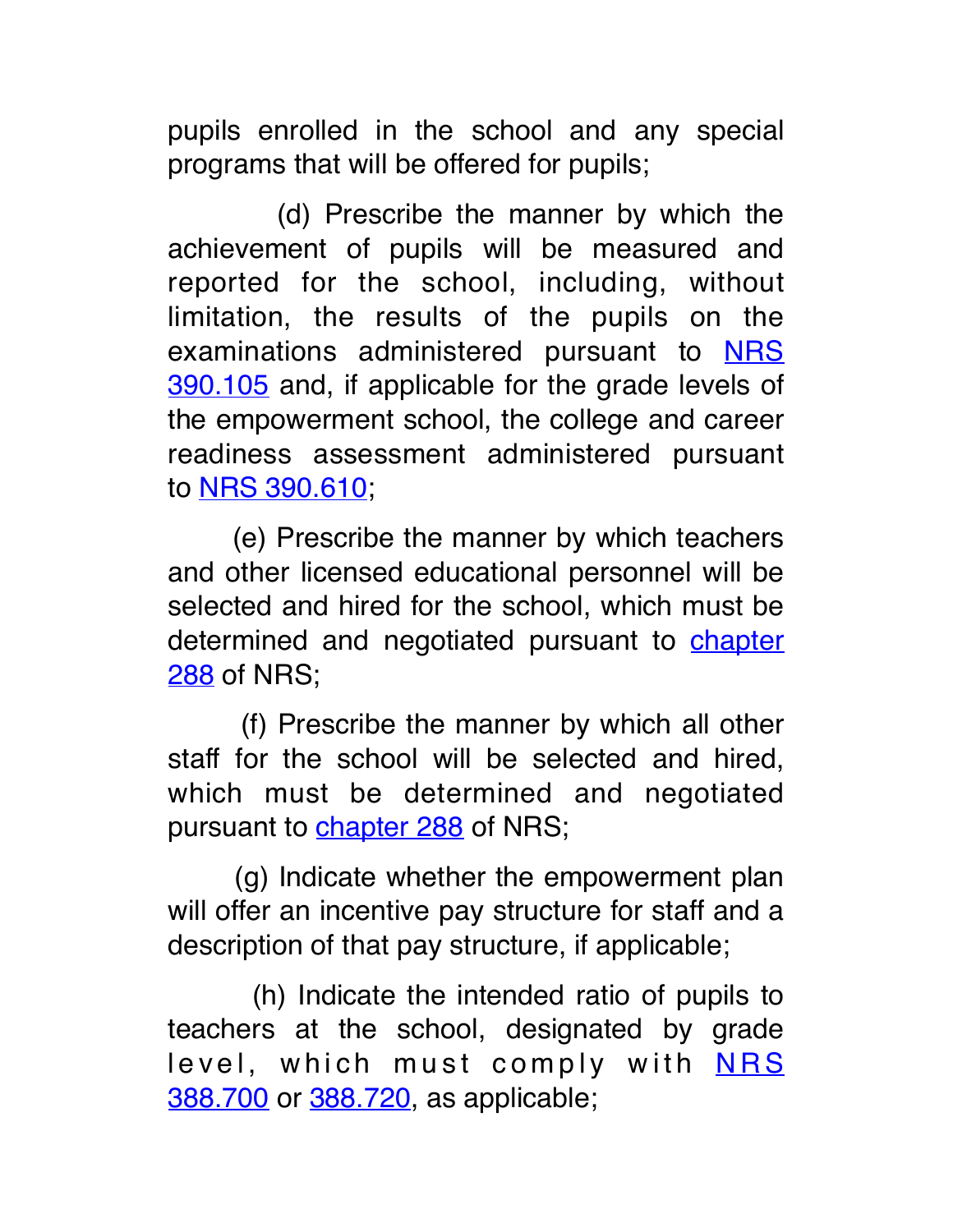(i) Provide a description of the professional development that will be offered to the teachers and other licensed educational personnel employed at the school;

 (j) Prescribe the manner by which the empowerment plan will increase the involvement of parents and legal guardians of pupils enrolled in the school;

 (k) Comply with the plan to improve the achievement of the pupils enrolled in the school prepared pursuant to **NRS 385A.650**;

 (l) Address the specific educational needs and concerns of the pupils who are enrolled in the school; and

 (m) Set forth the calendar and schedule for the school.

 2. If the empowerment plan includes an incentive pay structure, that pay structure must:

 (a) Provide an incentive for all staff employed at the school;

 (b) Set forth the standards that must be achieved by the pupils enrolled in the school and any other measurable objectives that must be met to be eligible for incentive pay; and

(c) Be in addition to the salary or hourly rate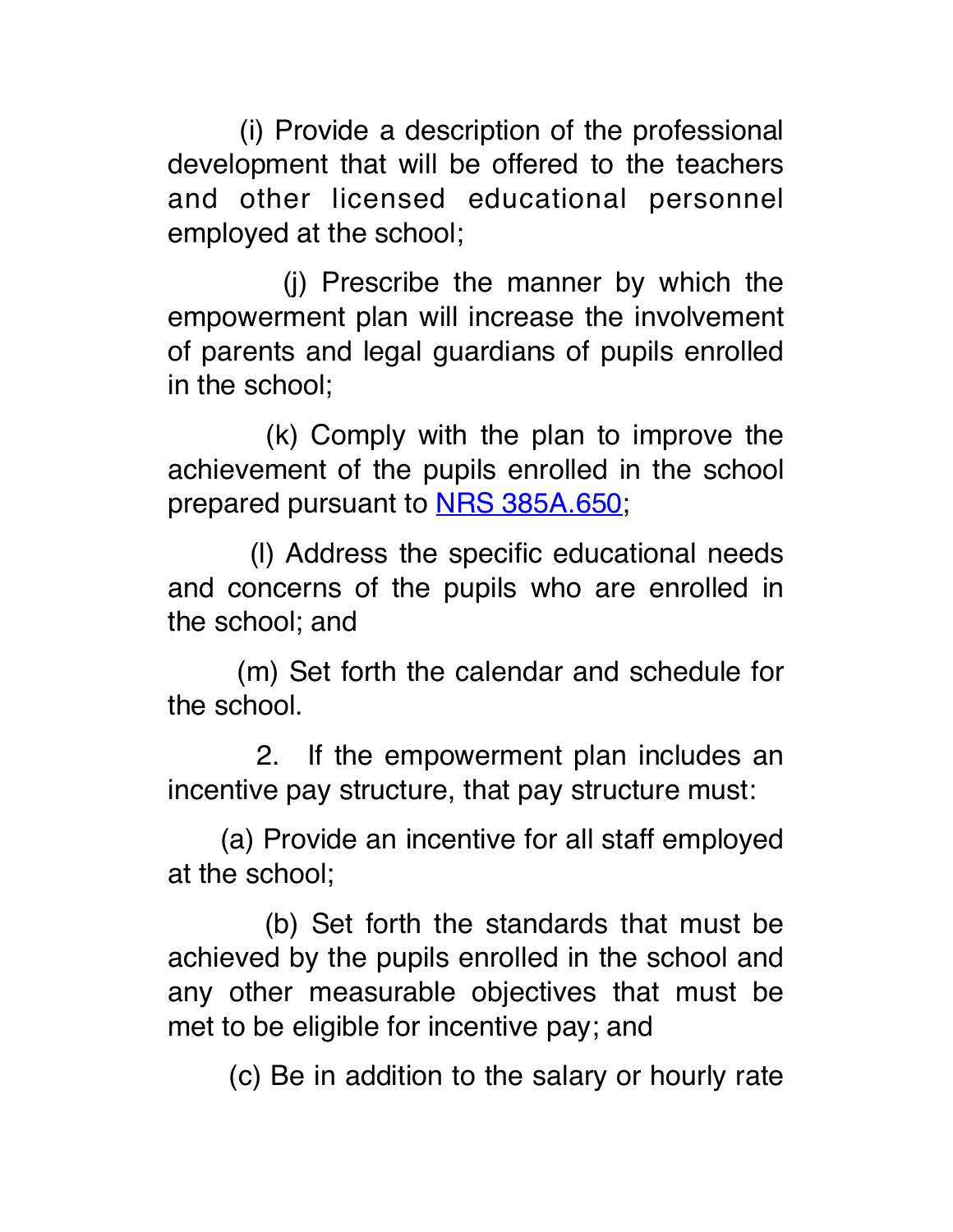of pay negotiated pursuant to **chapter 288** of NRS that is otherwise payable to the employee.

3. An empowerment plan may:

 (a) Request a waiver from a statute contained in this title or a regulation of the State Board or the Department.

 (b) Identify the services of the school district which the school wishes to receive, including, without limitation, professional development, transportation, food services and discretionary services. Upon approval of the empowerment plan, the school district may deduct from the total apportionment to the empowerment school the costs of such services.

 4. For purposes of determining the budget pursuant to paragraph (b) of subsection 1, if a public school which converts to an empowerment school is a:

 (a) Charter school, the amount of the budget is the amount equal to the apportionments and allowances from the State Distributive School Account pursuant to NRS 387.121 to 387.1245, inclusive, and its proportionate share of any other money available from federal, state or local sources that the school or the pupils enrolled in the school are eligible to receive.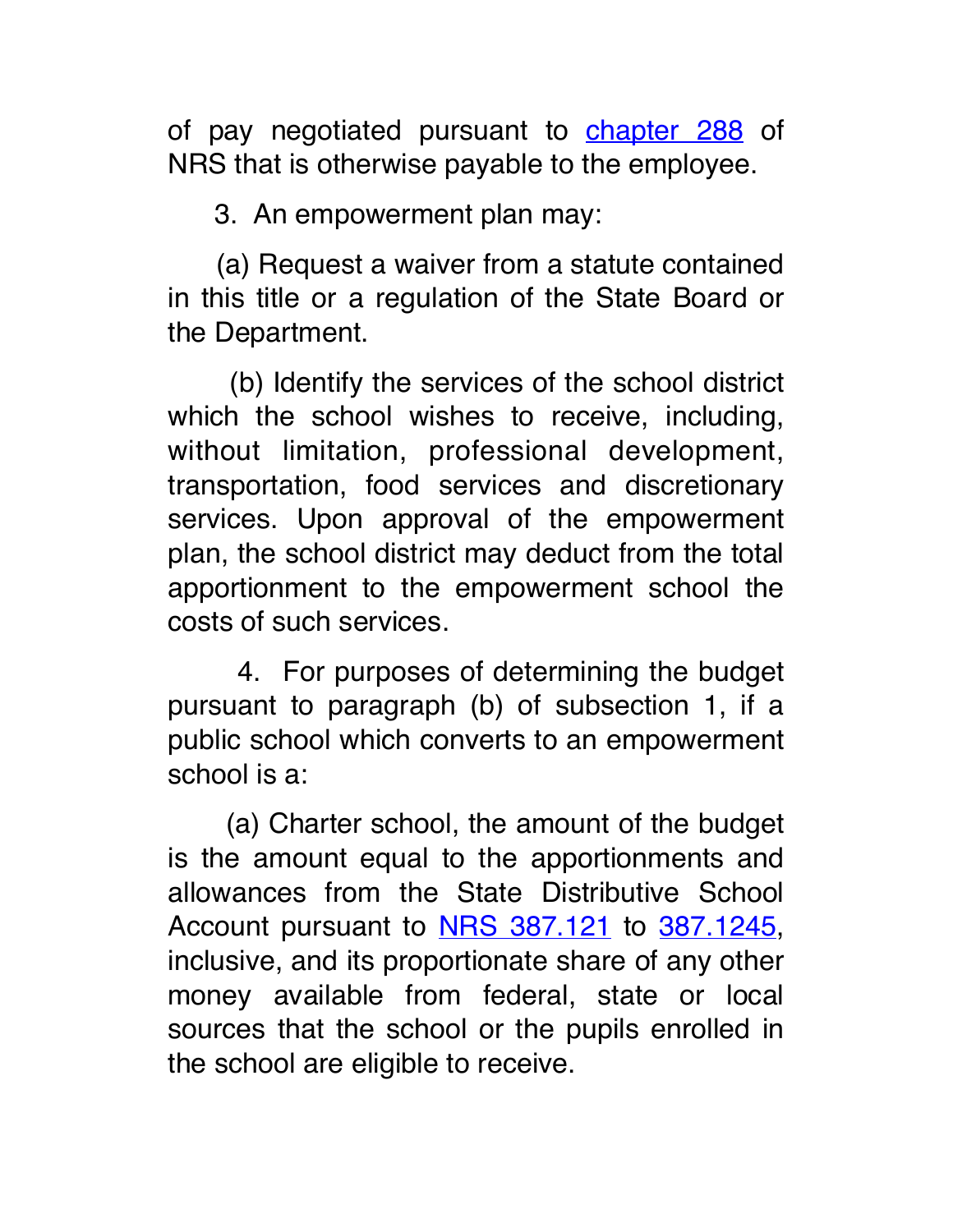(b) Public school, other than a charter school, the empowerment team for the school shall have discretion of 90 percent of the amount of money from the state financial aid and local funds that the school district apportions for the school, without regard to any line-item specifications or specific uses determined advisable by the school district, unless the empowerment team determines that a lesser amount is necessary to carry out the empowerment plan.

 (Added to NRS by 2007, 3280; A 2009, 2328, 2330, 2011, 879, 2013, 1927, 3264, 3806; 2017, 3243) — (Substituted in revision for NRS 386.740)

 **NRS 388G.120 Requirements of school empowerment plan; request for waiver from certain statutes and regulations; budget for empowerment school and discretion over certain percentage of money. [Effective July 1, 2021.]**

 1. Each empowerment plan for a school must:

 (a) Set forth the manner by which the school will be governed;

 (b) Set forth the proposed budget for the school, including, without limitation, the cost of carrying out the empowerment plan, and the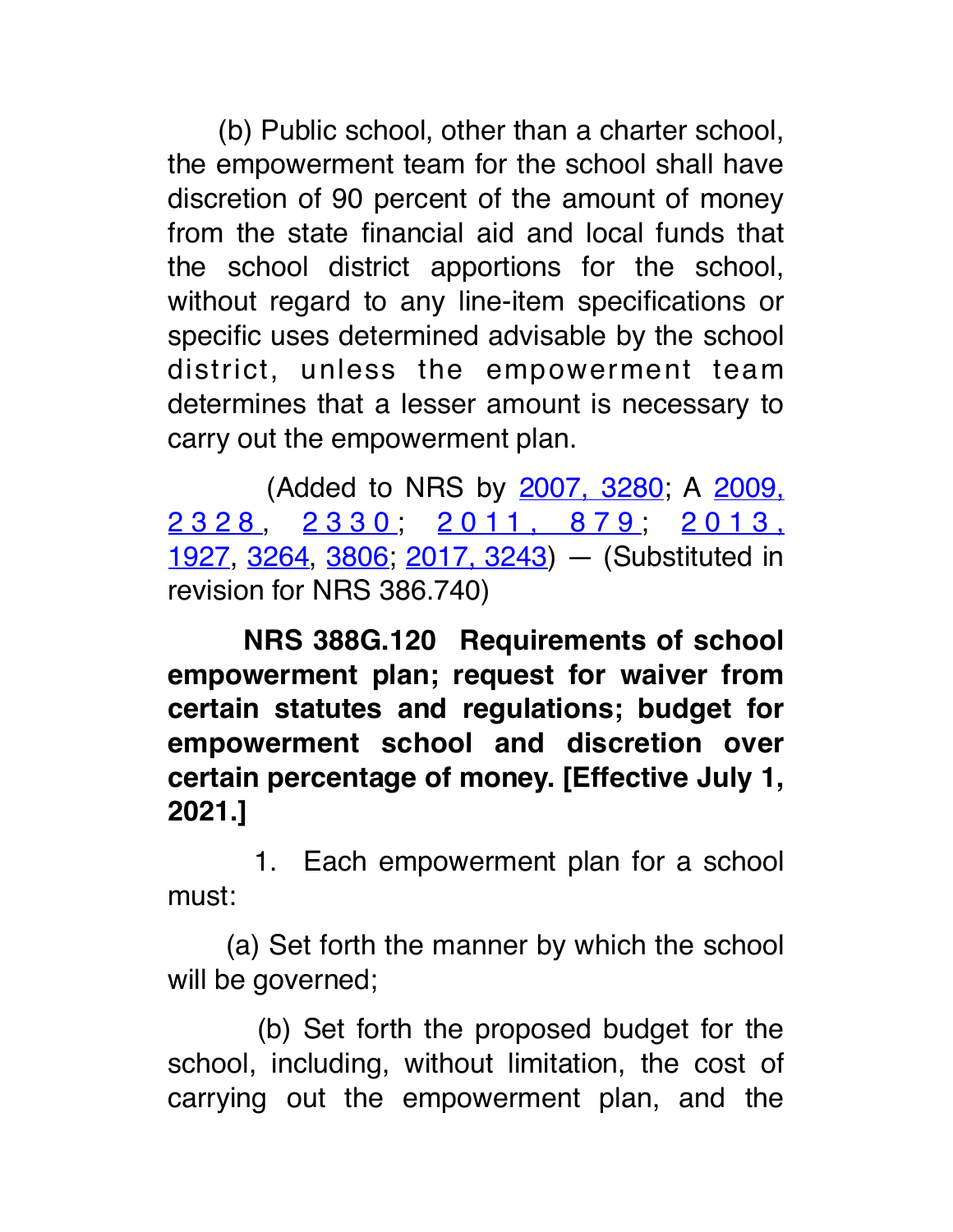manner by which the money apportioned to the school will be administered;

 (c) Prescribe the academic plan for the school, including, without limitation, the manner by which courses of study will be provided to the pupils enrolled in the school and any special programs that will be offered for pupils;

 (d) Prescribe the manner by which the achievement of pupils will be measured and reported for the school, including, without limitation, the results of the pupils on the examinations administered pursuant to NRS 390.105 and, if applicable for the grade levels of the empowerment school, the college and career readiness assessment administered pursuant to NRS 390.610;

 (e) Prescribe the manner by which teachers and other licensed educational personnel will be selected and hired for the school, which must be determined and negotiated pursuant to chapter 288 of NRS;

 (f) Prescribe the manner by which all other staff for the school will be selected and hired, which must be determined and negotiated pursuant to chapter 288 of NRS;

 (g) Indicate whether the empowerment plan will offer an incentive pay structure for staff and a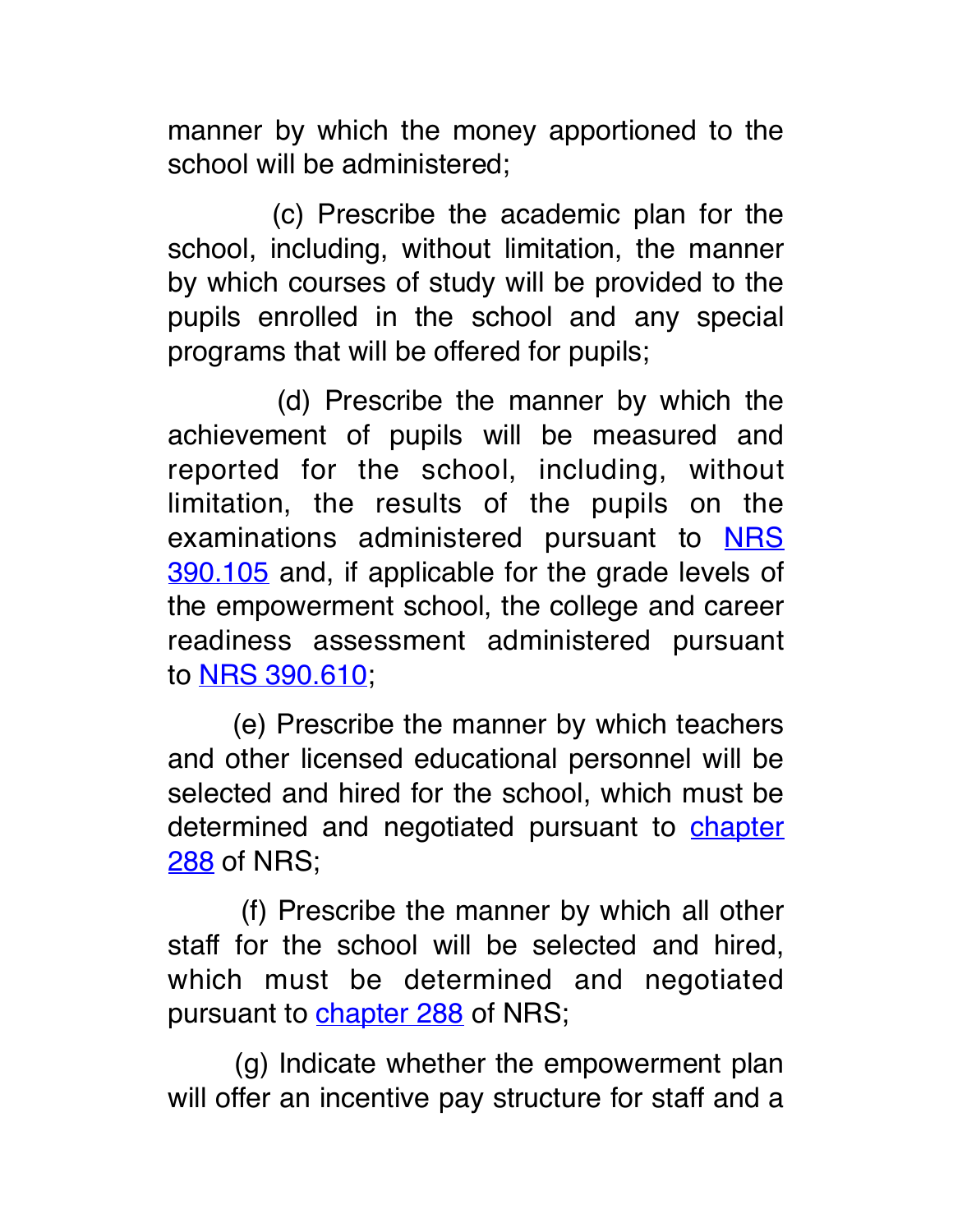description of that pay structure, if applicable;

 (h) Indicate the intended ratio of pupils to teachers at the school, designated by grade level, which must comply with NRS 388.700 or 388.720, as applicable;

 (i) Provide a description of the professional development that will be offered to the teachers and other licensed educational personnel employed at the school;

 (j) Prescribe the manner by which the empowerment plan will increase the involvement of parents and legal guardians of pupils enrolled in the school;

 (k) Comply with the plan to improve the achievement of the pupils enrolled in the school prepared pursuant to **NRS 385A.650**;

 (l) Address the specific educational needs and concerns of the pupils who are enrolled in the school; and

 (m) Set forth the calendar and schedule for the school.

 2. If the empowerment plan includes an incentive pay structure, that pay structure must:

 (a) Provide an incentive for all staff employed at the school;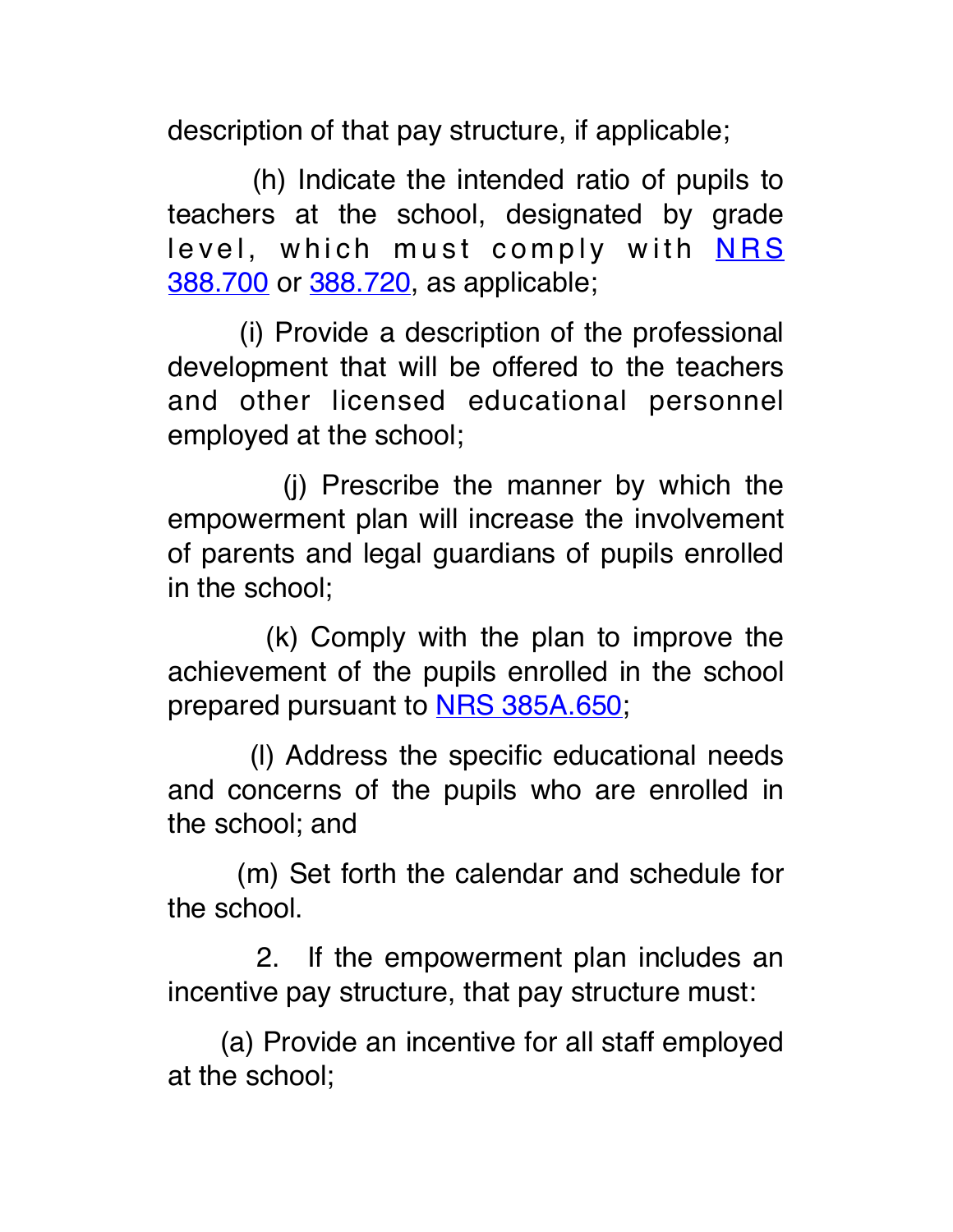(b) Set forth the standards that must be achieved by the pupils enrolled in the school and any other measurable objectives that must be met to be eligible for incentive pay; and

 (c) Be in addition to the salary or hourly rate of pay negotiated pursuant to **chapter 288** of NRS that is otherwise payable to the employee.

3. An empowerment plan may:

 (a) Request a waiver from a statute contained in this title or a regulation of the State Board or the Department.

 (b) Identify the services of the school district which the school wishes to receive, including, without limitation, professional development, transportation, food services and discretionary services. Upon approval of the empowerment plan, the school district may deduct from the total apportionment to the empowerment school the costs of such services.

 4. For purposes of determining the budget pursuant to paragraph (b) of subsection 1, if a public school which converts to an empowerment school is a:

 (a) Charter school, the amount of the budget is the amount equal to the apportionments and allowances from the State Education Fund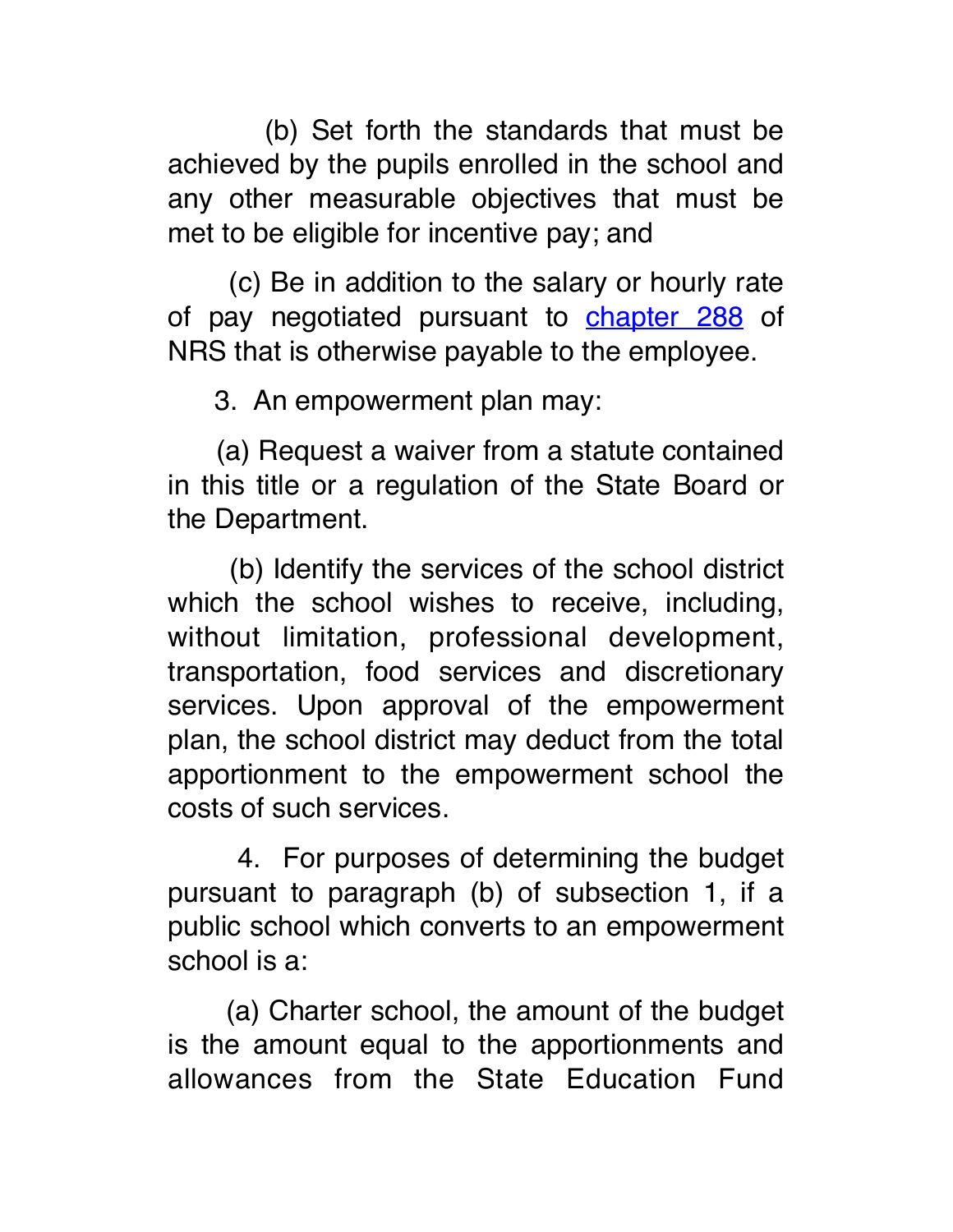pursuant to NRS 387.121 to 387.12468, inclusive, and its proportionate share of any other money available from federal, state or local sources that the school or the pupils enrolled in the school are eligible to receive.

 (b) Public school, other than a charter school, the empowerment team for the school shall have discretion of 90 percent of the amount of money from the state financial aid and local funds that the school district apportions for the school, without regard to any line-item specifications or specific uses determined advisable by the school district, unless the empowerment team determines that a lesser amount is necessary to carry out the empowerment plan.

 (Added to NRS by 2007, 3280; A 2009, 2328, 2330, 2011, 879, 2013, 1927, 3264, 3806; 2017, 3243; 2019, 4233, effective July 1, 2021)

 **NRS 388G.130 Review of empowerment plan for public school or district-sponsored charter school; opportunity to correct deficiencies; term of effectiveness; request for amendment; review of request for waiver from statute or regulation by State Board.**

1. Except as otherwise provided in subsection 10, the empowerment team of a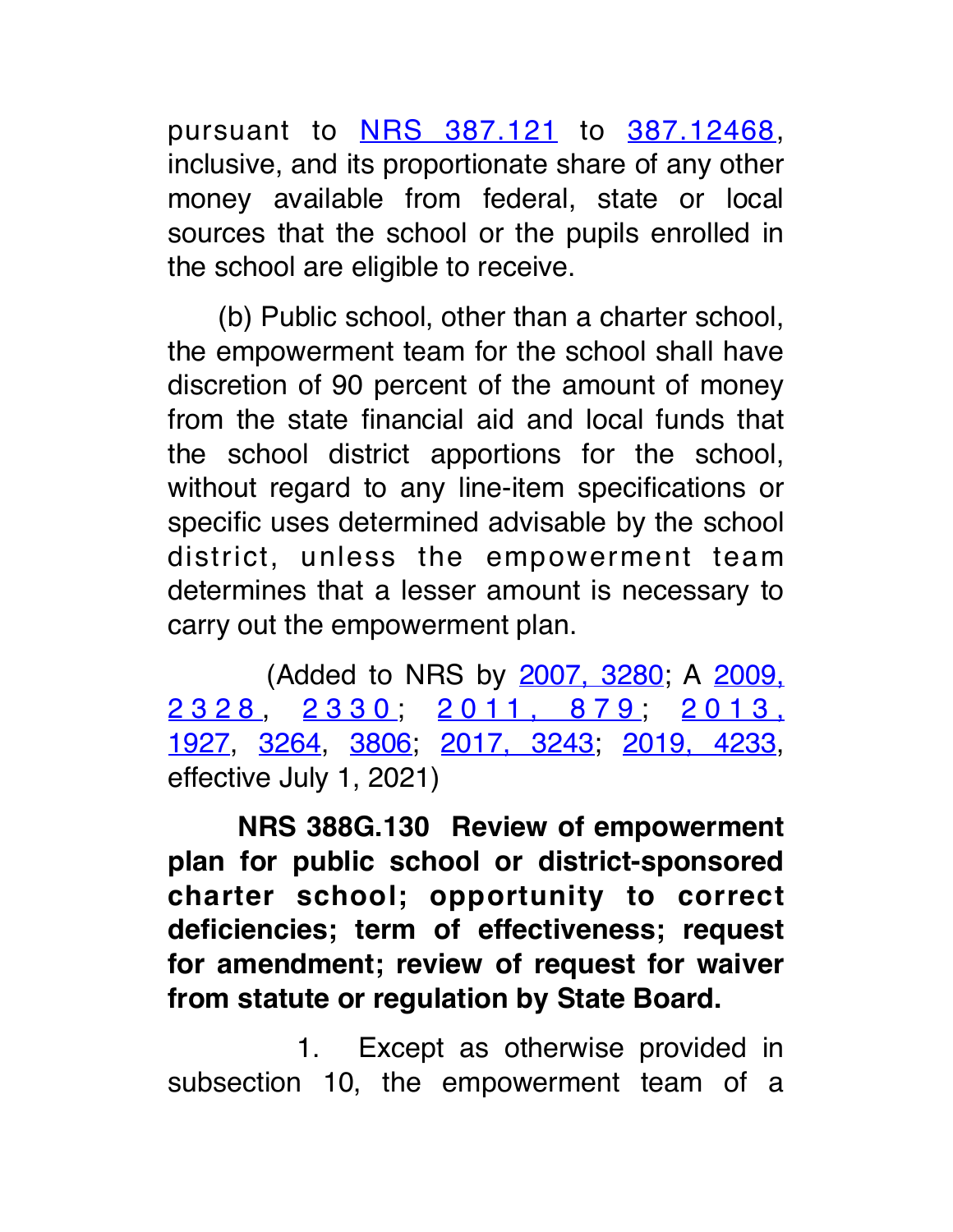public school, other than a charter school that is sponsored by the State Public Charter School Authority or by a college or university within the Nevada System of Higher Education, that develops an empowerment plan pursuant to **NRS** 388G.120 shall submit the proposed empowerment plan to the designee of the board of trustees appointed pursuant to this subsection for review and approval pursuant to this section. The board of trustees shall designate a person to review each proposed empowerment plan and recommend the approval or denial of the plan to the board of trustees.

 2. The board of trustees shall approve or deny the empowerment plan. The approval or denial of an empowerment plan must be based solely upon the contents of the plan and may not consider the amount of money required to carry out the empowerment plan if the plan is within the limits of the total apportionment to the school pursuant to subsection 4 of NRS 388G.120.

 3. Except as otherwise provided in subsection 10, if the board of trustees approves an empowerment plan, the president of the board of trustees, the principal of the public school and the chair of the empowerment team, if the principal is not the chair, shall each sign the plan. The empowerment plan is effective for 3 years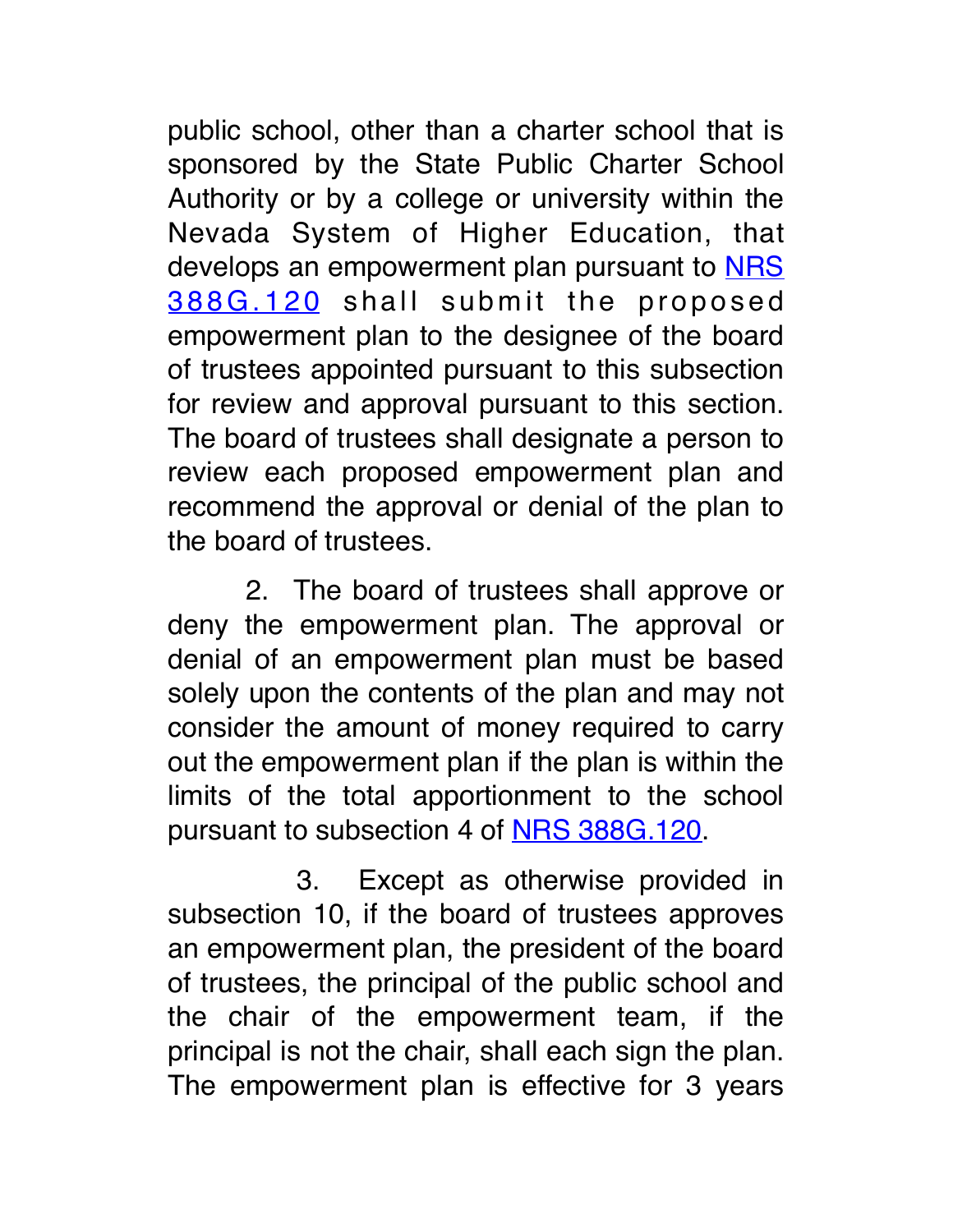unless the empowerment team determines that the school will no longer operate under the plan or the board of trustees of the school district revokes the plan.

4. Except as otherwise provided in subsection 10, if the board of trustees denies an empowerment plan, the board of trustees shall:

 (a) Return the plan to the empowerment team with a written statement indicating the reason for the denial; and

 (b) Provide the empowerment team with a reasonable opportunity to correct any deficiencies identified in the written statement and resubmit it for approval. An empowerment plan may be resubmitted not more than once in a school year.

 5. Except as otherwise provided in subsection 10, an empowerment plan for a public school is not effective and a public school shall not operate as an empowerment school unless the plan is signed by the president of the board of trustees of the school district, the principal of the public school and the chair of the empowerment team, if the principal is not the chair. If an empowerment plan includes a request for a waiver from a statute contained in this title or a regulation of the State Board or the Department,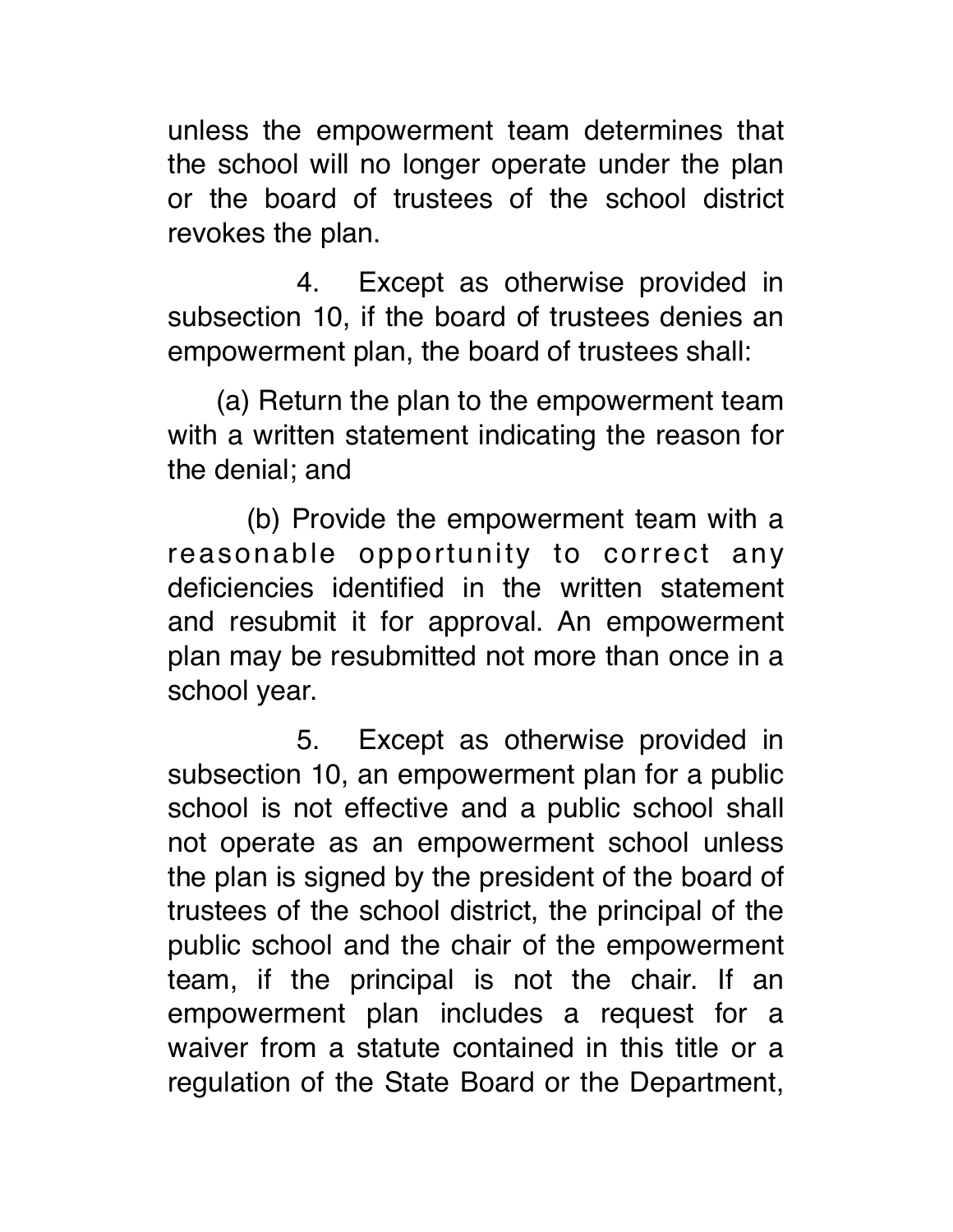a public school may operate under the approved plan but the requested waivers from state law are not effective unless approved by the State Board pursuant to subsection 7.

 6. Except as otherwise provided in subsection 10, the empowerment team may submit a written request to the board of trustees for an amendment to the empowerment plan approved pursuant to this section, including an explanation of the reason for the amendment. An amendment must be approved in the same manner as the empowerment plan was approved.

7. If the empowerment plan includes a request for a waiver from a statute or regulation, the board of trustees shall forward the approved empowerment plan to the State Board for review of the request for a waiver. The State Board shall review the empowerment plan and may approve or deny the request for a waiver from a statute or regulation unless the statute or regulation is required by federal law or is required to carry out federal law.

 8. If the State Board approves the request for a waiver for a school, the Department shall provide written notice of the approval to the board of trustees of the school district that submitted the empowerment plan on behalf of the school.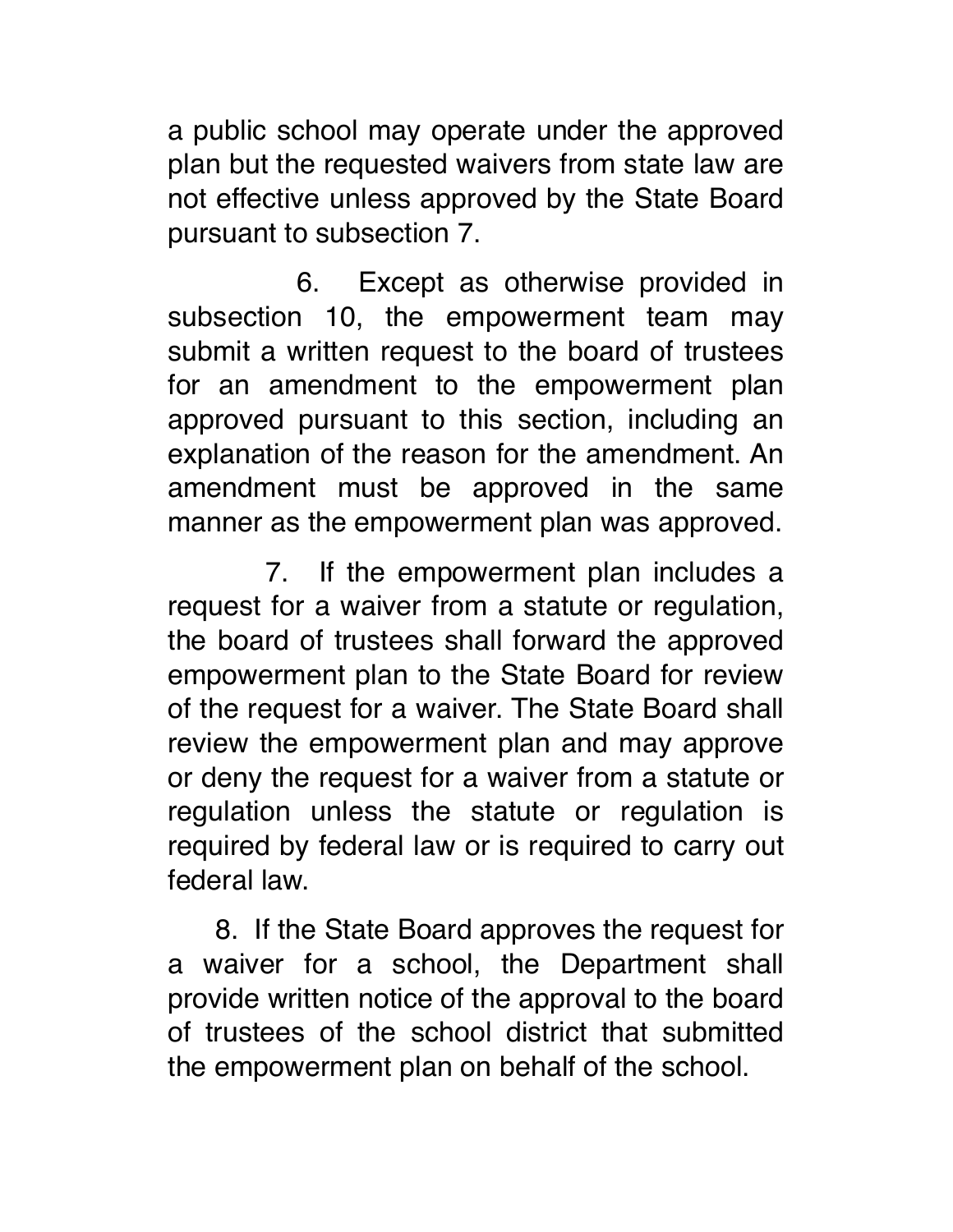9. If the State Board denies a request for a waiver, the State Board shall:

 (a) Return the request to the school district with a written statement indicating the reason for the denial; and

 (b) Except as otherwise provided in subsection 10, provide the empowerment team with a reasonable opportunity to correct any deficiencies identified in the written statement and resubmit it for approval. A request for a waiver may be resubmitted by the school district, after the empowerment team corrects any deficiencies, not more than once in a school year.

 10. If an empowerment team has not been established pursuant to the exception provided in subsection 2 of NRS 388G.100, the principal of the school shall carry out the responsibilities and duties assigned to the empowerment team pursuant to this section.

 (Added to NRS by 2007, 3281; A 2011, 879) — (Substituted in revision for NRS 386.745)

 **NRS 388G.140 Review of empowerment plan for State Public Charter School Authority-sponsored and Nevada System of Higher Education-sponsored charter schools; opportunity to correct deficiencies; term of effectiveness; request for amendment; review**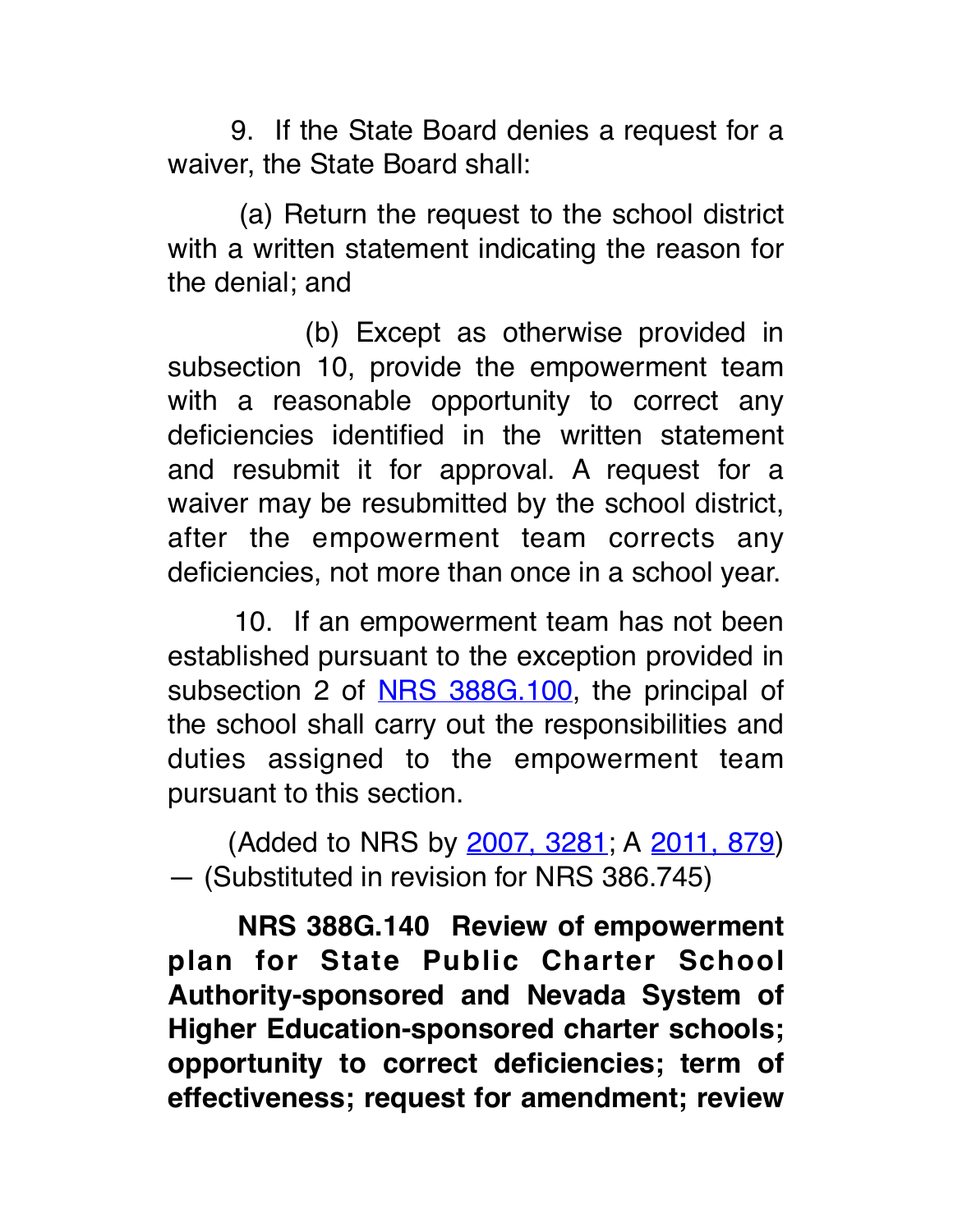## **of request for waiver from statute or regulation by State Board.**

1. Except as otherwise provided in subsection 7, the empowerment team of a charter school that is sponsored by the State Public Charter School Authority or by a college or university within the Nevada System of Higher Education which develops an empowerment plan pursuant to **NRS 388G.120** shall submit the proposed plan to the Department for transmission to the State Board for review and approval pursuant to this section.

2. The State Board shall review each proposed empowerment plan and approve or deny the plan, including a request for a waiver from a statute contained in this title or a regulation of the State Board or the Department, if applicable. The approval or denial of an empowerment plan must be based solely upon the contents of the plan and may not consider the amount of money required to carry out the empowerment plan if the plan is within the limits of the total apportionment to the charter school pursuant to subsection 4 of NRS 388G.120.

3. Except as otherwise provided in subsection 7, if the State Board approves an empowerment plan, the President of the State Board, the principal of the charter school and the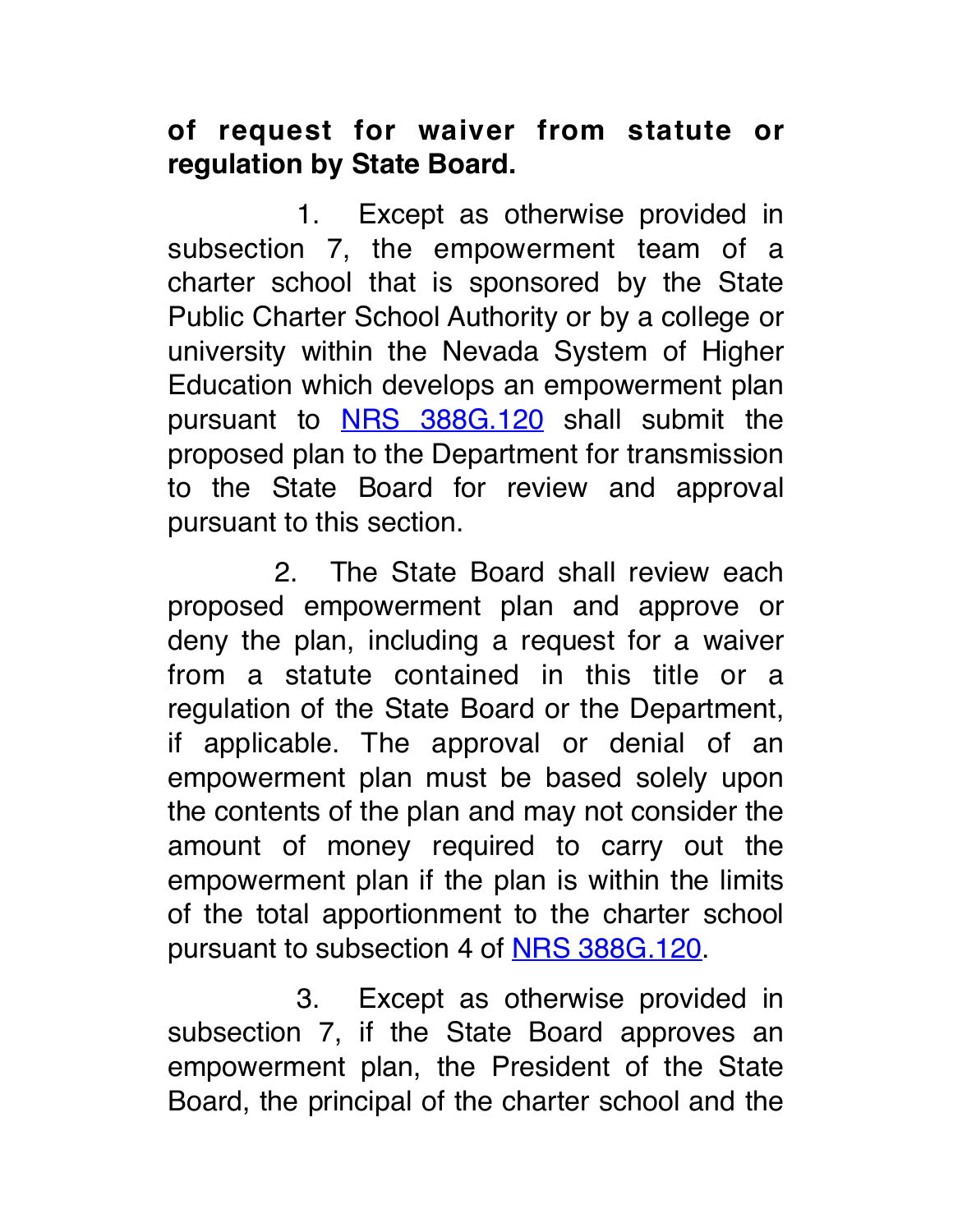chair of the empowerment team, if the principal is not the chair, shall each sign the plan. The empowerment plan is effective for 3 years unless the empowerment team determines that the school will no longer operate under the plan or the State Board revokes the plan.

4. Except as otherwise provided in subsection 7, if the State Board denies an empowerment plan, the State Board shall:

 (a) Return the plan to the empowerment team with a written statement indicating the reason for the denial; and

 (b) Provide the empowerment team with a reasonable opportunity to correct any deficiencies identified in the written statement and resubmit it for approval. An empowerment plan may be resubmitted not more than once in a school year.

5. Except as otherwise provided in subsection 7, an empowerment plan for a charter school that is sponsored by the State Public Charter School Authority or by a college or university within the Nevada System of Higher Education is not effective and a charter school shall not operate as an empowerment school unless the plan is signed by the President of the State Board, the principal of the charter school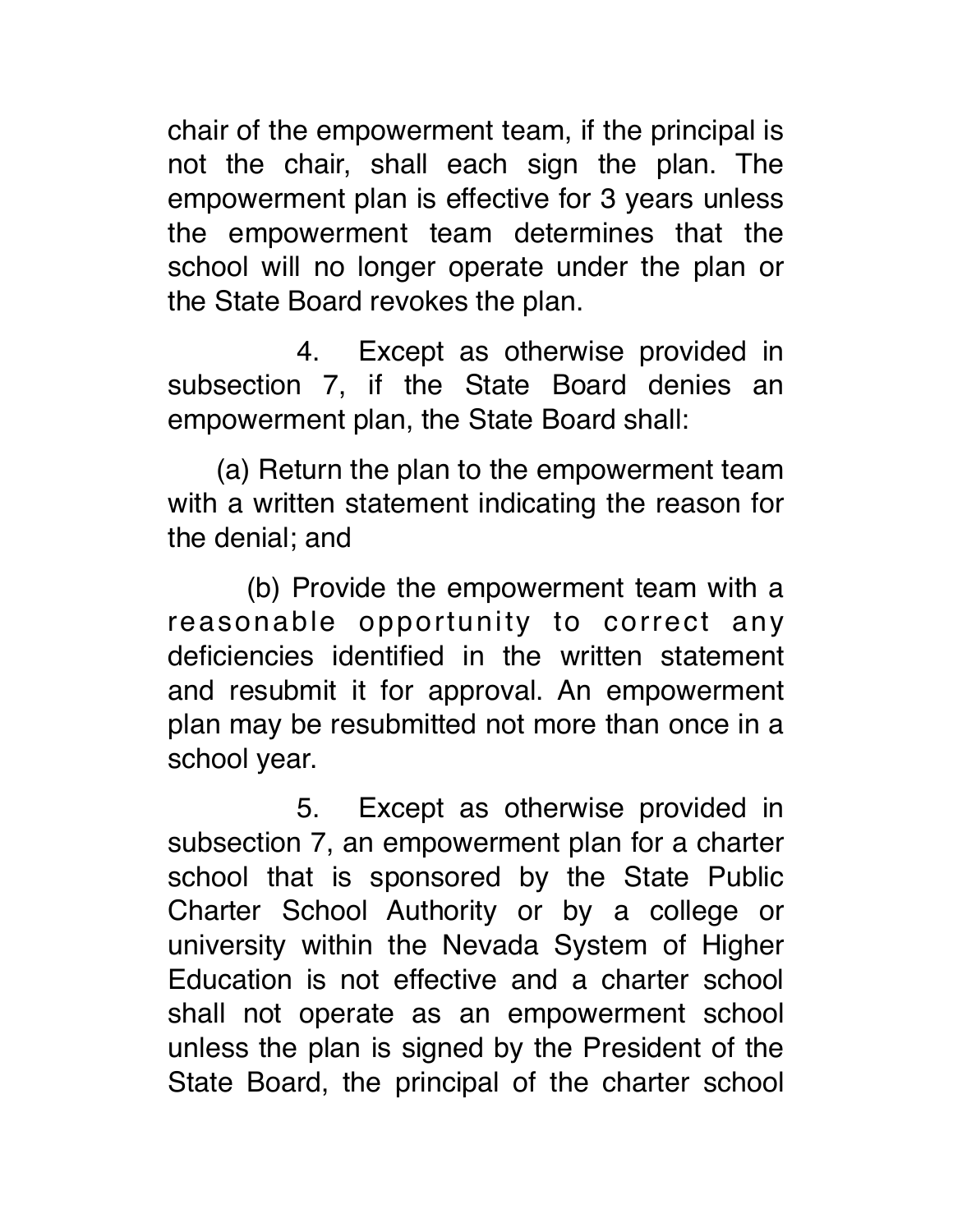and the chair of the empowerment team, if the principal is not the chair.

 6. Except as otherwise provided in subsection 7, the empowerment team may submit a written request to the Department for an amendment to the empowerment plan approved pursuant to this section, including an explanation of the reason for the amendment. An amendment must be approved in the same manner as the empowerment plan was approved.

 7. If an empowerment team has not been established pursuant to the exception provided in subsection 2 of NRS 388G.100, the principal of the school shall carry out the responsibilities and duties assigned to the empowerment team pursuant to this section.

 (Added to NRS by 2007, 3283; A 2011, 879) — (Substituted in revision for NRS 386.750)

### **Miscellaneous Provisions**

### **NRS 388G.200 Quarterly report by empowerment school; annual financial audit required; compilation of reports and audits.**

 1. Each empowerment school, other than a charter school that is sponsored by the State Public Charter School Authority or by a college or university within the Nevada System of Higher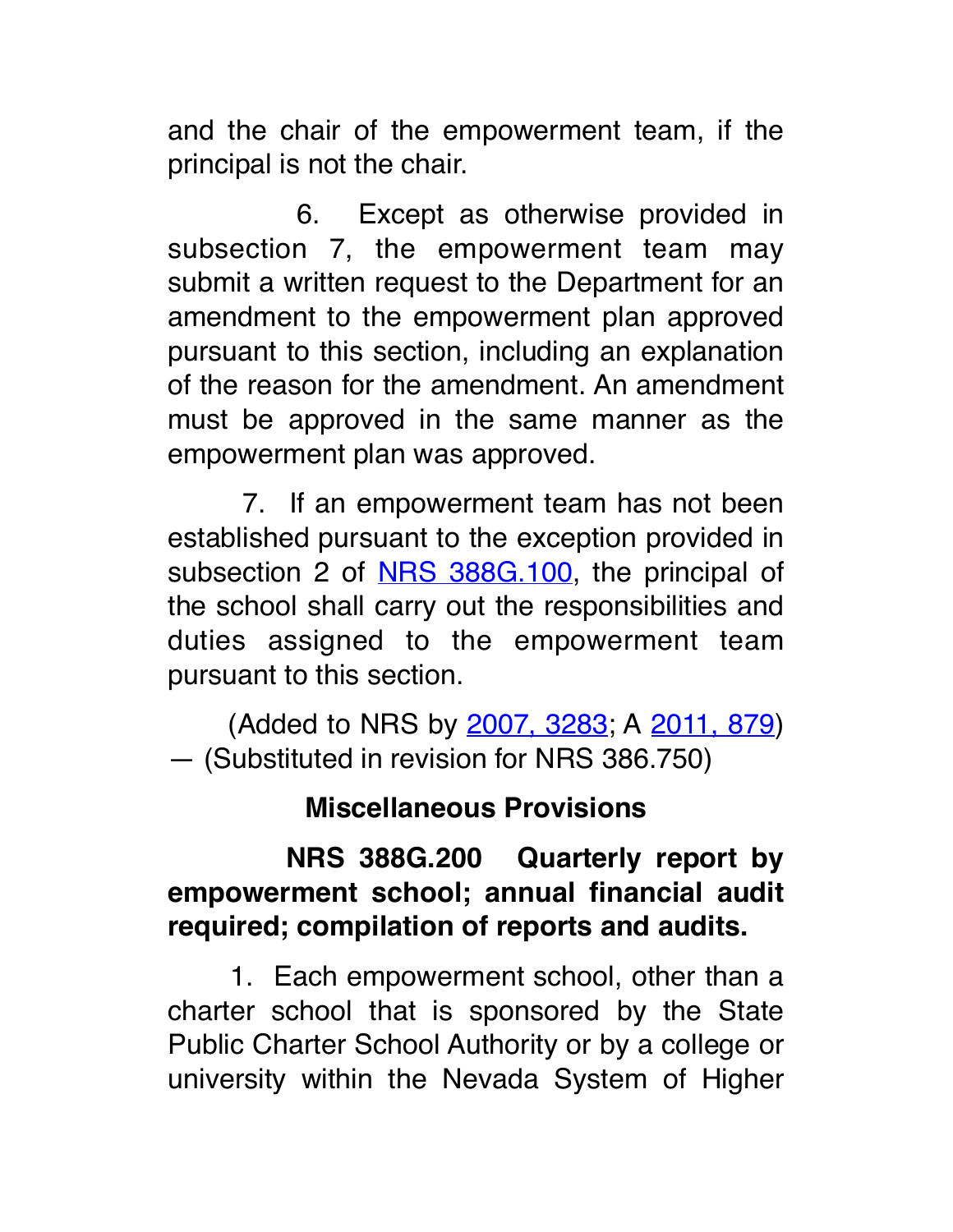Education, shall, on a quarterly basis, submit to the board of trustees of the school district in which the school is located a report that includes:

(a) The financial status of the school; and

 (b) A description of the school's compliance with each component of the empowerment plan for the school.

 2. Each charter school that is sponsored by the State Public Charter School Authority or by a college or university within the Nevada System of Higher Education which is approved to operate as an empowerment school shall, on a quarterly basis, submit to the Department a report that includes:

(a) The financial status of the school; and

 (b) A description of the school's compliance with each component of the empowerment plan for the school.

 3. The board of trustees of a school district shall conduct a financial audit of each empowerment school within the school district, other than a charter school that is sponsored by the State Public Charter School Authority or by a college or university within the Nevada System of Higher Education. Each financial audit must be conducted on an annual basis and more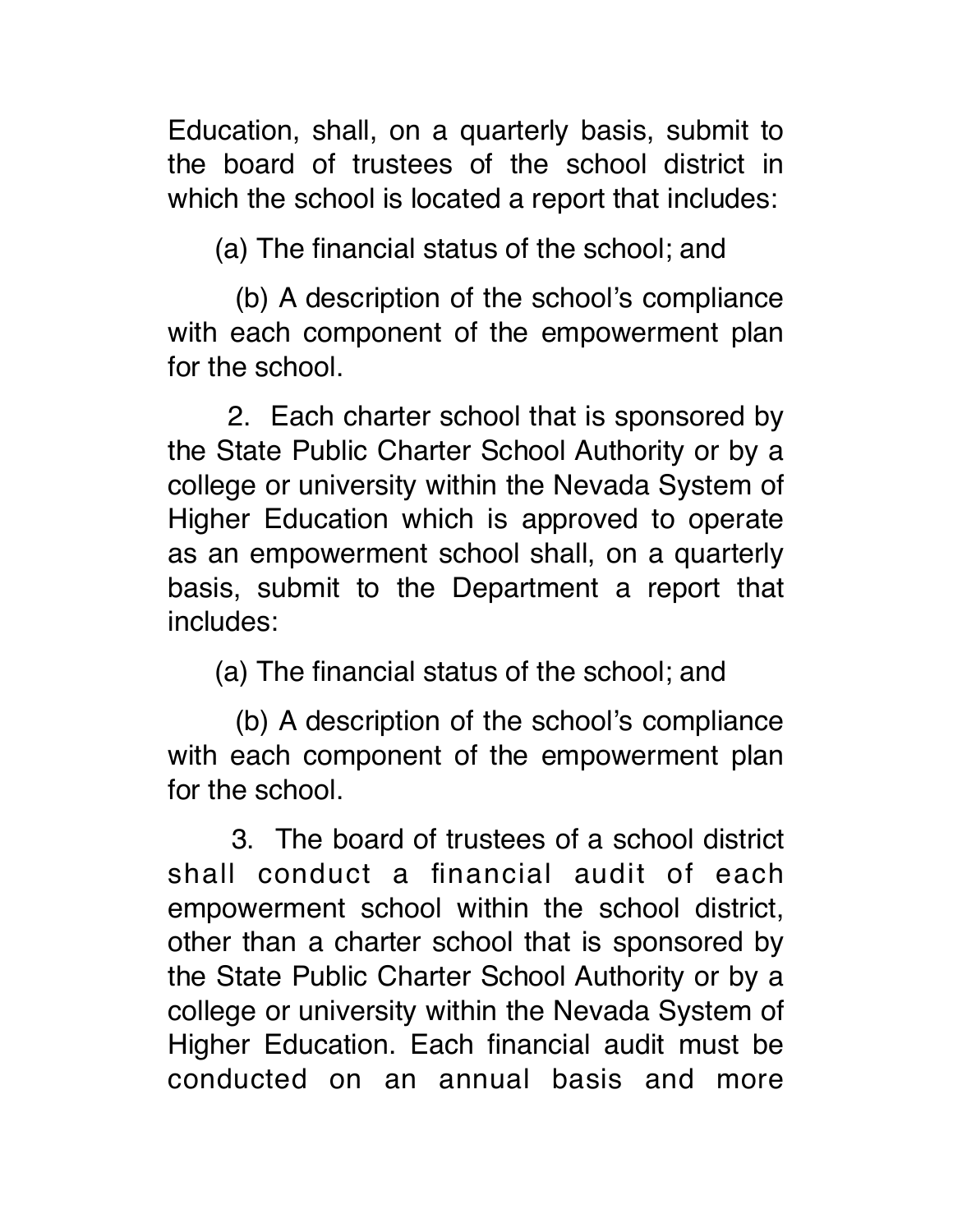frequently if determined necessary by the board of trustees.

 4. The Department shall conduct a financial audit of each charter school that is sponsored by the State Public Charter School Authority or by a college or university within the Nevada System of Higher Education which operates as an empowerment school on an annual basis and more frequently if determined necessary by the Department.

 5. On or before July 1 of each year, the board of trustees of each school district shall compile the reports and audits required pursuant to subsections 1 and 3, if any, and forward the compilation to the:

- (a) Governor;
- (b) Department; and
- (c) Legislative Committee on Education.

 6. On or before July 1 of each year, the Department shall compile the reports and audits required pursuant to subsections 2 and 4, if any, and forward the compilation to the:

(a) Governor; and

(b) Legislative Committee on Education.

(Added to NRS by 2007, 3284; A 2011, 879)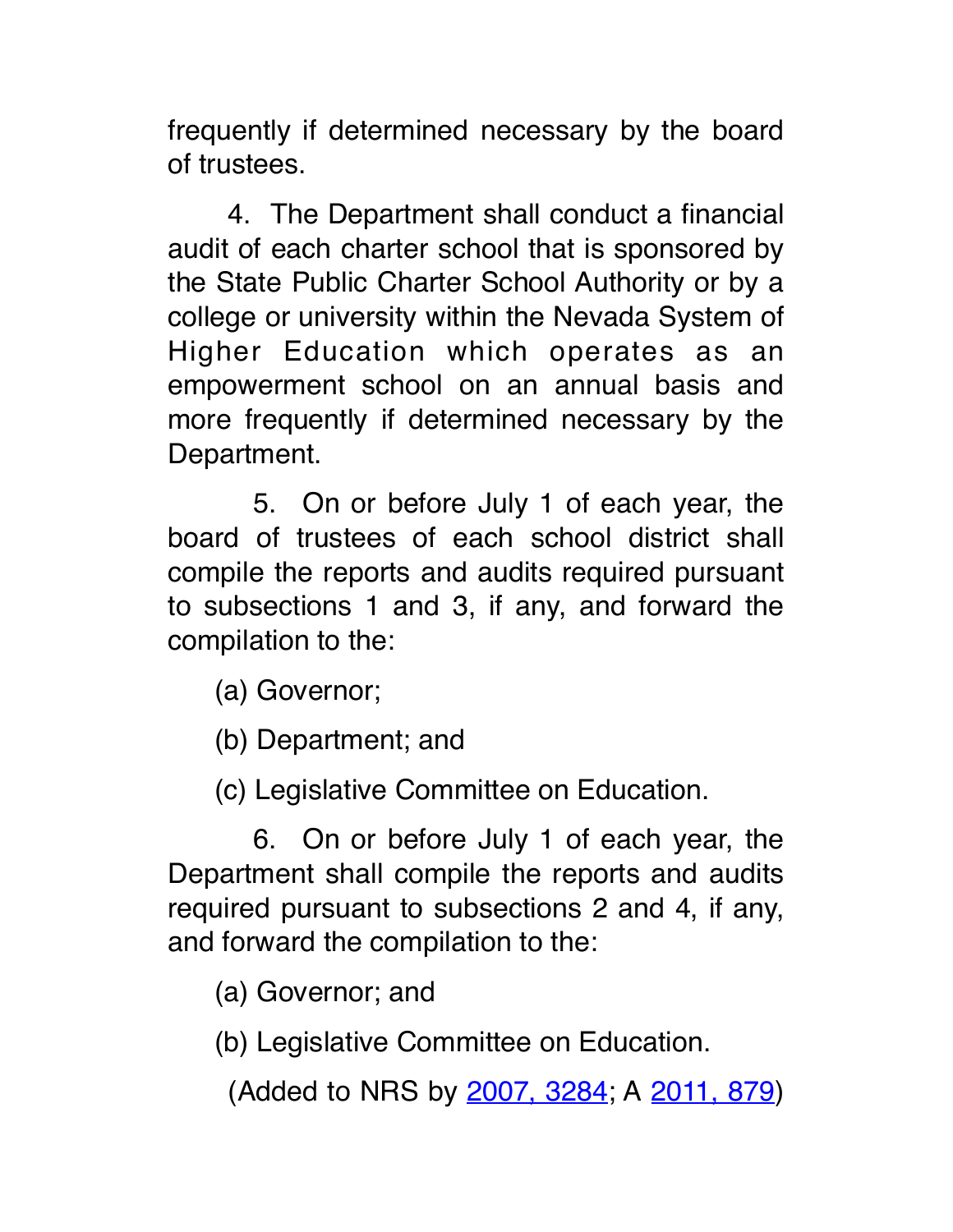— (Substituted in revision for NRS 386.760)

# **NRS 388G.210 Compliance with state law; exception if waiver granted; acceptance of gifts and grants by empowerment school.**

 1. Except as otherwise provided pursuant to a waiver granted in accordance with NRS 388G. 130 or 388G.140, each empowerment school, each person employed by an empowerment school and each pupil enrolled in an empowerment school shall comply with the applicable requirements of state law, including, without limitation, the standards of content and performance prescribed pursuant to NRS 389.520 and the examinations that are administered pursuant to NRS 390.105 and the college and career readiness assessment administered pursuant to NRS 390.610.

 2. Each empowerment school may accept gifts, grants and donations from any source for the support of its empowerment plan. A person who gives a gift, grant or donation may designate all or part of the gift, grant or donation specifically to carry out the incentive pay structure of the school, if applicable.

 (Added to NRS by 2007, 3284; A 2011, 879, 2013, 3265, 2017, 3245) - (Substituted in revision for NRS 386.765)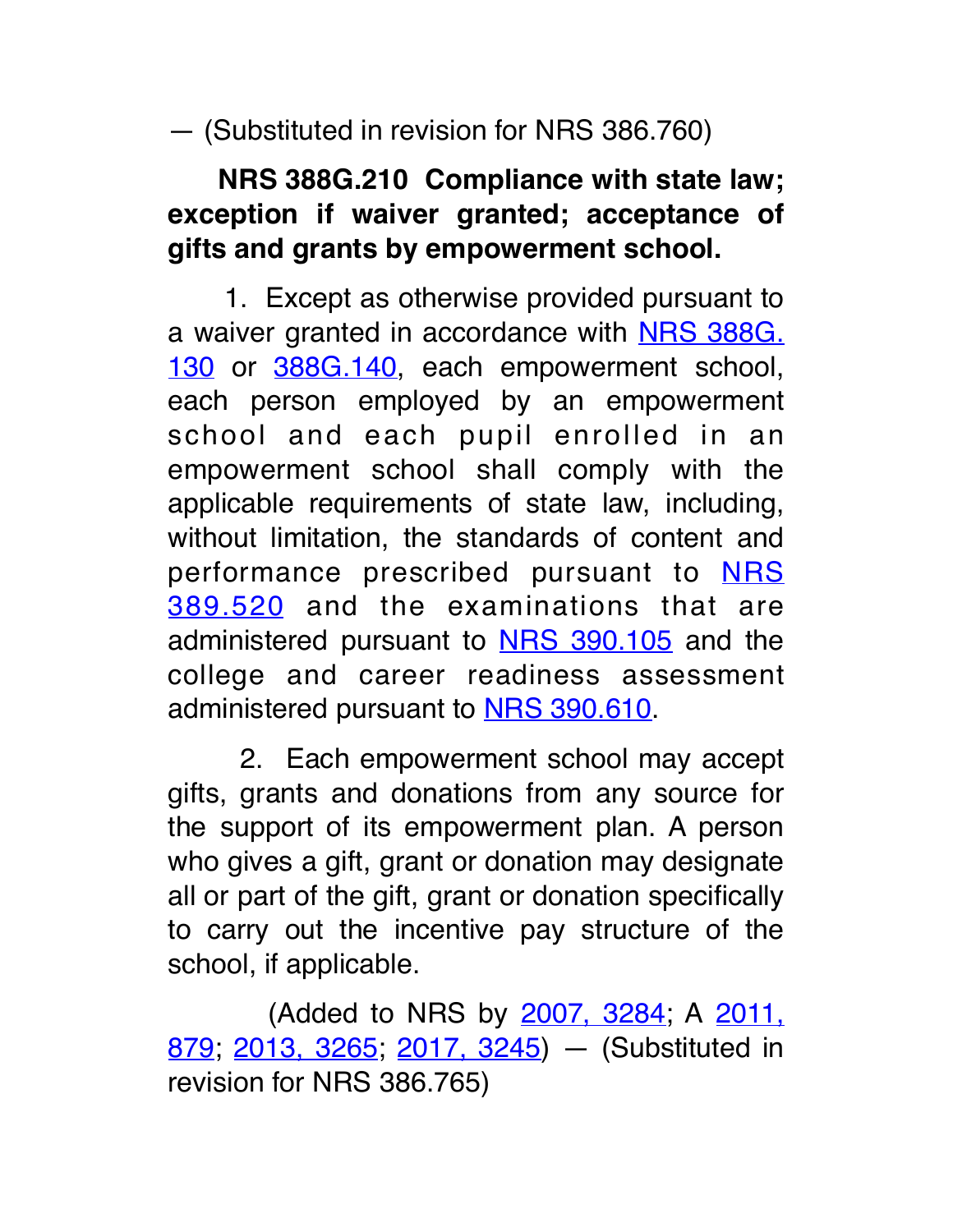**NRS 388G.220 Regulations.** The State Board may adopt regulations to carry out the provisions of **NRS 388G.010** to 388G.220, inclusive.

 (Added to NRS by 2007, 3284; A 2011, 879) — (Substituted in revision for NRS 386.780)

### **PROGRAMS OF SCHOOL-BASED DECISION MAKING**

 **NRS 388G.300 Authority of board of trustees to prescribe rules relating to creation**  and administration of program. The board of trustees of a school district may prescribe rules relating to the creation and administration of a program of school-based decision making for the public schools within the district. The rules must provide:

1. For the creation of a school council;

 2. For the involvement of parents and other members of the community on and with the school council;

 3. The requirements for recordkeeping by the school council;

 4. The procedure for appealing a decision of the school council;

5. The procedure for a school to obtain a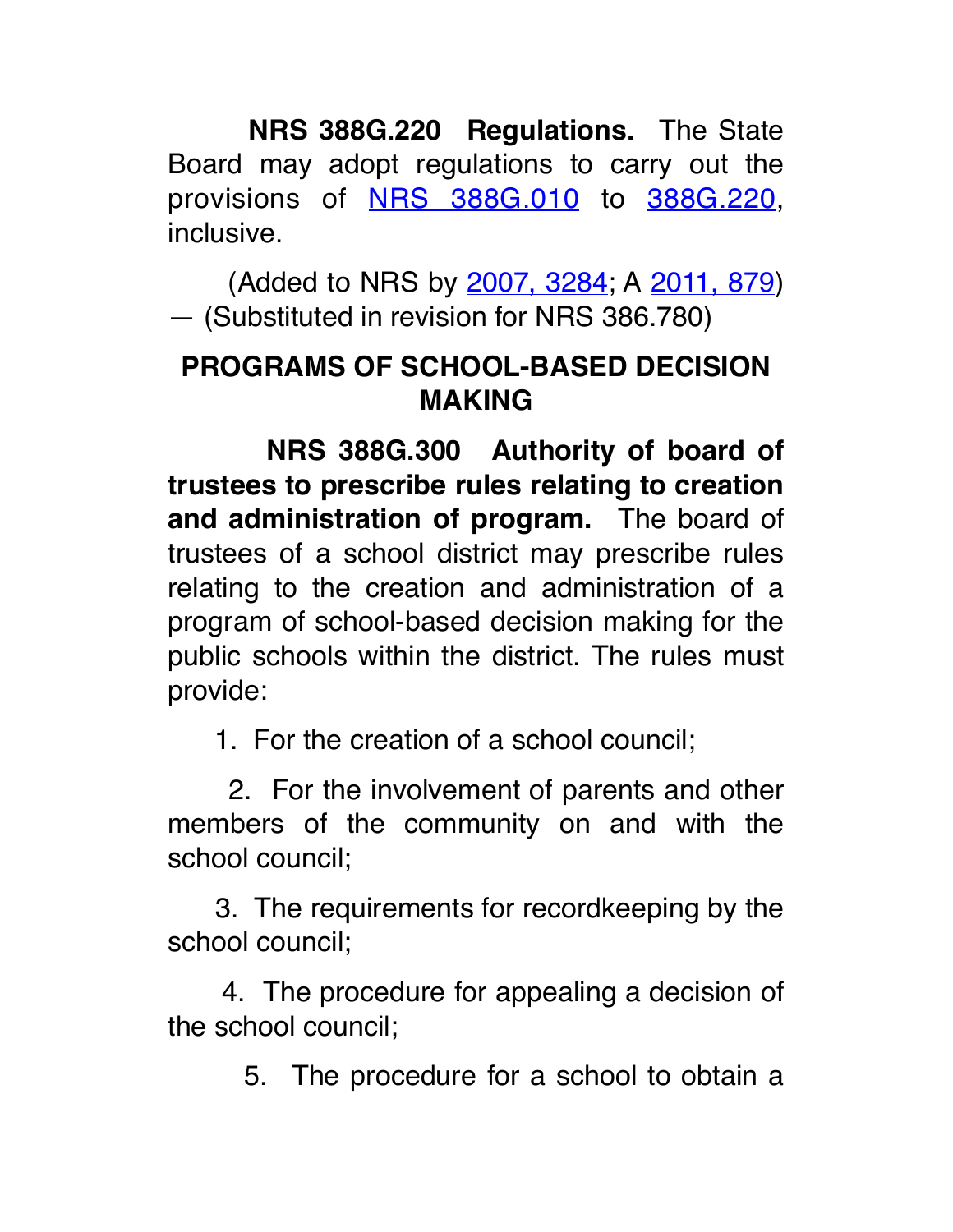waiver of the requirements of regulations of the board of trustees or the State Board;

 6. A method for determining the progress of a pupil in a program of school-based decision making;

 7. A method for reporting the progress of a pupil to the pupil, the pupil's parents or guardians, the board of trustees and the State Board;

 8. Plans for improving the schools within the district;

 9. A method for allocating money to schools that have adopted a program of school-based decision making and for the administration of the budget of the school district; and

 10. The procedure which a school council or board of trustees may use to withdraw from a program of school-based decision making.

 (Added to NRS by 1993, 2886; A 1995, 862; 1997, 2357) — (Substituted in revision for NRS 386.4154)

 **NRS 388G.310 Authority of board of trustees to waive requirements of regulations for public school adopting program.**  The board of trustees of a school district may waive the requirements of regulations of the board of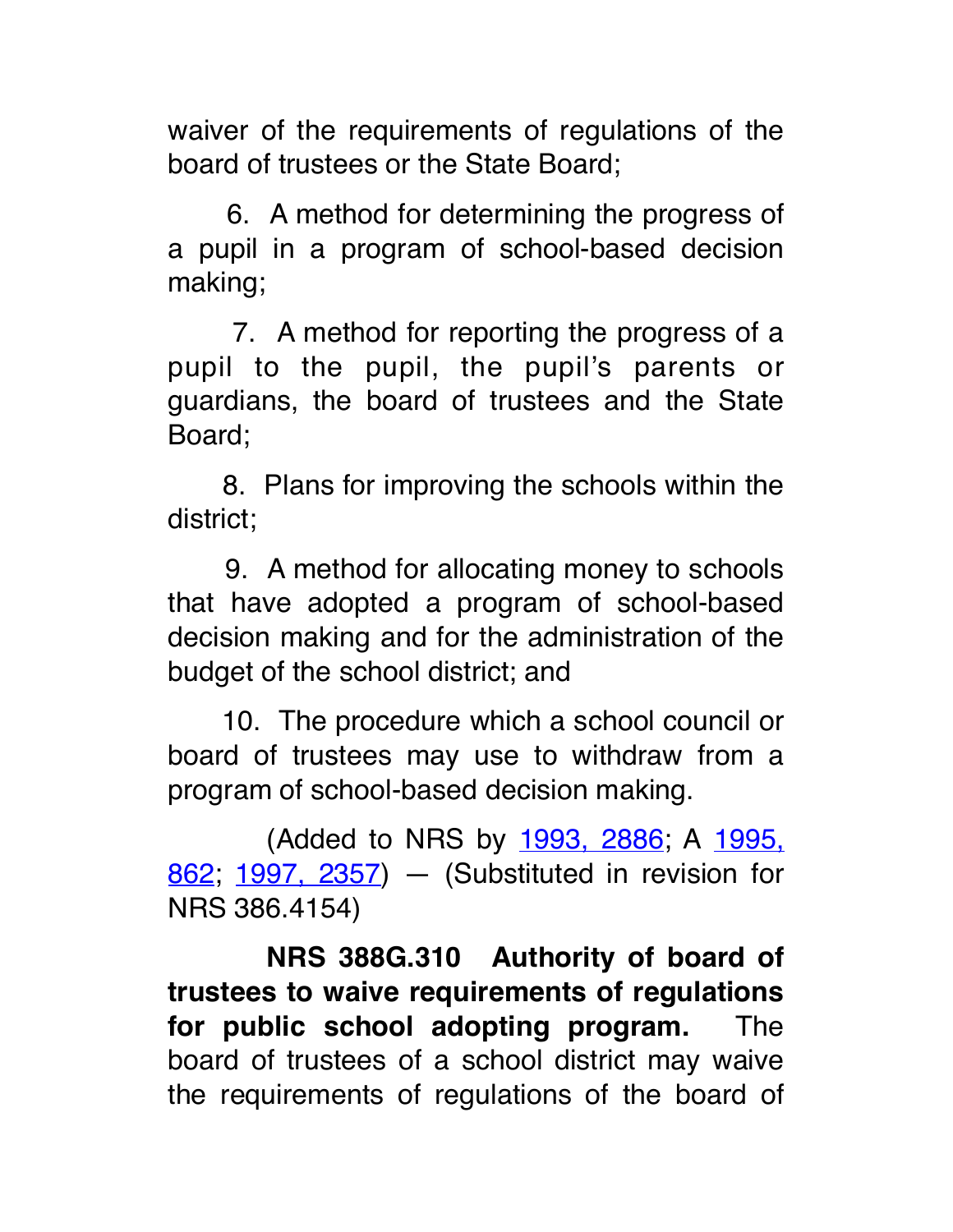trustees and the State Board for a public school within the district that adopts a program of school-based decision making. The board of trustees may not waive statutory requirements.

 (Added to NRS by 1993, 2887; A 1995, 862; 1997, 2357) — (Substituted in revision for NRS 386.4156)

 **NRS 388G.320 Authority of State Board of Education to waive required course of study for school council created pursuant to program.** The State Board may waive a course of study otherwise required by statute upon application of the board of trustees of a school district on behalf of a school council created pursuant to a program of school-based decision making.

 (Added to NRS by 1993, 2887; A 1995, 862; 1997, 2357) — (Substituted in revision for NRS 386.4158)

### **TURNAROUND SCHOOLS**

 **NRS 388G.400 Determinations regarding principal and employees of school; financial**  and other incentives for teachers, **administrators and paraprofessionals; reassignment of teachers to another public school; effect of determinations regarding employees on cost of operation of school;**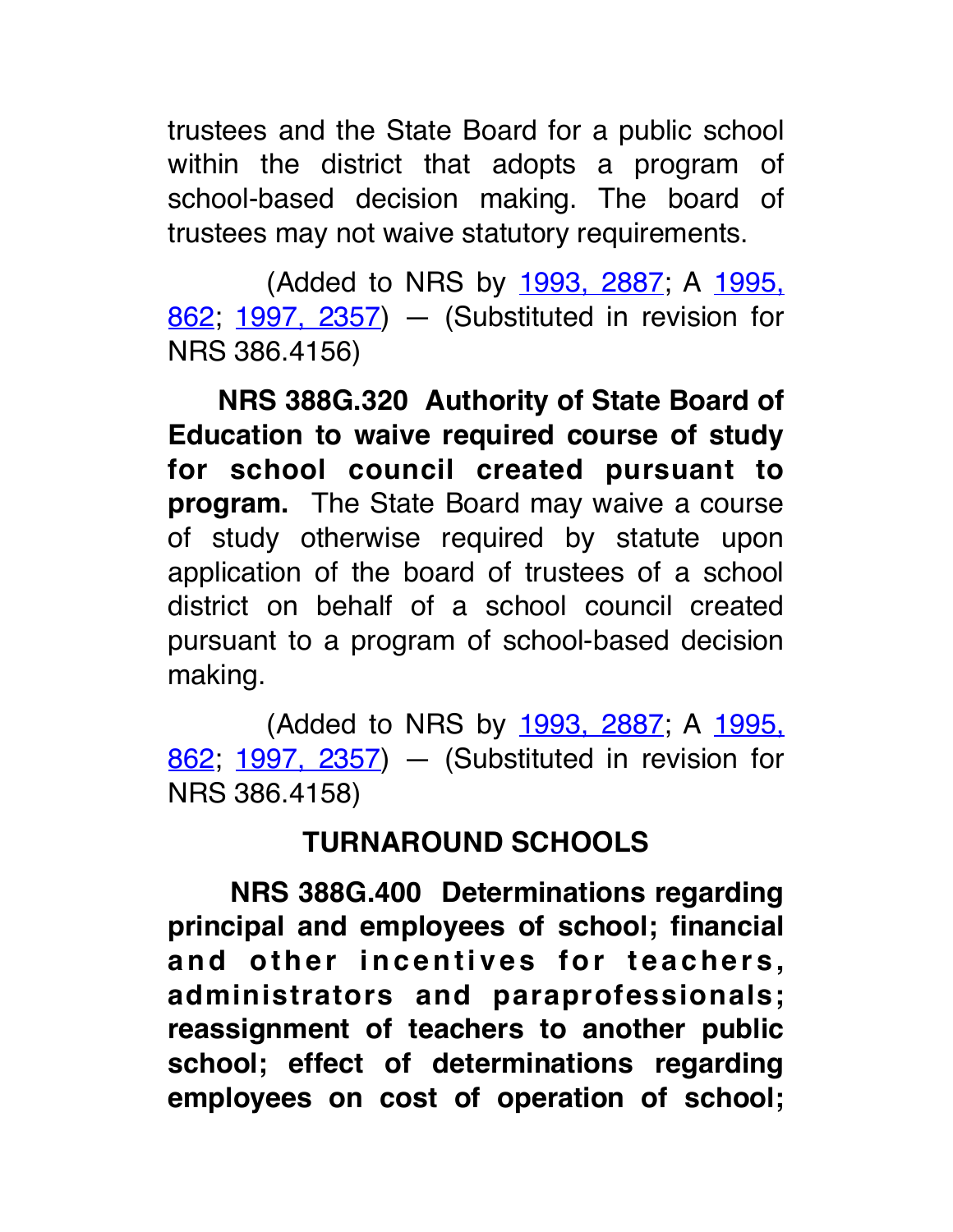### **regulations to establish criteria for designation.**

 1. If the Department designates a school as a turnaround school pursuant to this section:

 (a) The board of trustees of the school district in which the school is located may review the performance of the principal at the school to determine whether to retain or replace the principal. If the board of trustees decides to replace the principal, the board of trustees must:

 (1) Immediately commence the process of selecting a new principal for the school to make a selection with the approval of the Department so that the new principal may begin before the start of the next school year; and

 (2) Reassign the replaced principal to another public school within the school district.

(b) The principal of the school may:

 (1) Review the performance of each employee of the school to determine whether to retain the employee based on the needs of the school. The board of trustees of the school district in which the school is located shall reassign any employee who is not retained pursuant to this subparagraph to another public school within the school district; and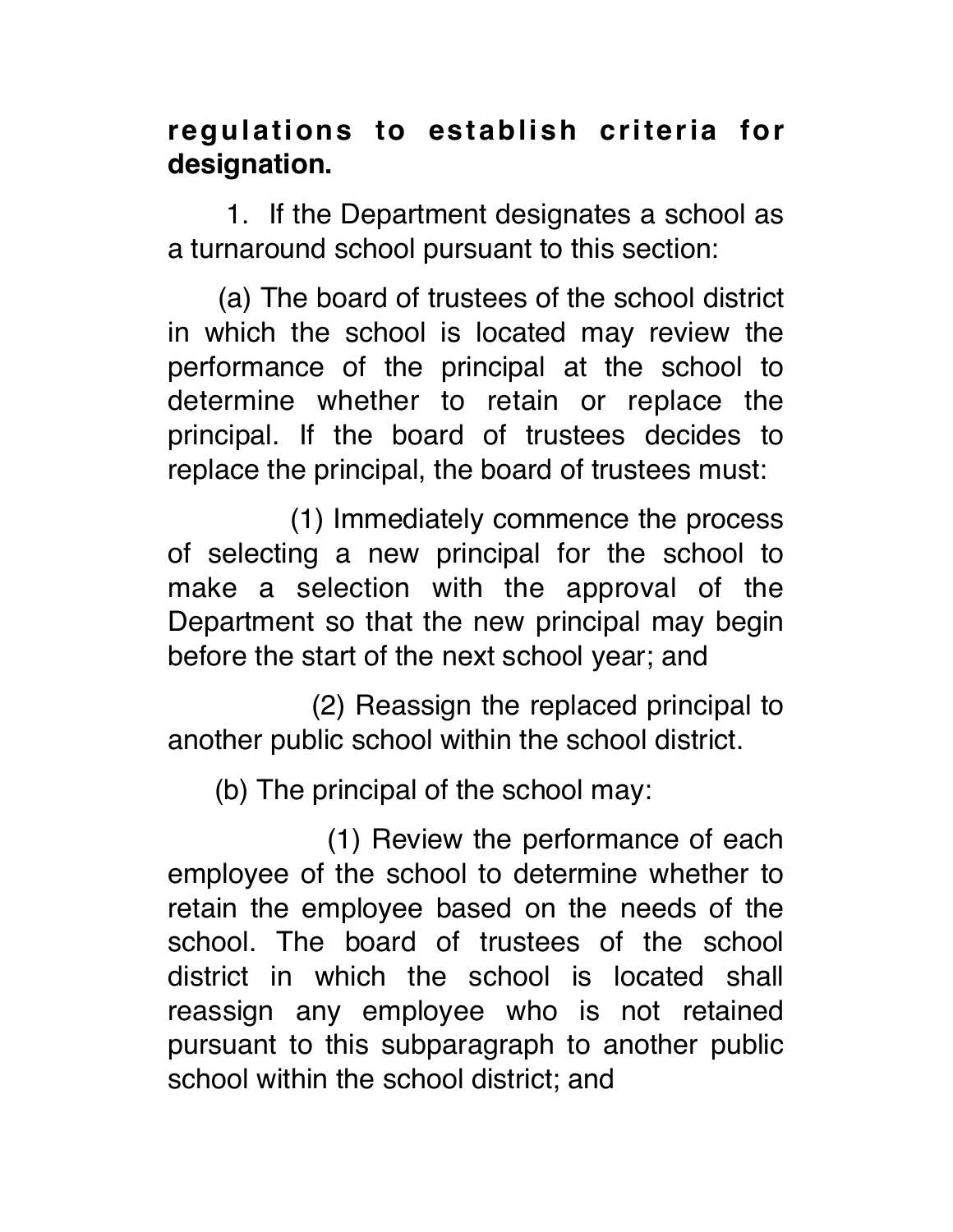(2) Make all determinations for the school concerning hiring and the school's curriculum, schedule and instructional design.

 (c) The board of trustees of the school district in which the school is located shall create financial and other incentives to be offered to teachers, administrators and paraprofessionals who work in classrooms or provide tutoring to pupils at the school that are intended to motivate such persons to apply for positions with the school and continue employment with the school. Such incentives may include, without limitation:

(1) Salary increases and bonuses;

 (2) Flexible schedules that allow teachers to pursue other assignments or education;

 (3) Opportunities to receive training and to participate in programs for professional development; and

 (4) Opportunities for promotion and career development.

 2. If a teacher of a school is reassigned to another public school within the school district pursuant to subparagraph (1) of paragraph (b) of subsection 1, the board of trustees of the school district shall ensure that the teacher receives assistance to help the teacher meet the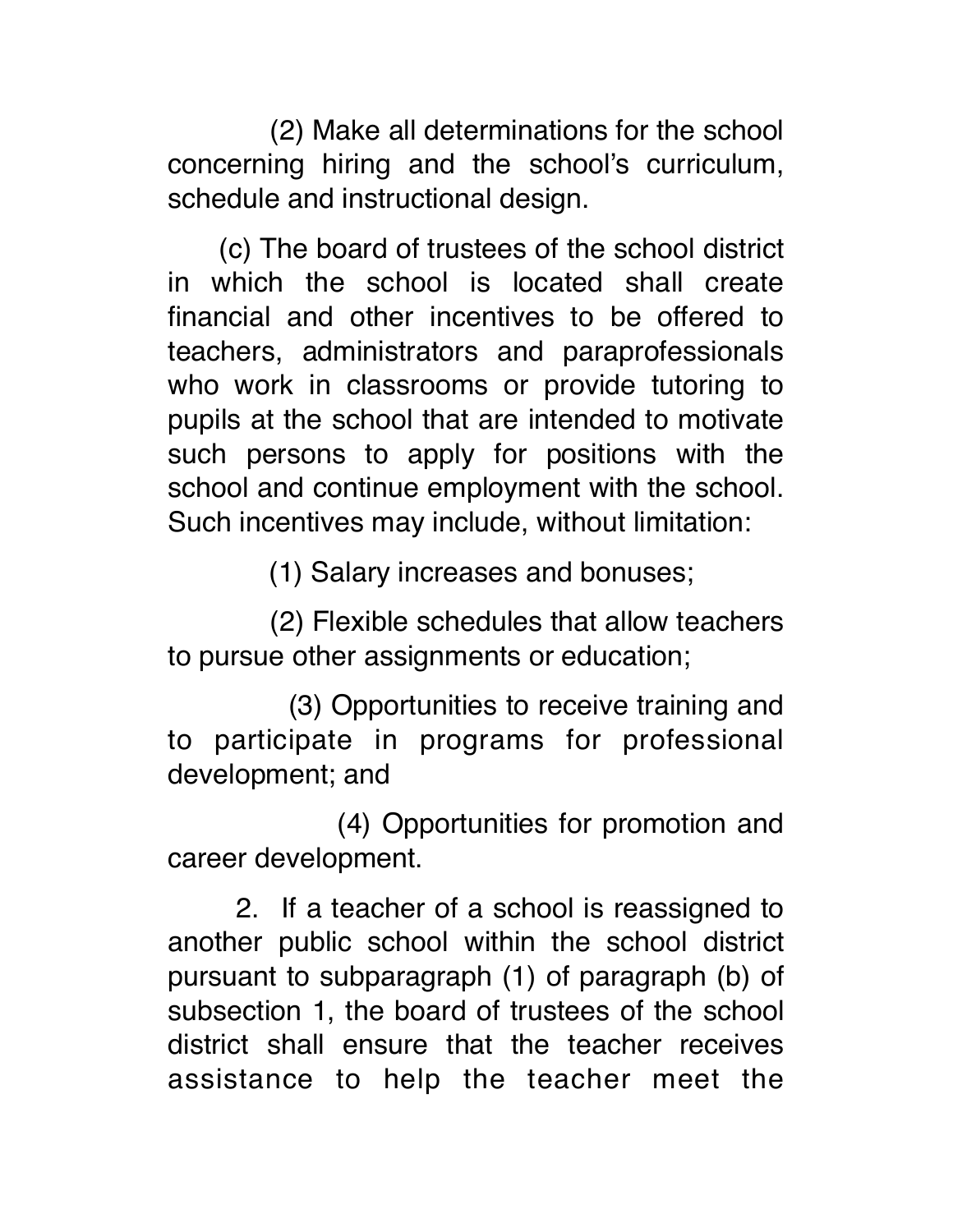standards for effective teaching, which may include, without limitation, peer assistance and review, participation in programs of professional development and other appropriate training.

 3. If a determination made by the principal of a school pursuant to paragraph (b) of subsection 1 will:

 (a) Increase the cost of operating the school, the principal must seek to obtain any available grant from the Department and request any necessary additional amount of money from the board of trustees of the school district.

 (b) Decrease the cost of operating the school, the board of trustees of the school district must not reduce the amount of money allocated to the school as a result of the savings.

 4. The State Board shall, in consultation with the board of trustees of each school district, establish, by regulation, the criteria for designating an underperforming school as a turnaround school for the purposes of this section. Such criteria must use current data from multiple sources.

(Added to NRS by 2015, 3823)

## **ORGANIZATION OF LARGE SCHOOL DISTRICTS**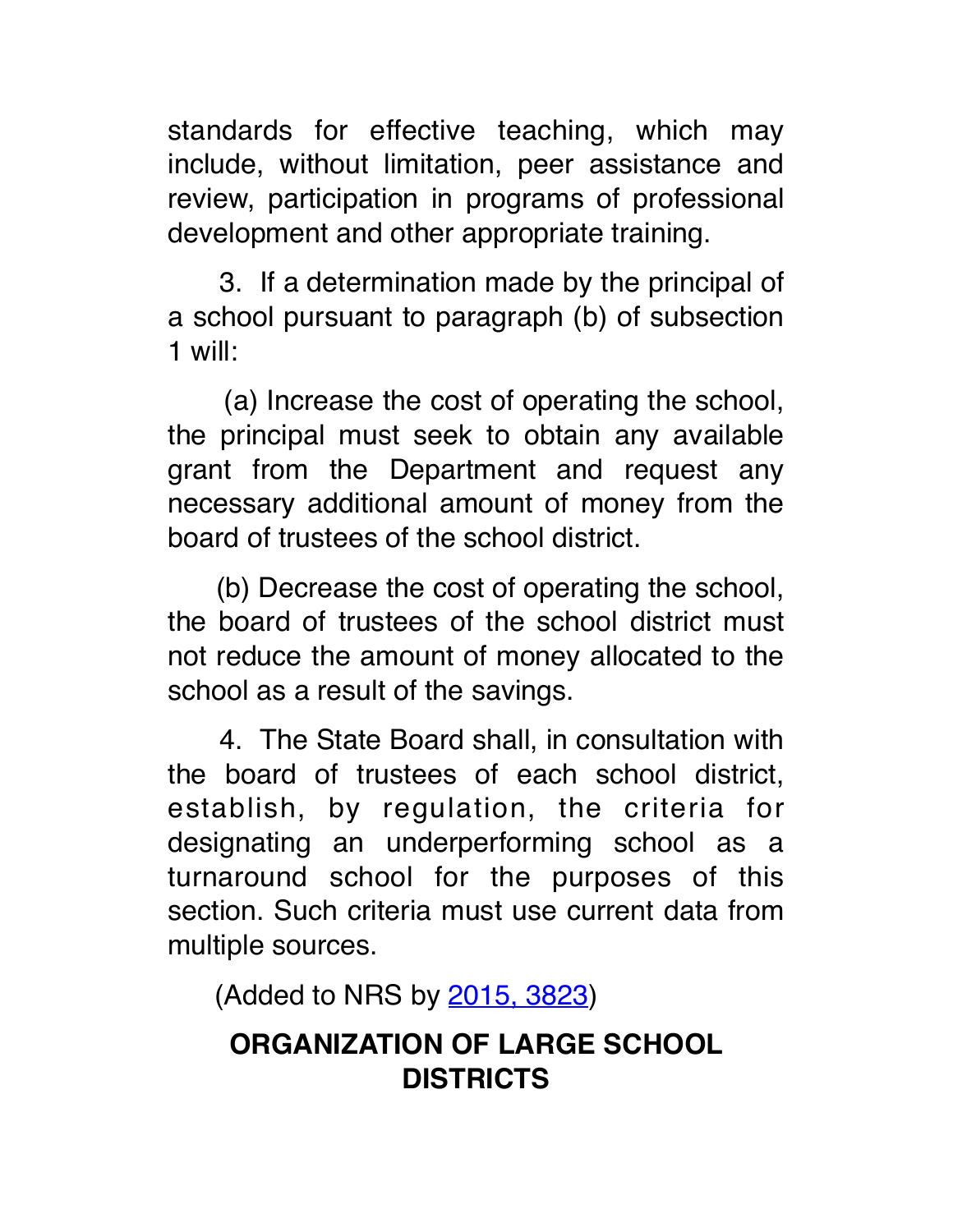#### **General Provisions**

### **NRS 388G.500 Legislative findings and declaration.**

 1. The Legislature hereby finds that in large school districts:

 (a) Because of their significantly larger enrollment of pupils, greater number of local school precincts and more expansive and extensive scope of operations, large school districts are prone to develop large, complex and potentially inefficient, cumbersome and unresponsive bureaucracies that tend to become too dependent upon a centralized operational model where most decision-making is made by central services.

 (b) Under such a centralized operational model in large school districts, the operational structure and culture may result in an entrenched and inflexible operational paradigm where decisions are made by central services without regular, consistent or adequate examination, exploration and consideration of the particularized, specialized or localized circumstances, needs and concerns of each local school precinct.

 (c) When more decision-making is transferred from central services in large school districts to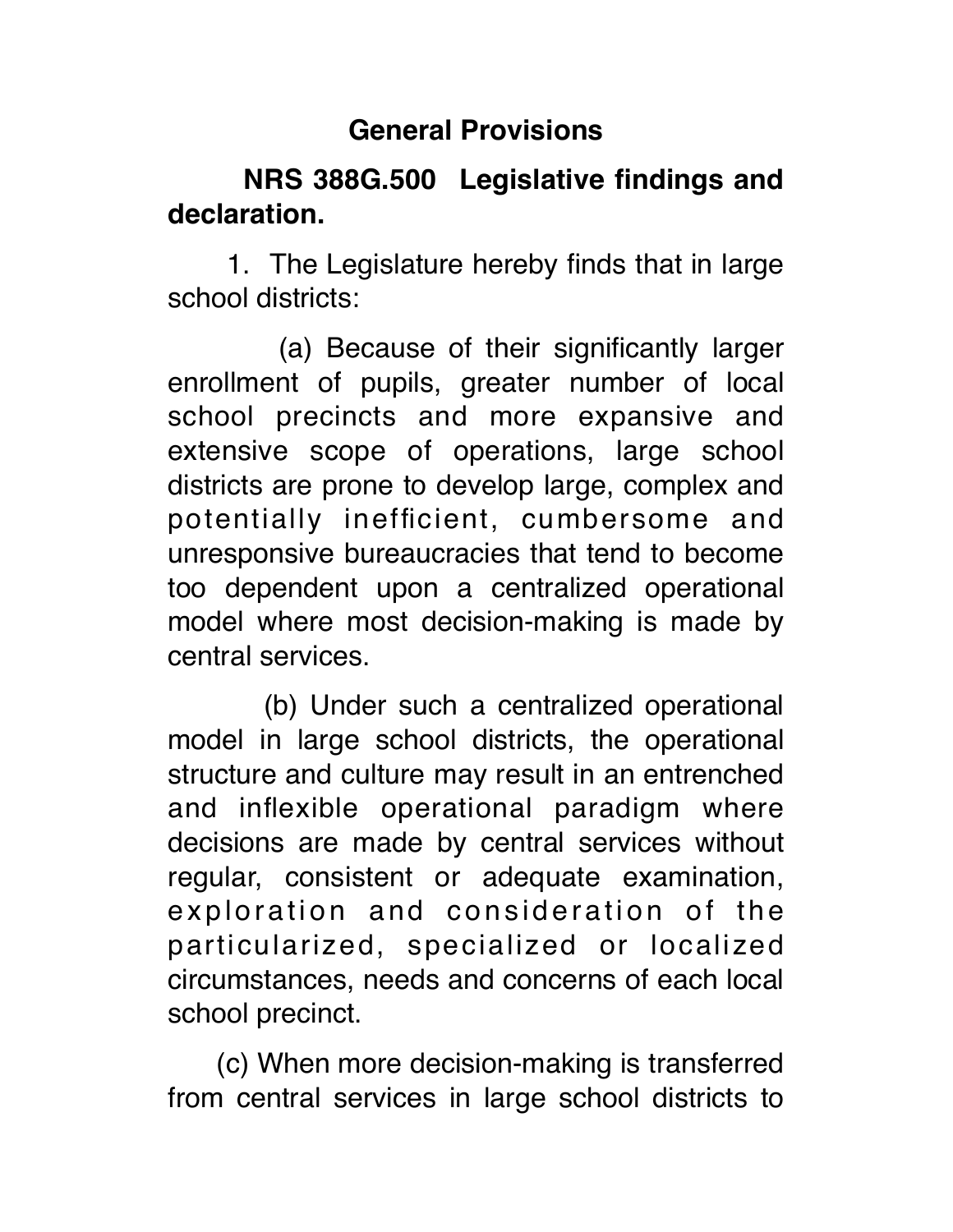the site-based administrators, teachers and other staff and the parents and legal guardians of pupils in each local school precinct, the State's system of public schools is better structured to educate efficiently, effectively and successfully the diverse and varied populations of pupils within large school districts because a site-based operational model encourages decision-making that is more innovative, proactive and responsive to the particularized, specialized or localized circumstances, needs and concerns of each local school precinct.

 (d) To promote, achieve and advance the educational policies and objectives of transitioning and restructuring large school districts from a centralized operational model to a more decentralized and autonomous site-based operational model, it is necessary and essential to transfer and redirect more funding from the control of central services to the control of the site-based administrators, teachers and other staff and the parents and legal guardians of pupils in each local school precinct and ensure that more funding follows pupils with increased or specialized needs or abilities to each local school precinct.

 2. The Legislature hereby declares that it is in the best interests of this State, beneficial to the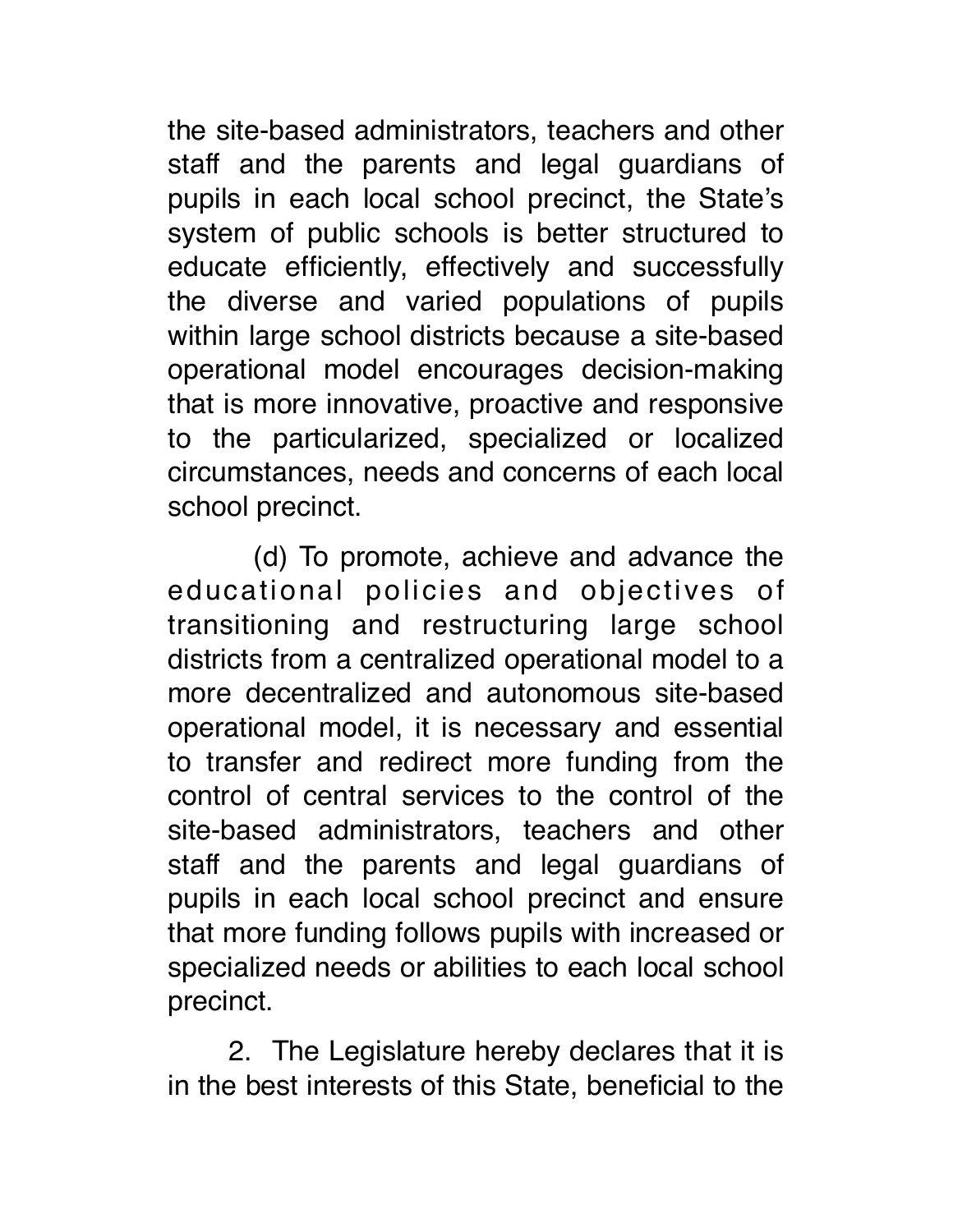public's welfare and necessary and essential to the efficient, effective and successful operation of the State's system of public schools to implement and carry out the provisions of NRS 388G. 500 to 388G.810, inclusive, in large school districts for the purposes of promoting, achieving and advancing the educational policies and objectives of this State.

(Added to NRS by 2017, 41)

 **NRS 388G.510 Definitions.**  As used in NRS 388G.500 to 388G.810, inclusive, unless the context otherwise requires, the words and terms defined in NRS 388G.515 to 388G.560, inclusive, have the meanings ascribed to them in those sections.

(Added to NRS by 2017, 42)

 **NRS 388G.515 "Board of trustees" defined.** "Board of trustees" means the board of trustees of a large school district.

(Added to NRS by 2017, 42)

 **NRS 388G.520 "Central services" defined.** "Central services" means the administrative staff of a large school district who provide services to the local school precincts in the large school district.

(Added to NRS by 2017, 42)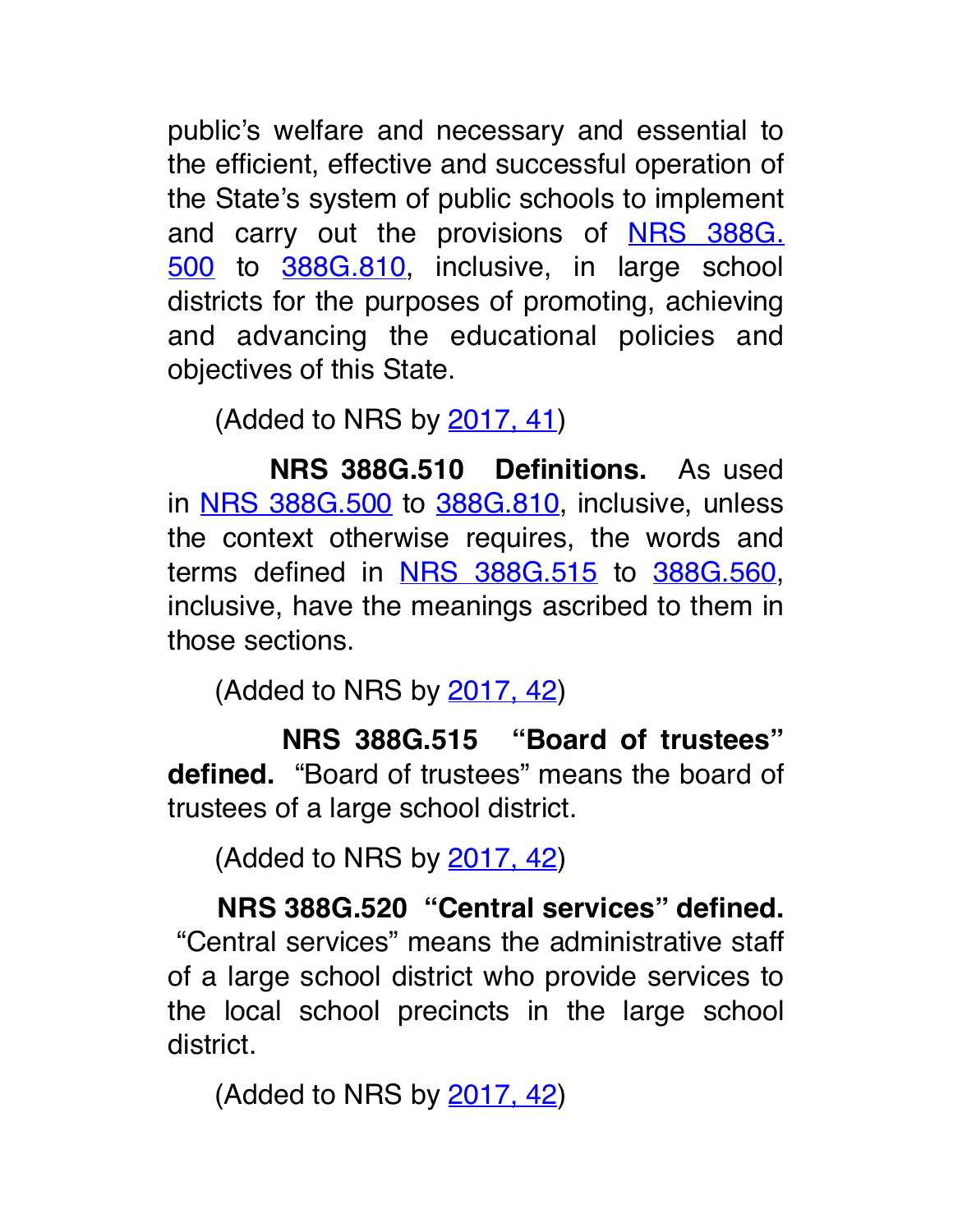**NRS 388G.525 "Confidential information" defined.** "Confidential information" means:

 1. Personal information, including, without limitation, the home address, employment records, academic records and disciplinary records of a pupil or any other person; and

 2. Any other information declared by law to be confidential.

(Added to NRS by 2017, 42)

 **NRS 388G.530 "Large school district" defined.**  "Large school district" means any school district in this State which has more than 100,000 pupils enrolled in its public schools.

(Added to NRS by 2017, 42)

 **NRS 388G.535 "Local school precinct" defined.** "Local school precinct" means a public school which is deemed to be a local school precinct pursuant to NRS 388G.600.

(Added to NRS by 2017, 42)

 **NRS 388G.540 "Organizational team" defined.**  "Organizational team" means the organizational team established by the principal of a local school precinct pursuant to NRS 388G. 700.

(Added to NRS by 2017, 42)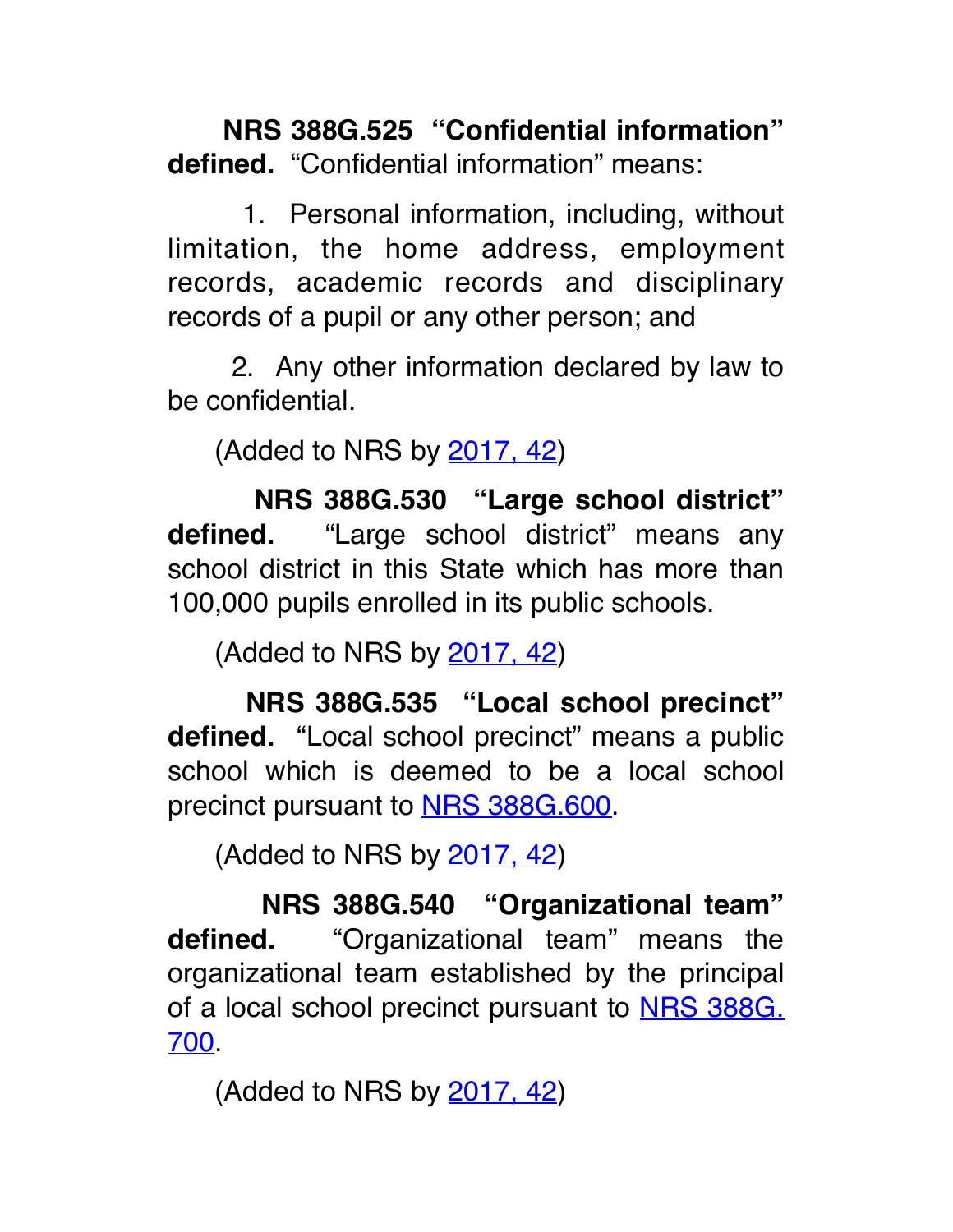**NRS 388G.545 "Plan of operation" defined.** "Plan of operation" means the plan of operation for a local school precinct which is approved pursuant to NRS 388G.710.

(Added to NRS by 2017, 42)

 **NRS 388G.550 "School associate superintendent" defined.**  "School associate superintendent" means a person assigned by the superintendent to oversee the operation of designated local school precincts pursuant to NRS 388G.620.

(Added to NRS by 2017, 42)

 **NRS 388G.555 "Specialty school" defined.**  "Specialty school" means a public school that operates as a magnet school or program, a school or program for career and technical education, a school or program for special education or an alternative program of education.

(Added to NRS by 2017, 42)

 **NRS 388G.560 "Superintendent" defined.** "Superintendent" means the superintendent of schools of a large school district.

(Added to NRS by 2017, 42)

 **NRS 388G.570 Applicability.**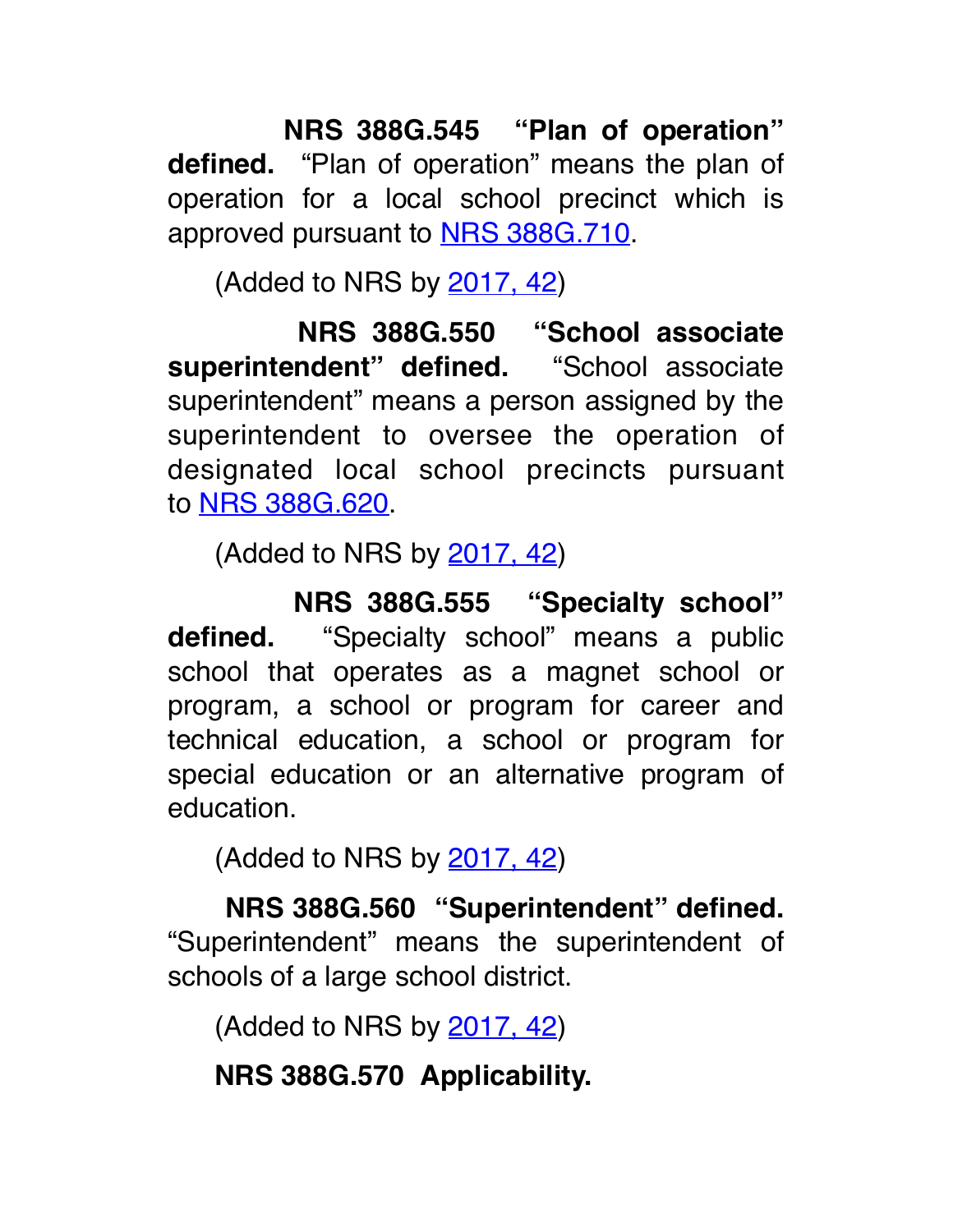1. Except as otherwise provided in this section, the provisions of **NRS 388G**. 500 to 388G.810, inclusive, apply to each large school district.

 2. If any school district that is not a large school district at the beginning of a school year becomes a large school district during the school year, the provisions of NRS 388G.500 to 388G. 810, inclusive, apply to that school district at the beginning of the immediately succeeding school year.

(Added to NRS by 2017, 42)

 **NRS 388G.580 Superintendent of Public Instruction to ensure reorganization of large school district; cooperation of large school districts required.**

 1. The Superintendent of Public Instruction shall take such actions as deemed necessary and appropriate to ensure that each large school district carries out the reorganization of the school district in accordance with NRS 388G. 500 to 388G.810, inclusive, and any regulations adopted pursuant thereto.

 2. Each large school district shall cooperate with the Superintendent of Public Instruction in carrying out the provisions of **NRS 388G**. 500 to 388G.810, inclusive, including, without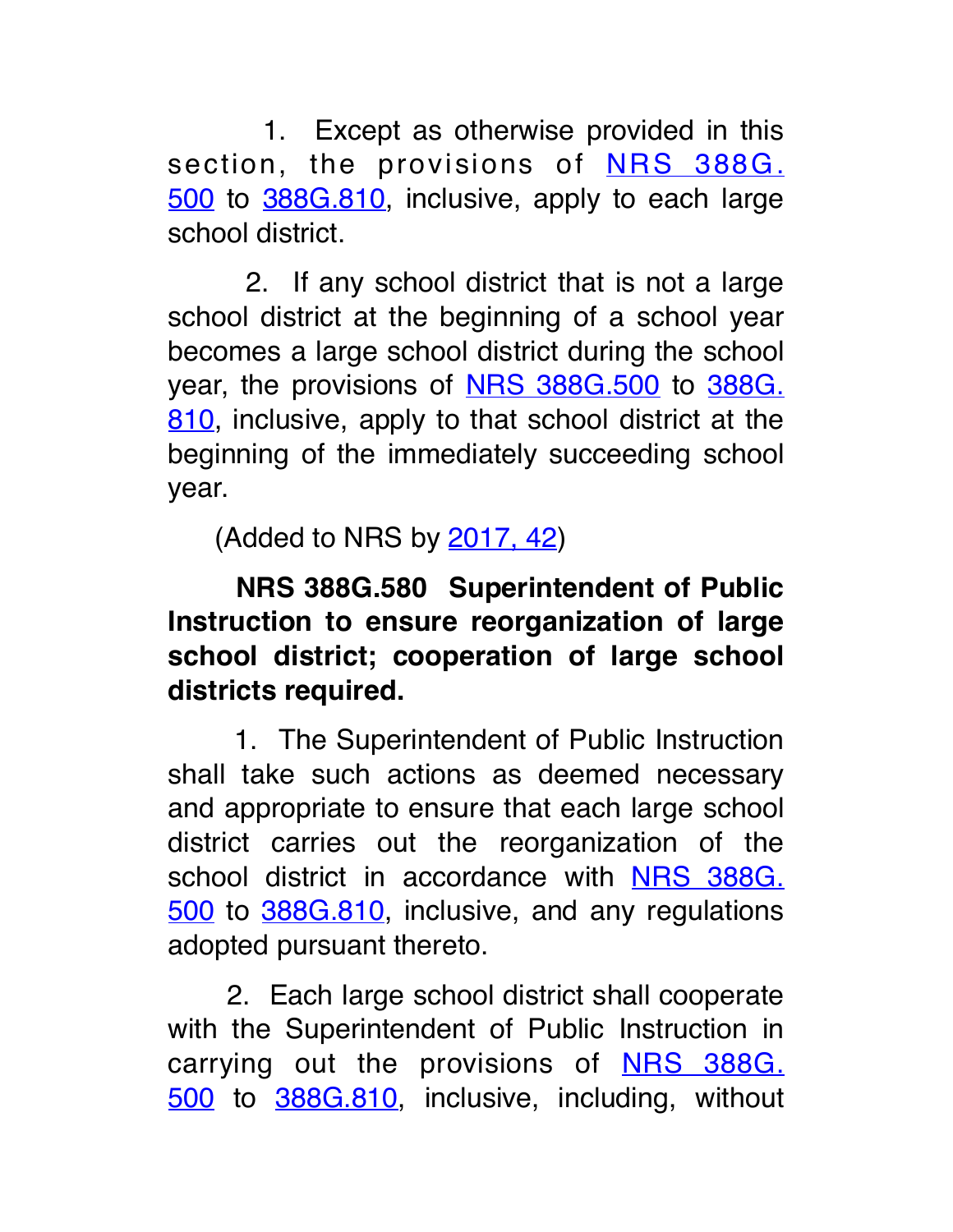limitation, by providing any financial or other information requested, including any information requested to ensure that the intent of the provisions of NRS 388G.500 to 388G.810, inclusive, is carried out.

 3. Information that may be requested pursuant to subsection 2 and which each large school district must provide upon request to the Superintendent of Public Instruction includes, without limitation:

 (a) Budgets for personnel, excluding any personally identifiable information and names, made available by local school precinct and job function;

 (b) Expenditures made by the large school district, including, without limitation, expenditures for programs, support, transportation, police, legal services, food services, internal services, settlements and risk management payments;

 (c) The amount paid for general administrative services, including, without limitation, the salaries of administrators, staff of central services and school administrators, the salaries of the members of the board of trustees of the large school district and support services for the board of trustees, and other amounts paid for central services and school administration;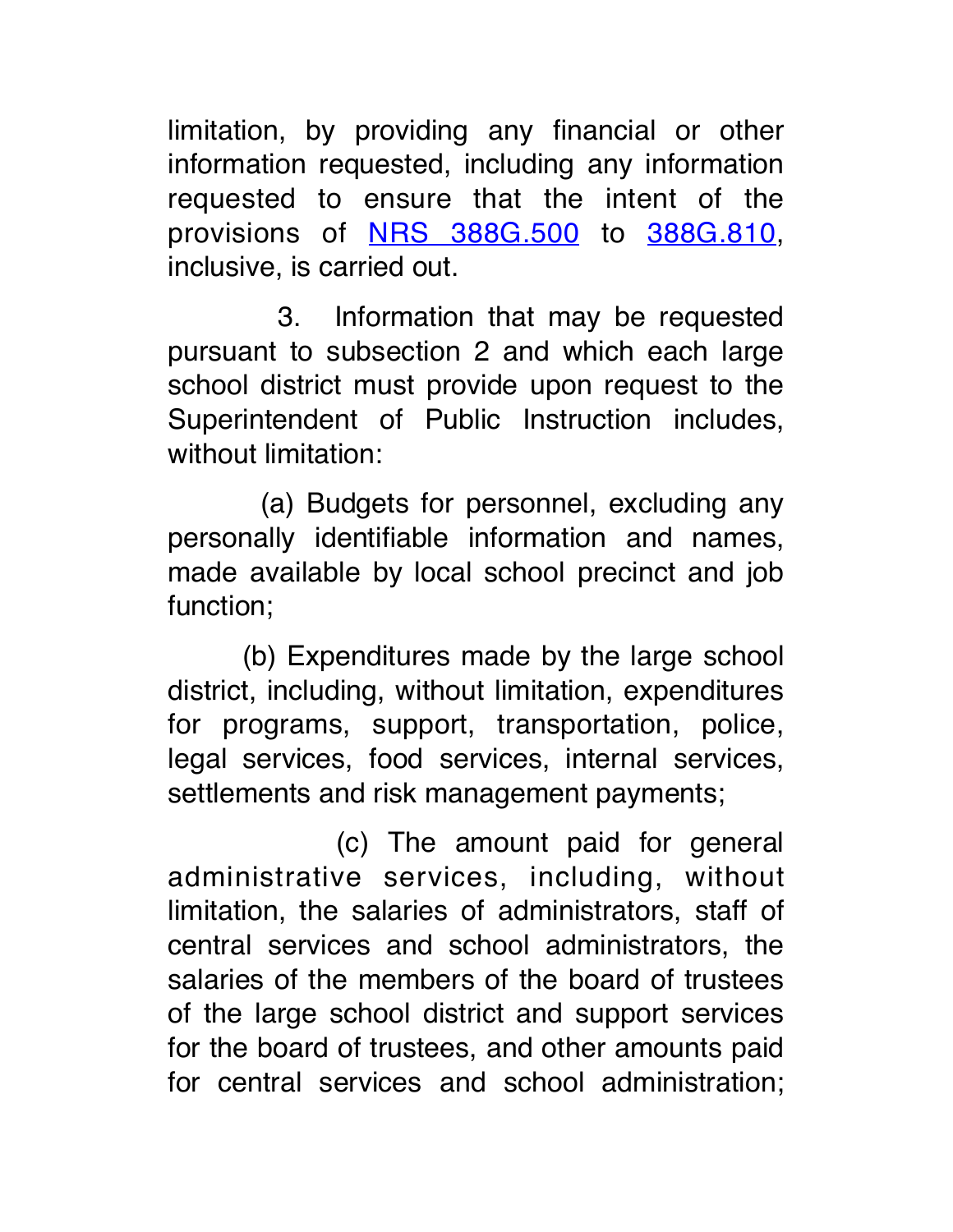and

 (d) Detailed information regarding other budgetary items of the large school district, including, without limitation, identification of all sources of money available to the large school district, expenditures of money for buildings, capital projects, federally funded projects and state funded projects and any other expenditures of money.

 4. Each large school district shall provide any information requested pursuant to subsection 2 as soon as possible and in the format requested by the Superintendent of Public Instruction. If the large school district is unable to provide the information in the format requested, the information must be provided in another easily interpreted format that is approved by the Superintendent of Public Instruction.

(Added to NRS by 2017, 55)

 **NRS 388G.590 Regulations.** The State Board shall adopt such regulations as it deems necessary and appropriate to carry out the provisions of NRS 388G.500 to 388G.810, inclusive.

(Added to NRS by 2017, 55)

# **Formation of Local School Precincts**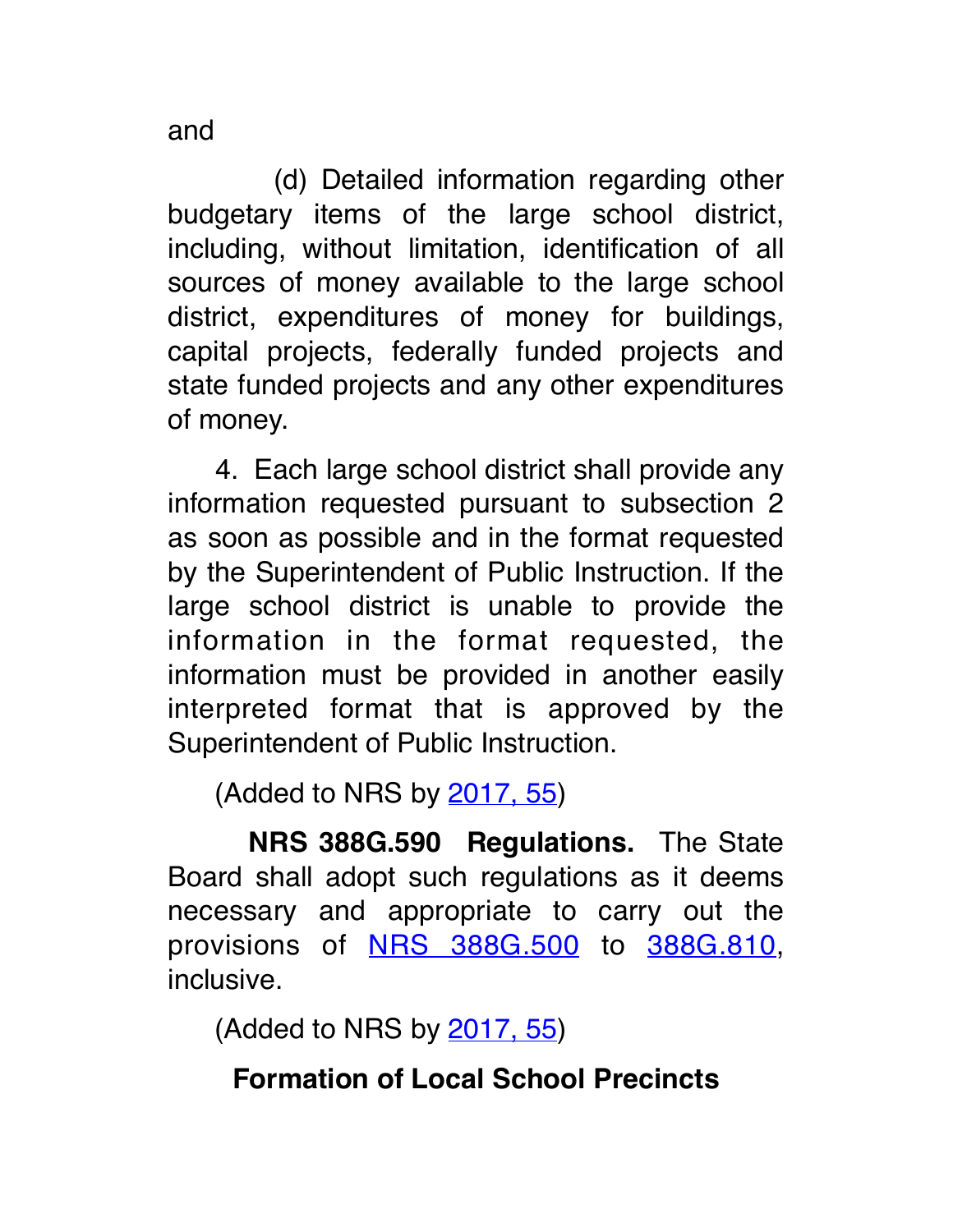**NRS 388G.600 Certain public schools deemed local school precincts; operation using site-based decision-making; limitation on reducing size or converting specialty schools.**

 1. Except as otherwise provided in this subsection, each public school within a large school district shall be deemed a local school precinct, including, without limitation, any school operating as a specialty school. A charter school or university school for profoundly gifted pupils shall not be deemed a local school precinct.

 2. Each local school precinct must operate using site-based decision-making in which certain authority to carry out responsibilities is transferred from the large school district to the local school precinct as set forth in NRS 388G. 610.

 3. On and after May 8, 2017, a specialty school must not be reduced in size or converted into any other type of school unless otherwise specifically provided by law or:

 (a) The reduction or conversion is recommended by the local school precinct and approved by the superintendent and the board of trustees of the large school district; or

(b) The superintendent with the approval of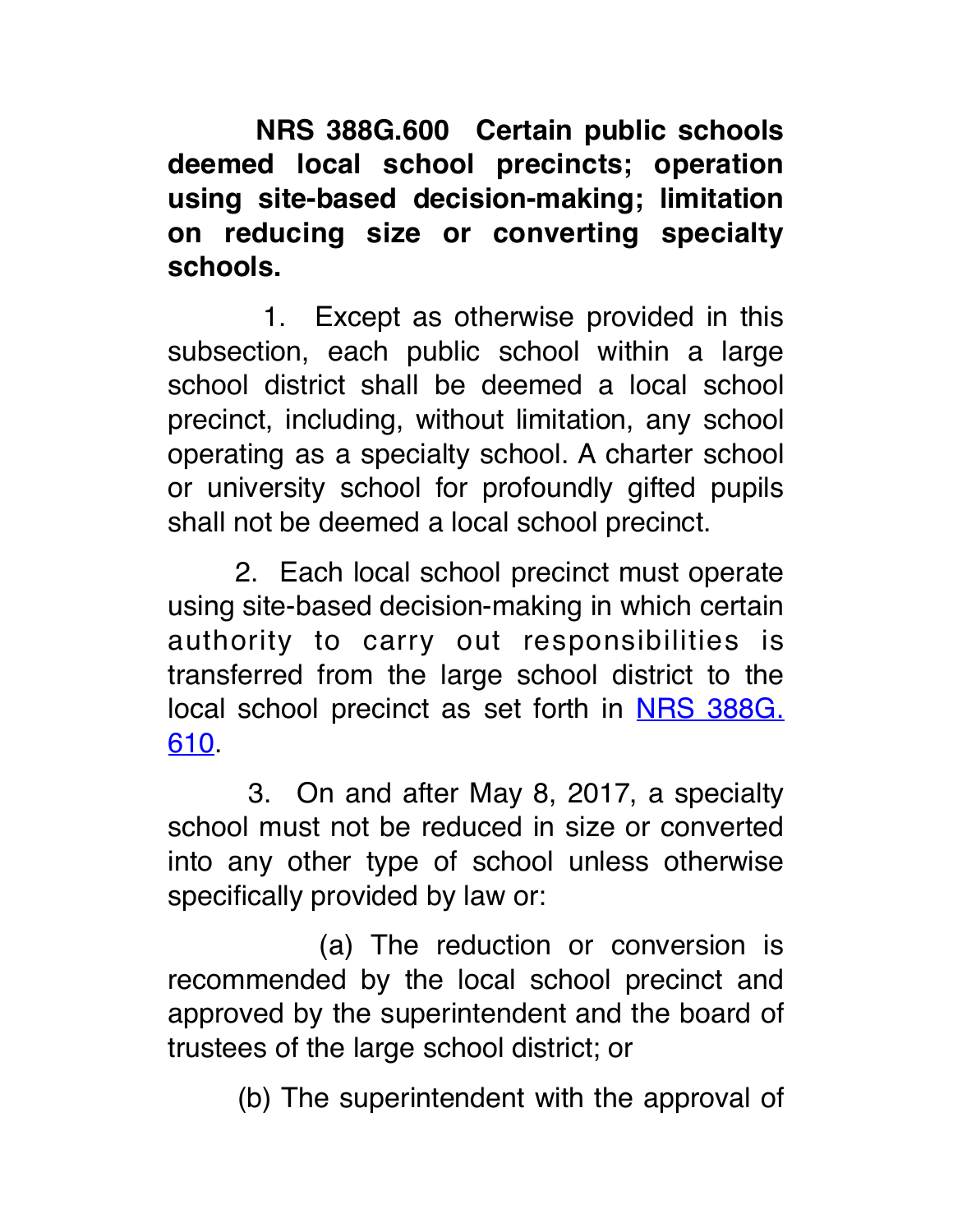the board of trustees of the large school district, determines that there is good cause to reduce the size of the specialty school or convert the specialty school into another type of school.

 4. This section does not authorize a local school precinct:

 (a) To change, grant a waiver regarding or in any way affect any zone of attendance which has been established pursuant to NRS 388.040.

 (b) To change the policy of the large school district concerning the eligibility and selection of a pupil to attend a specialty school.

(Added to NRS by 2017, 42)

 **NRS 388G.610 Responsibilities of local school precincts and large school districts; procurement of equipment, services and supplies from outside sources required in certain circumstances; assignment of staff from central services; transferring additional responsibility to local school precincts.**

1. Except as otherwise provided in this section, the superintendent shall transfer authority to each local school precinct to carry out responsibilities in accordance with this section and the plan of operation approved for the local school precinct.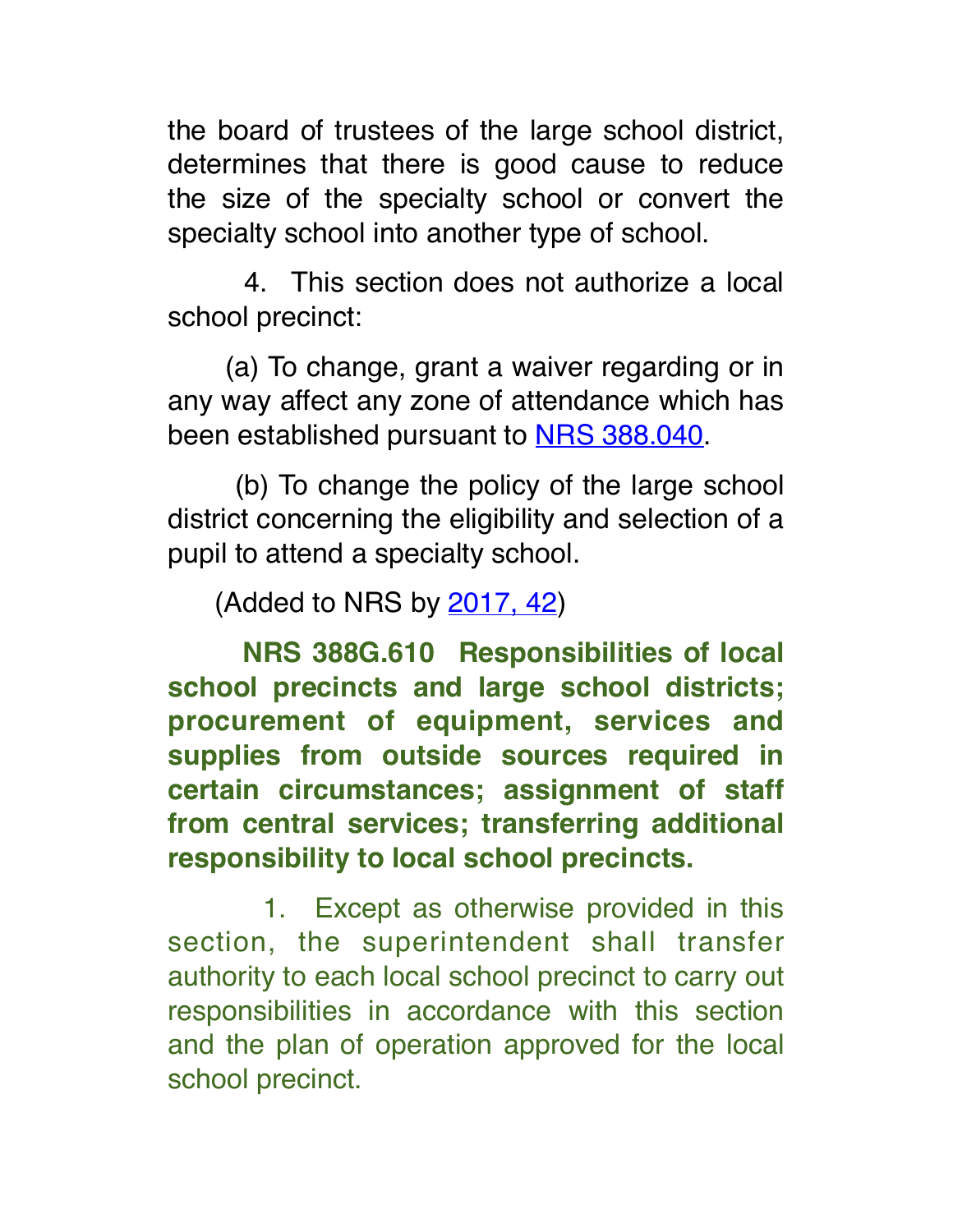2. The superintendent shall transfer to each local school precinct the authority to carry out the following responsibilities:

(a) Select for the local school precinct the:

(1) Teachers;

 (2) Administrators other than the principal; and

 (3) Other staff who work under the direct supervision of the principal.

 (b) Direct the supervision of the staff of the local school precinct, including, without limitation, taking any necessary disciplinary action which does not involve a violation of law or which does not require an investigation to comply with the law.

 (c) Procure such equipment, services and supplies as the local school precinct deems necessary or advisable to carry out the plan of operation for the local school precinct. Equipment, services and supplies may be procured from the large school district in which the local school precinct is located or elsewhere, but such procurement must be carried out in accordance with the applicable policies of the large school district.

(d) Develop a balanced budget for the local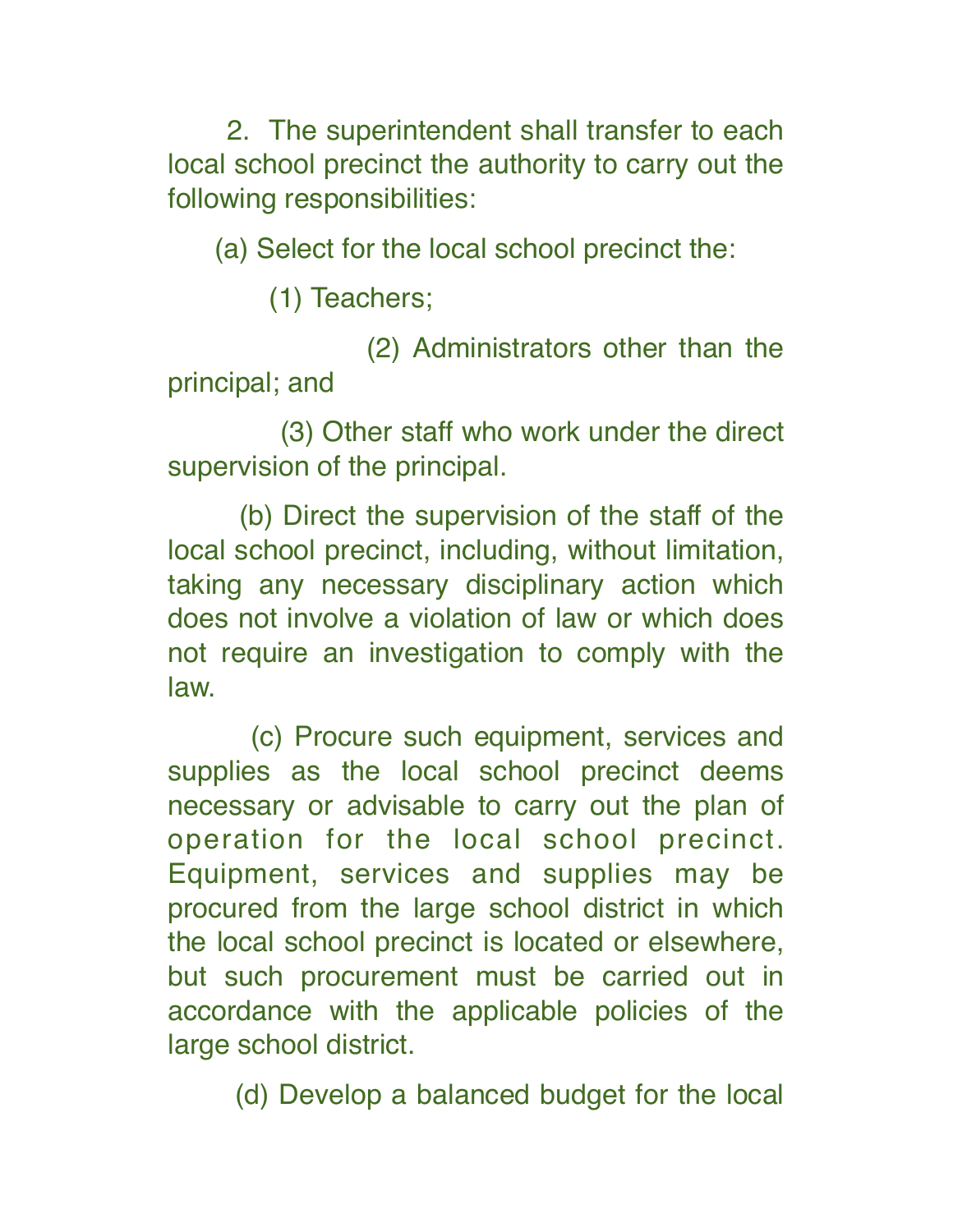school precinct for the use of the money allocated to the local school precinct, which must include, without limitation, the manner in which to expend any money not used for the purposes described in paragraphs (a), (b) and (c).

 (e) Any other responsibility for which authority is transferred pursuant to subsection 7.

 3. Except as otherwise provided in subsection 7, a large school district shall remain responsible for paying for and carrying out all other responsibilities necessary for the operation of the local school precincts and the large school district which have not been transferred to the local school precincts pursuant to subsection 2, including, without limitation, responsibility for:

 (a) Negotiating the salaries, benefits and other conditions of employment of administrators, teachers and other staff necessary for the operation of the local school precinct;

(b) Transportation services;

(c) Food services;

(d) Risk management services;

 (e) Financial services, including payroll services;

(f) Qualifying employees for any position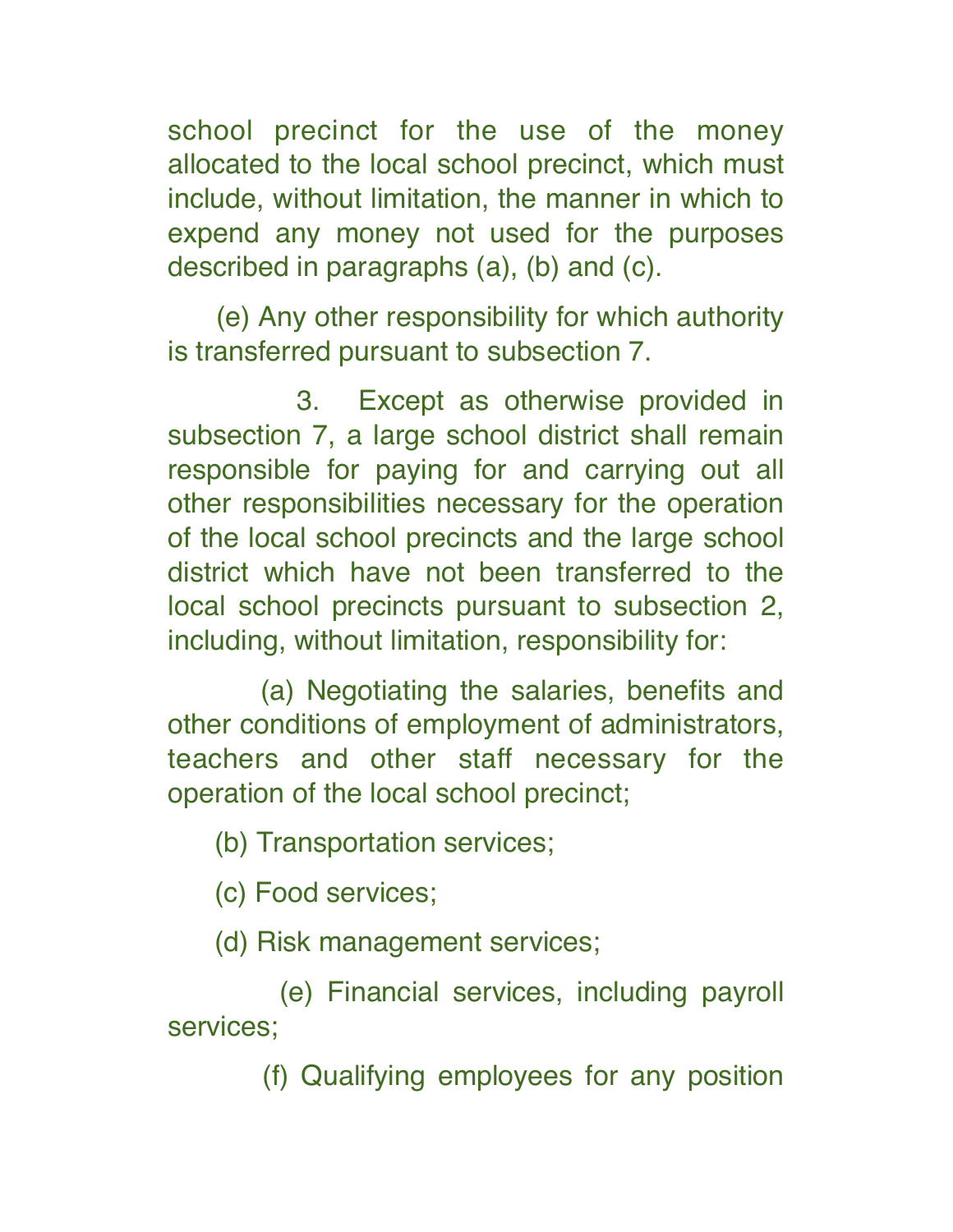within the large school district;

 (g) Services to promote and ensure equity and diversity;

 (h) Services to ensure compliance with all laws relating to civil rights;

 (i) Identification, evaluation, program placement, pupil assignment and other services provided to pupils pursuant to the Individuals with Disabilities Education Act, 20 U.S.C. §§ 1400 et seq., and the regulations adopted pursuant thereto, or pursuant to section 504 of the Rehabilitation Act of 1973, 29 U.S.C. § 794, and the regulations adopted pursuant thereto;

(j) Legal services;

(k) Maintenance and repair of buildings;

 (l) Maintenance of the grounds of the local school precinct;

(m) Custodial services;

 (n) Implementation of the master plan developed for English learners;

(o) Internal audits;

(p) Information technology services;

(q) Police services;

(r) Emergency management services;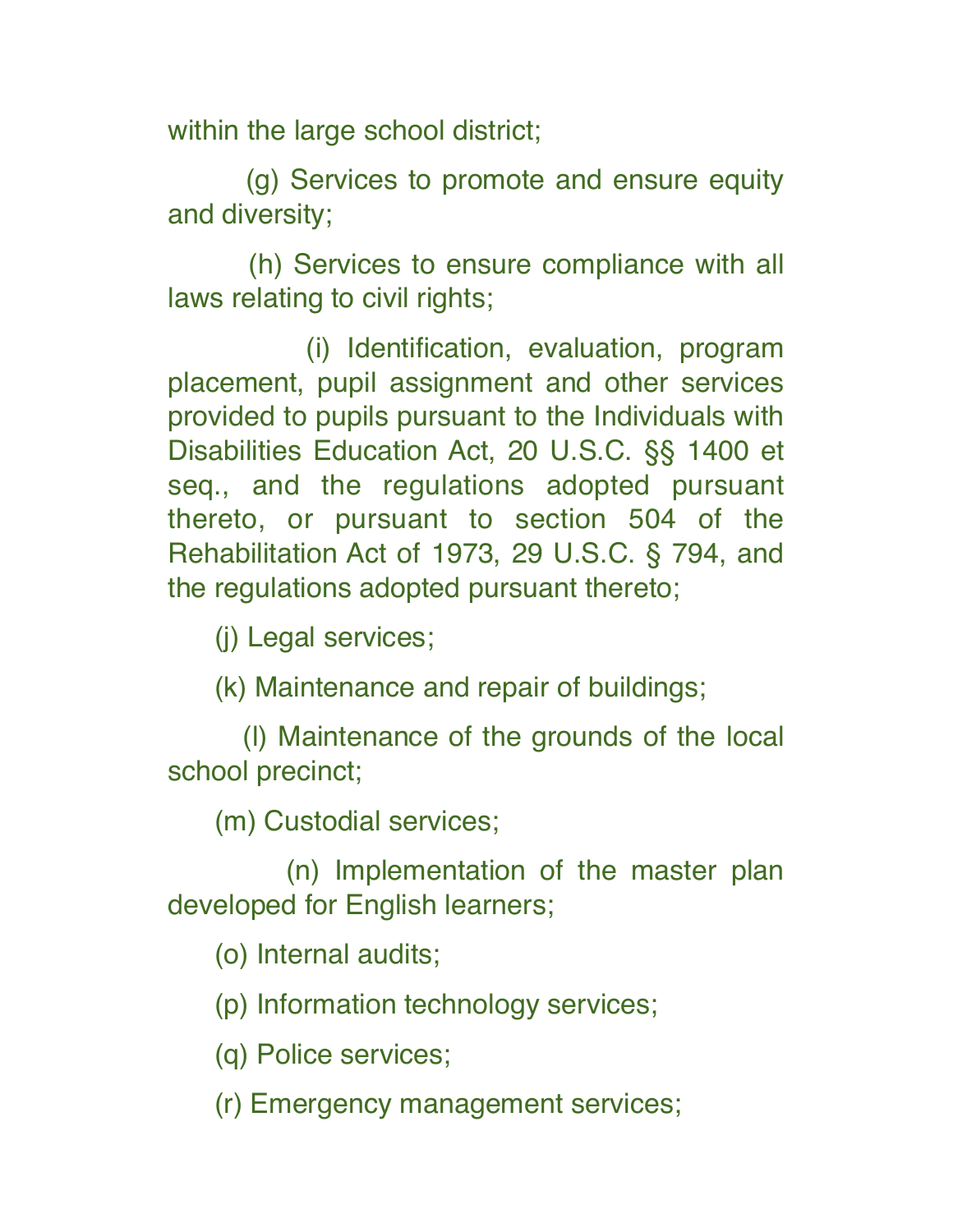(s) Carrying out state mandated assessments and accountability reports;

(t) Capital projects; and

(u) Utilities.

4. To the greatest extent possible, the principal of a local school precinct shall select teachers who are licensed and in good standing before selecting substitutes to teach at the local school precinct. The principal, in consultation with the organizational team, shall make every effort to ensure that effective licensed teachers are employed at the local school precinct.

5. If a large school district is unable to provide any necessary maintenance or repair of the buildings or grounds of a local school precinct in a timely manner, the large school district must, at the expense of the large school district, procure any equipment, services and supplies necessary from another entity or business to provide such maintenance or repair for the local school precinct or take any other necessary action.

 6. To the extent that any member of the staff of central services is assigned to provide services at a local school precinct on a temporary or permanent basis, the decision regarding the assignment and any subsequent reassignment of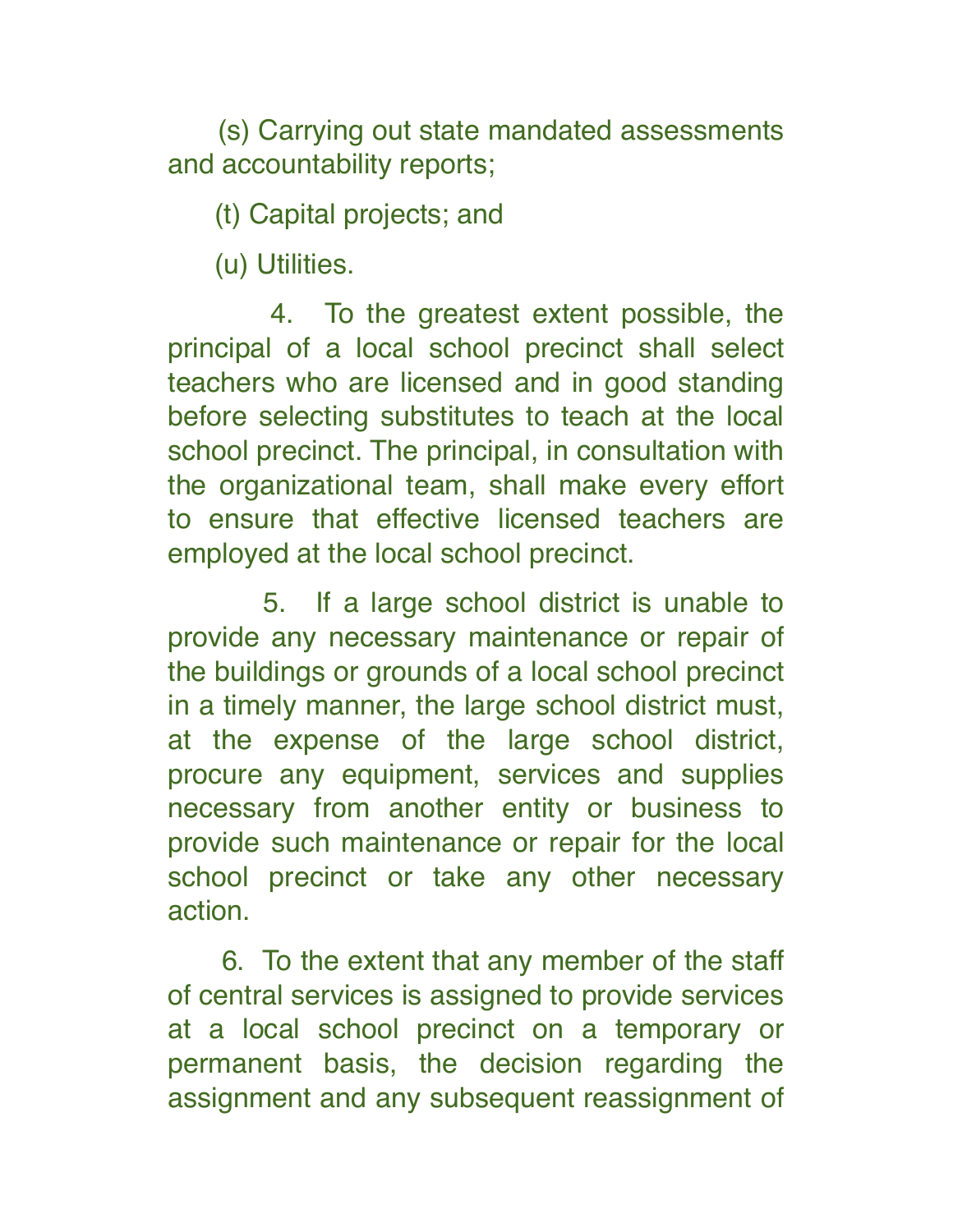the member of the staff must be made in consultation with the principal of the local school precinct and the school associate superintendent.

 7. On or before January 15 of each year, the superintendent shall determine, in consultation with the principals, school associate superintendents and organizational teams of each local school precinct, any additional authority that is not listed in subsection 2 to recommend transferring to one or more local school precincts. Such authority may include the authority to carry out any of the responsibilities listed in subsection 3 which is not prohibited by law, other than the responsibility for capital projects, if it is determined that transferring the authority will serve the best interests of the pupils. The recommendation to transfer authority to one or more local school precincts must be submitted for approval by the board of trustees of the large school district. The board of trustees of the large school district shall consider such a recommendation and determine whether to approve the transfer of additional authority at its next regularly scheduled meeting if submitted within 5 working days before the next regularly scheduled meeting and otherwise the recommendation shall be considered at the following meeting.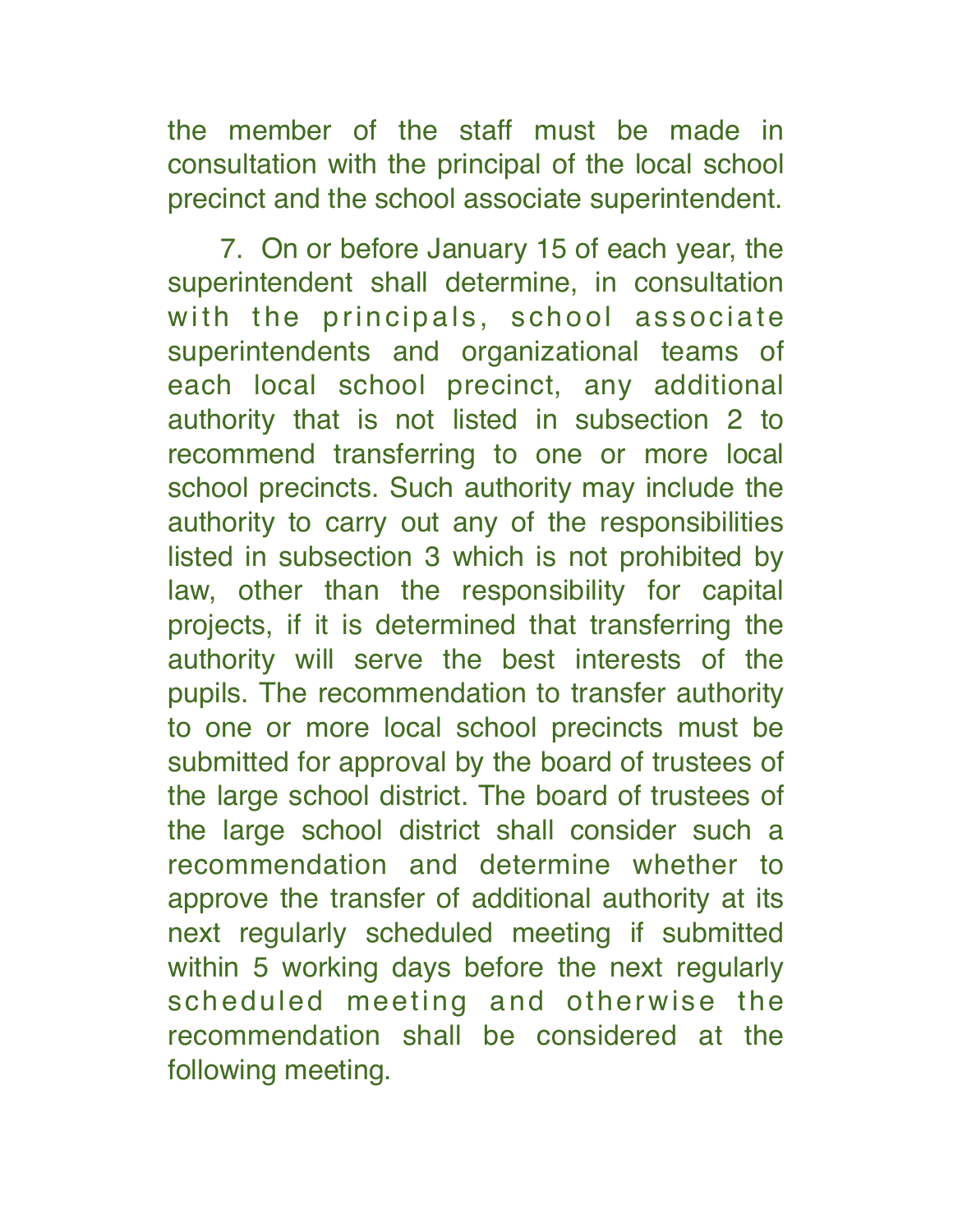8. If the authority to carry out any responsibility is transferred to a local school precinct pursuant to subsection 7, the large school district must allocate additional money to the local school precinct in an amount equal to the amount that would otherwise be paid by the large school district to carry out the responsibility.

(Added to NRS by 2017, 43; A 2019, 3600)

 **NRS 388G.620 Assignment of school associate superintendents to oversee local school precincts; manner of filling vacancy; employment decisions concerning school associate superintendent.**

 1. The superintendent shall assign a school associate superintendent to oversee one or more local school precincts.

2. Whenever a vacancy occurs in the position of school associate superintendent, the superintendent shall post notice of the vacancy. The superintendent shall interview qualified candidates for the vacant position. At least one, but not more than two representatives of the principals of the local school precincts overseen by the vacant position must be allowed to participate in interviewing candidates for the vacant position. If the local governmental agency which has the most schools that are overseen by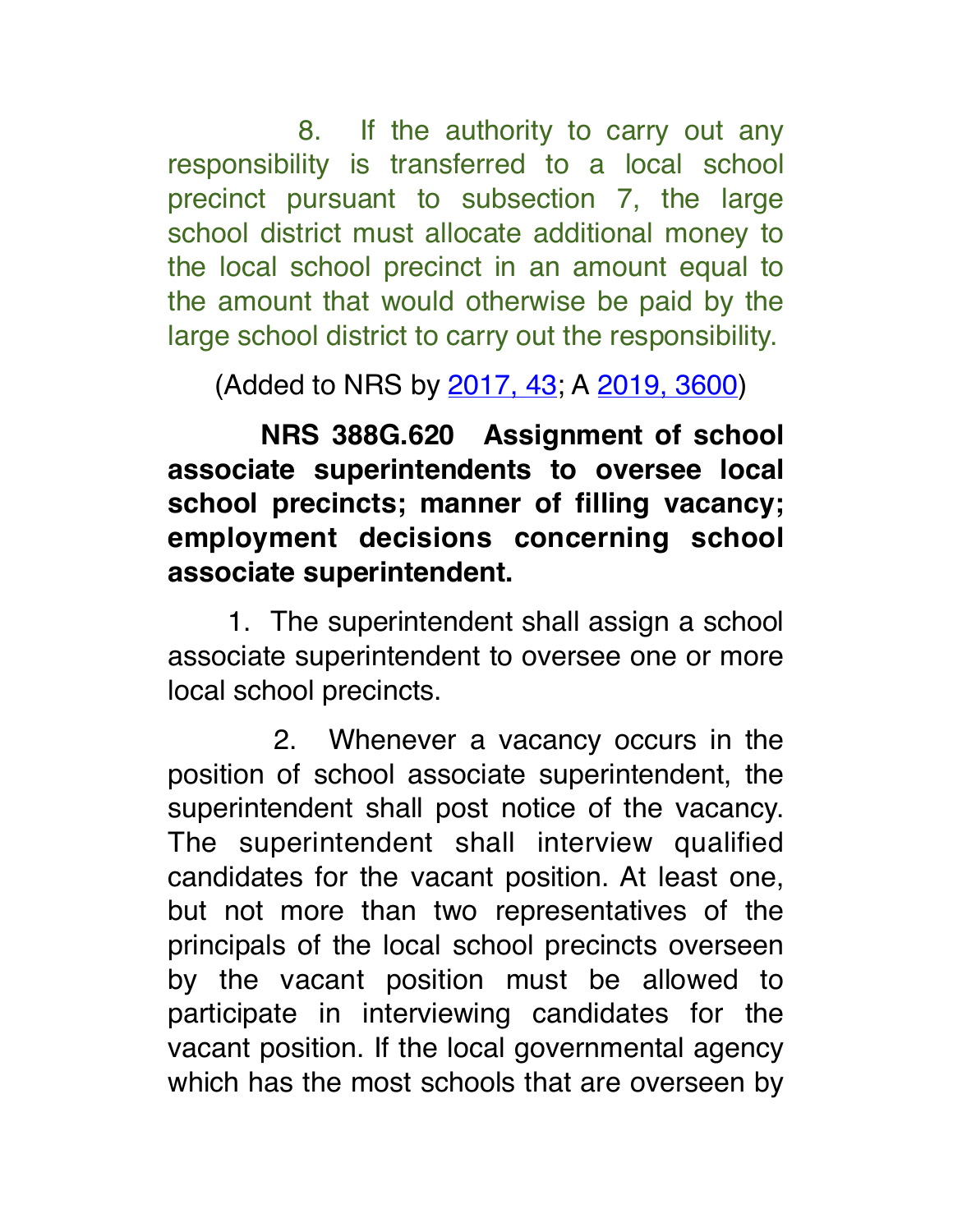the vacant position is:

 (a) A city, the governing body of the city may appoint one representative to participate in interviewing candidates for the vacant position.

 (b) Not a city, the board of county commissioners for the county in which the large school district is located may appoint one representative to participate in interviewing candidates for the vacant position.

 3. Each person who participates in interviewing candidates pursuant to subsection 2 shall comply with all laws that apply to an employer when making a decision about employment.

4. Upon completion of the interviews pursuant to subsection 2 and before the superintendent makes a final determination about which candidate to hire, the superintendent must notify the governing body of the city or the board of county commissioners for the county, as applicable, regarding the candidate whom the superintendent intends to hire. After receiving such notice, the governing body of the city or the board of county commissioners, as applicable, may hold a public meeting within 10 days to question the superintendent and the candidate for the vacant position and receive public input.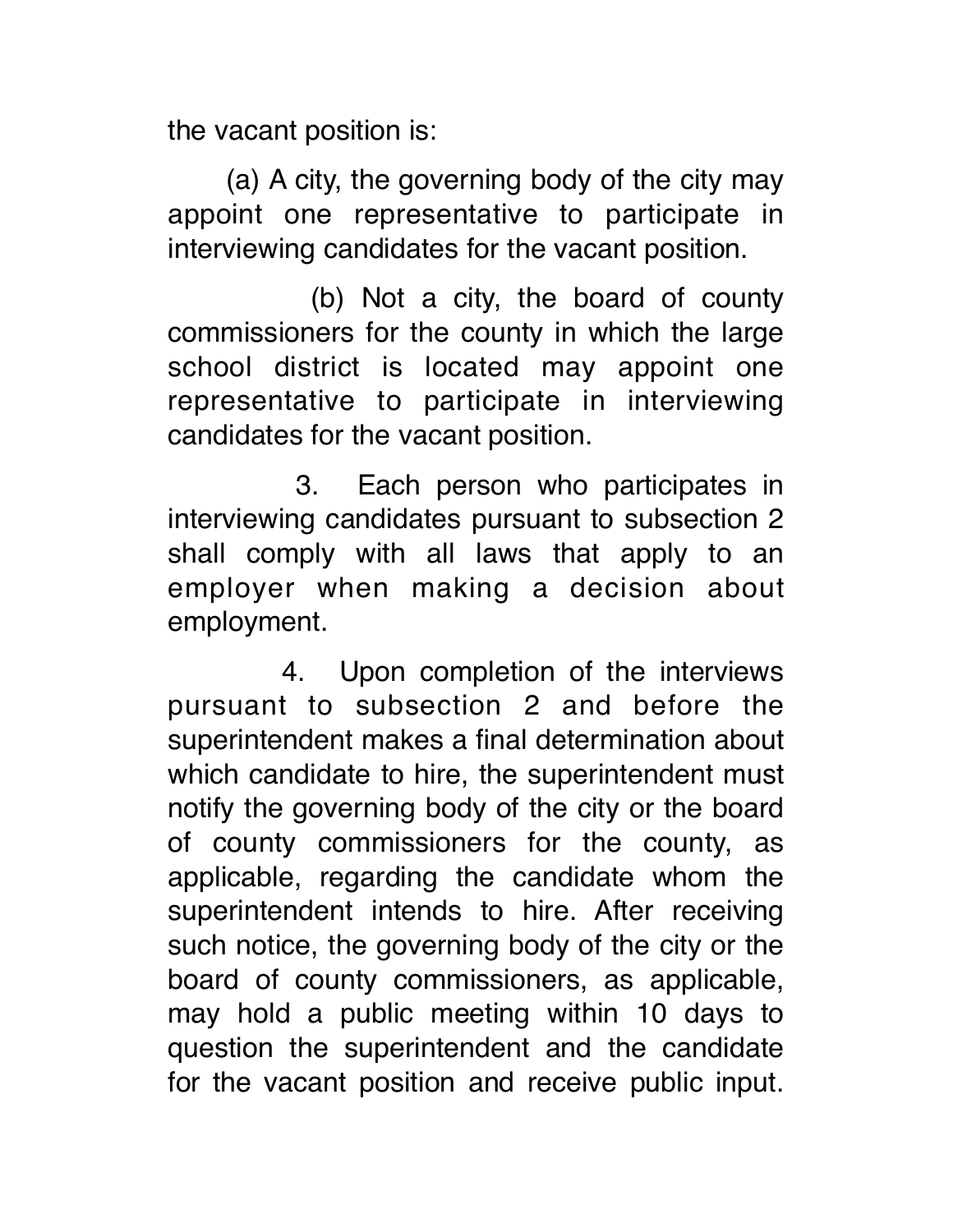After any such meeting or, if no such meeting is held, after 10 days, the superintendent shall, in his or her sole discretion, hire a candidate for the vacant position.

 5. After the school associate superintendent is hired, the superintendent may, in his or her sole discretion, reassign and make other employment decisions concerning the school associate superintendent.

(Added to NRS by 2017, 48; A 2019, 3602)

### **NRS 388G.630 Duties of school associate**  superintendent; accountability for **performance of local school precincts.**

 1. A school associate superintendent shall, with respect to each local school precinct to which he or she is assigned to oversee:

 (a) Provide training to and supervise the principal of the local school precinct;

 (b) Review and approve the plan of operation for the local school precinct and assist the principal of the local school precinct in making any necessary revisions to the plan;

 (c) Ensure that each local school precinct to which he or she is assigned to oversee remains in compliance with all applicable federal, state and local laws;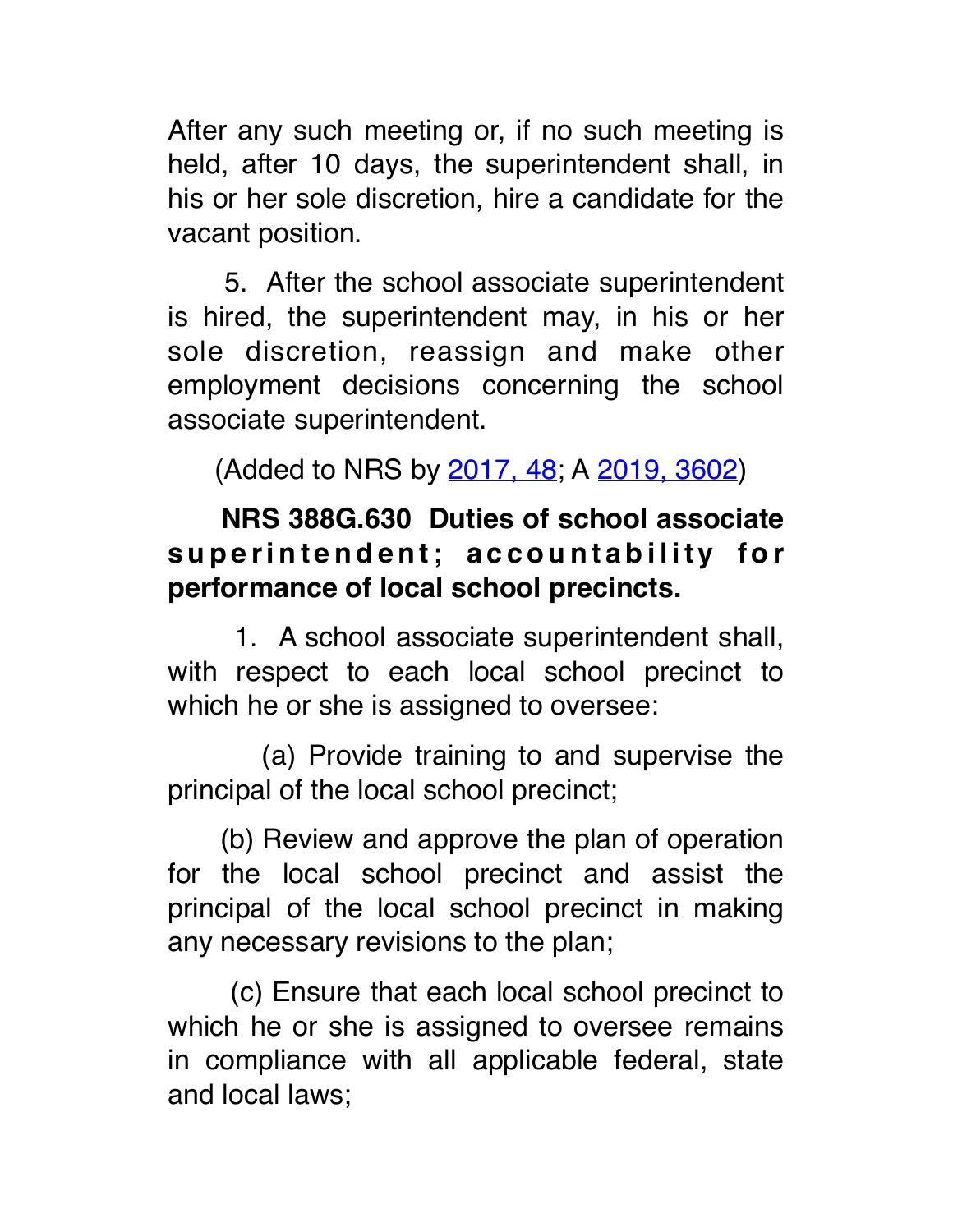(d) Provide a report in person, not less than quarterly, to the governing body of each city and county within which a local school precinct to which he or she is assigned to oversee is located and, if created pursuant to NRS 388G.760, to the Community Education Advisory Board; and

 (e) Carry out any other duties assigned by the superintendent at his or her discretion or after approval by the superintendent of a request made by the local school precinct.

 2. The school associate superintendent must be held accountable for all aspects of the performance of each local school precinct to which he or she is assigned to oversee. As used in this subsection, "performance" means the overall operation of each such local school precinct as measured by:

 (a) The satisfaction of the parents and legal guardians of pupils and the teachers, administrators and other staff of the local school precinct as determined by the surveys administered pursuant to NRS 388G.800; and

 (b) The progress made by the local school precinct to satisfy the goals and objectives set forth in the statewide system of accountability for public schools.

(Added to NRS by 2017, 48)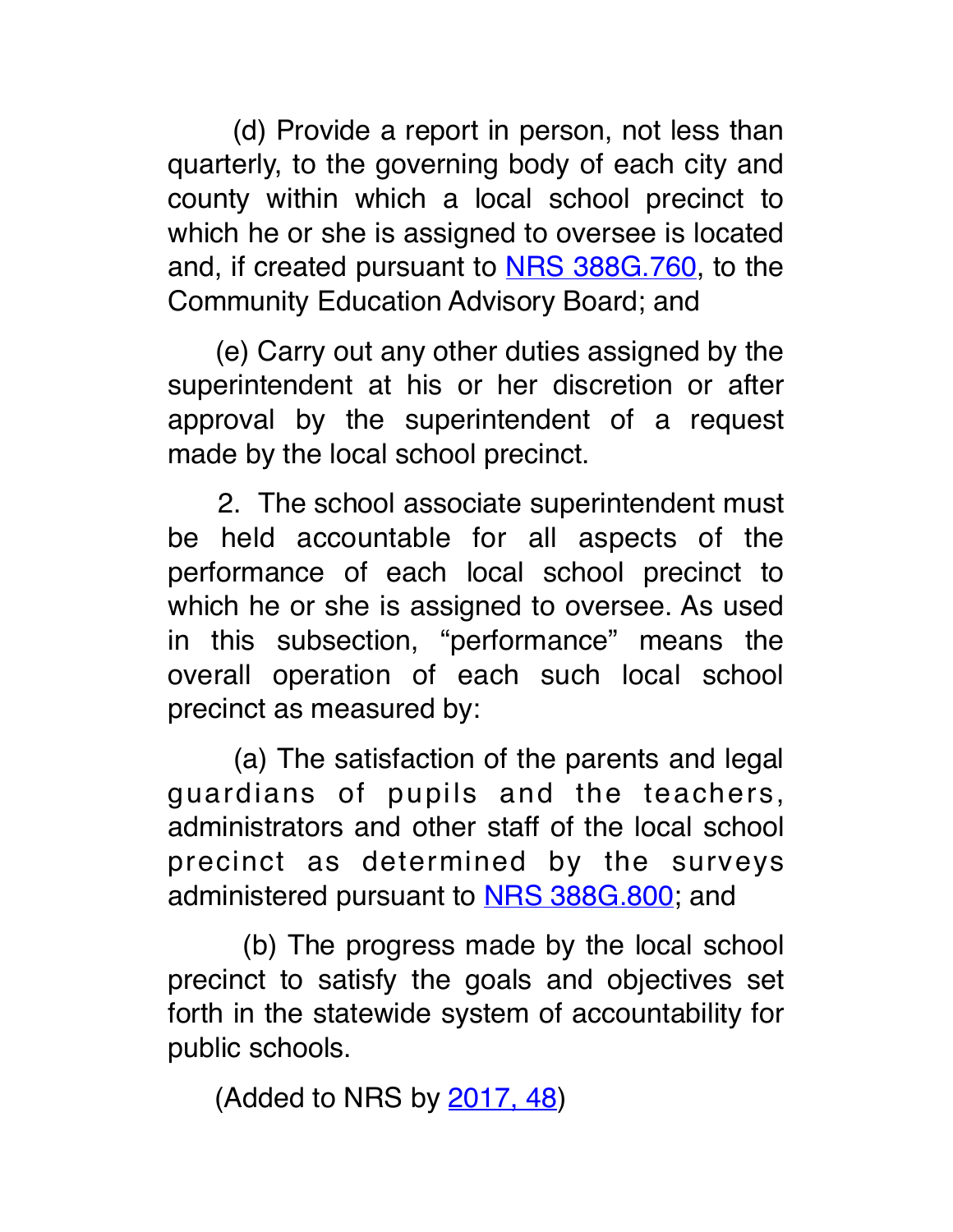### **Financial Determinations and Considerations for Local School Precincts**

 **NRS 388G.650 Annual establishment and publication of certain information to assist local precincts prepare budgets for the next school year; carry forward of year-end balance to next school year.**

 1. On or before January 15 of each year, to assist the local school precincts in preparing their budgets for the next school year, the superintendent shall establish and make public:

 (a) The average unit cost for each type of employee employed to work at a local school precinct which is determined based upon the average unit cost across the large school district. A separate average unit cost must be established for teachers and substitute teachers, respectively.

 (b) A list of equipment, services and supplies that a local school precinct may obtain from the large school district using the money allocated to the local school precinct and the cost for such equipment, services and supplies. The cost of such equipment, services and supplies must not exceed the actual cost to the large school district to provide the equipment, services and supplies to the local school precinct.

2. Each local school precinct must carry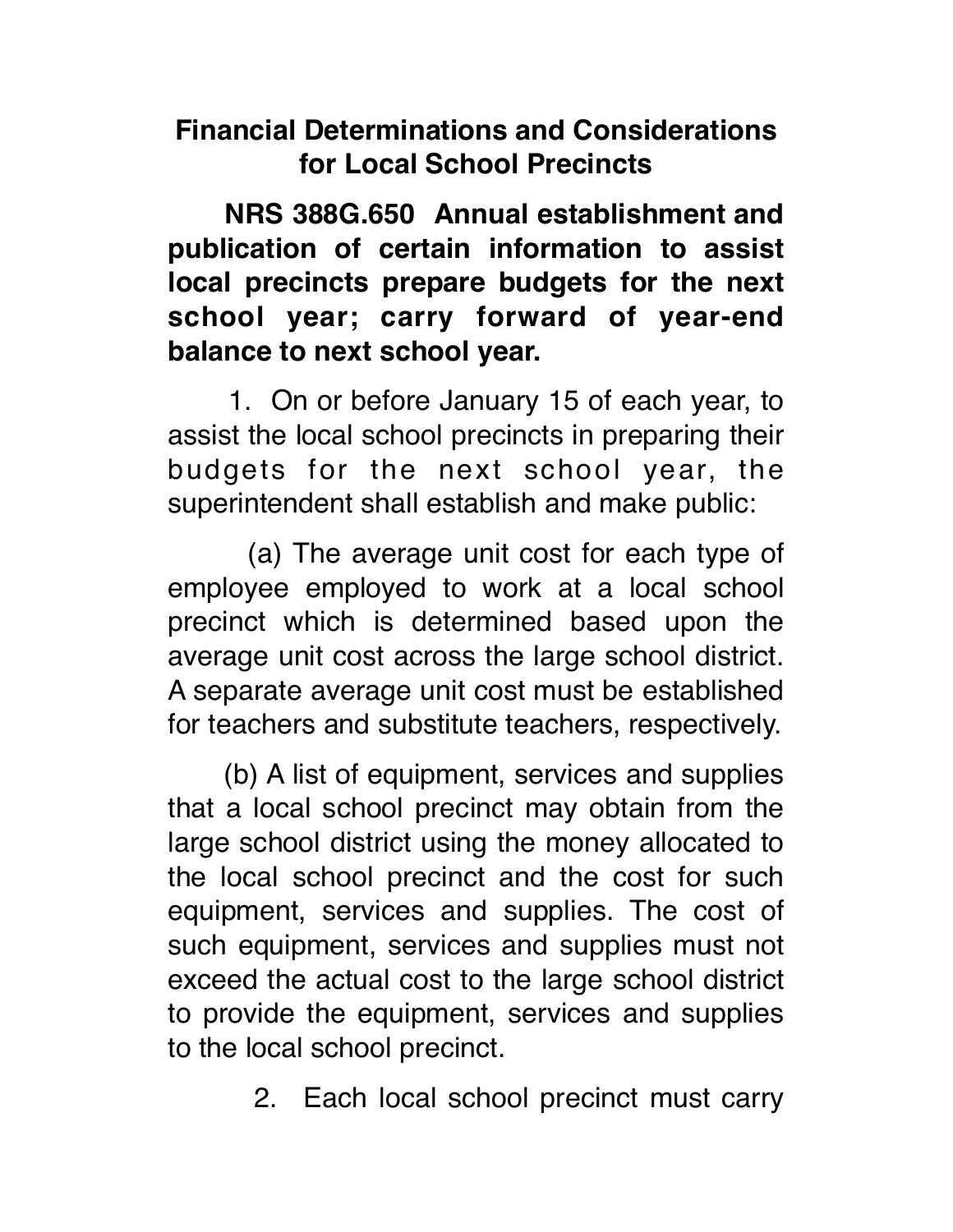forward its year-end balance to the next school year for use by the local school precinct. The large school district must account for any such amount that is carried forward as a restricted fund balance.

(Added to NRS by 2017, 45)

 **NRS 388G.660 Establishment of estimated total amount of money to be received by large school districts in next school year and estimated percentage to be allocated to local school precincts; requirements regarding amount of money to be allocated to local school precincts; publication of information concerning allocations.**

 1. On or before January 15 of each year, the superintendent shall establish for the next school year:

 (a) The estimated total amount of money to be received by the large school district from all sources, including any year-end balance that is carried forward, and shall identify the sources of such a year-end balance and whether the yearend balance is restricted. If the year-end balance is restricted, the superintendent shall identify the source of the restriction and the total of amount of money to be received by the large school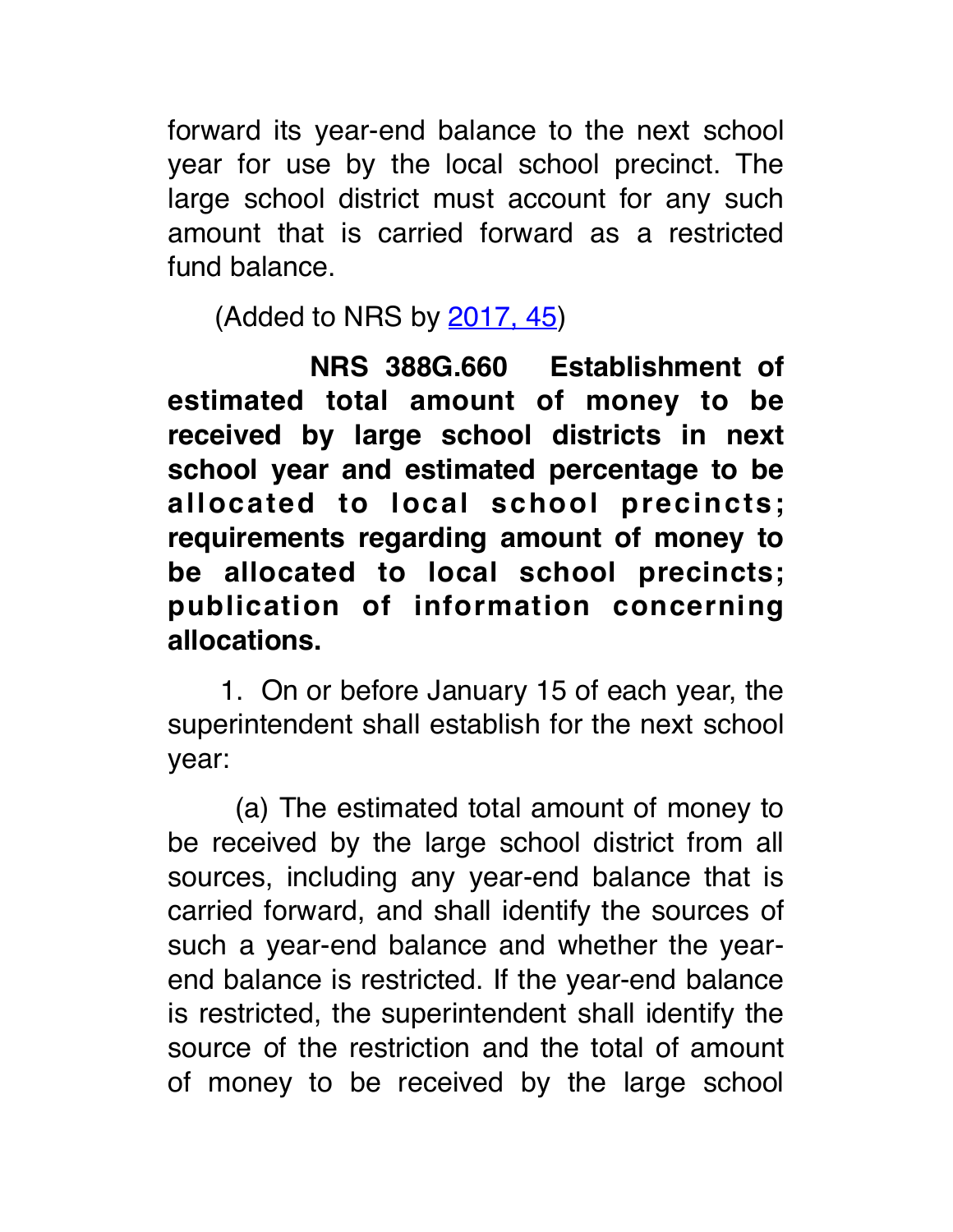district that is unrestricted. Money may only be identified as restricted if it is required by state or federal law, if it is proscribed by the Department or if it has been otherwise encumbered.

 (b) The estimated percentage of the amount of money determined pursuant to paragraph (a) to be unrestricted that will be allocated to the local school precincts. The percentage must equal:

 (1) For the first school year in which the large school district operates pursuant to the provisions of NRS 388G.500 to 388G.810, inclusive, not less than 80 percent of the total amount of money from all sources received by the large school district that is unrestricted for the school year; and

 (2) For each subsequent school year, 85 percent of the total amount of money from all sources received by the large school district that is unrestricted for the school year.

 (c) The estimated amount of categorical funding to be received by the large school district and whether such funding is restricted in a manner that prohibits the large school district from including that categorical funding in the amount of funding per pupil that is allocated to the local school precincts.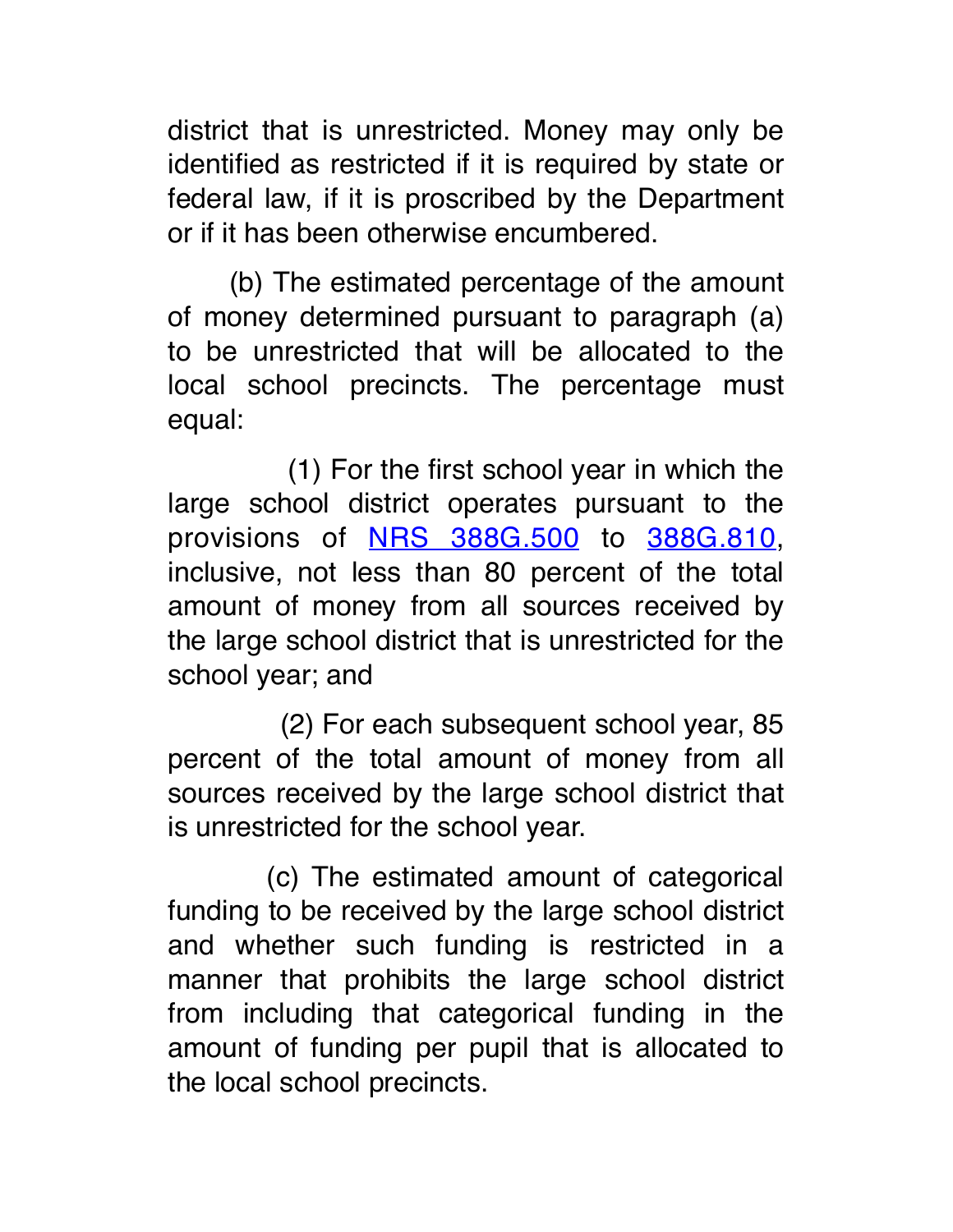(d) The total estimated amount of money that will be allocated to each local school precinct as determined pursuant to NRS 388G.680.

2. The superintendent shall post the information established pursuant to subsection 1 on the Internet website of the large school district and make the information available to any person upon request.

(Added to NRS by 2017, 45)

 **NRS 388G.670 Allocation per pupil to local school precincts; establishment of weights for categories of pupils; amount provided to specialty or rural schools; variance from weights.**

 1. The amount of money allocated to a local school precinct by the large school district must be determined on a per pupil basis by assigning a category to each pupil and assigning weights to each category in a manner that provides a greater amount of funding for each pupil who belongs to certain designated categories. Except as otherwise provided in subsections 2 and 3, the categories for which a greater weight must be assigned must include, without limitation:

 (a) Pupils who are eligible for free or reducedprice lunches pursuant to 42 U.S.C. §§ 1751 et seq. or a similar alternative measure prescribed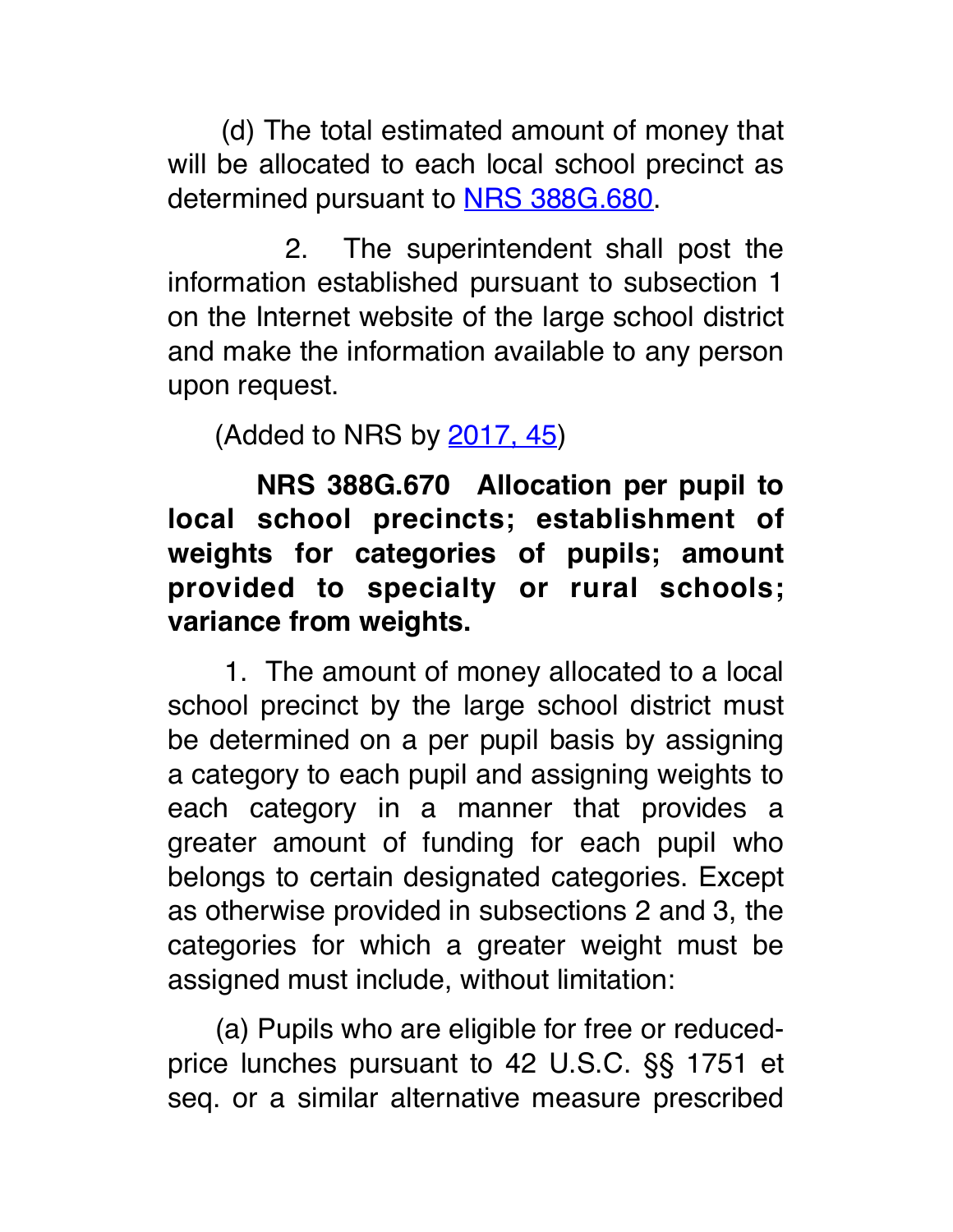by the State Board of Education;

(b) Pupils who are English learners;

(c) Pupils with disabilities; and

(d) Gifted and talented pupils.

2. Except as otherwise provided in subsection 3, to establish the weight for each category of pupil as required pursuant to subsection 1, the large school district shall apply the same weights and distribution of weights established by the Department for the state funding formula. If the large school district wishes to apply a different weight to any category or a different distribution of weights, the large school district must submit a request for a variance to use a different weight or distribution of weights to the Department for approval.

 3. Except if a specialty school is proportionally reduced in size in the manner authorized pursuant to **NRS 388G.600**, the weights and categories assigned pursuant to this section must ensure that any specialty school or rural school that exists on May 8, 2017, or before the school district becomes a large school district continues to receive not less than the proportionally larger amount of money that was used to fund the specialty school or rural school before those dates.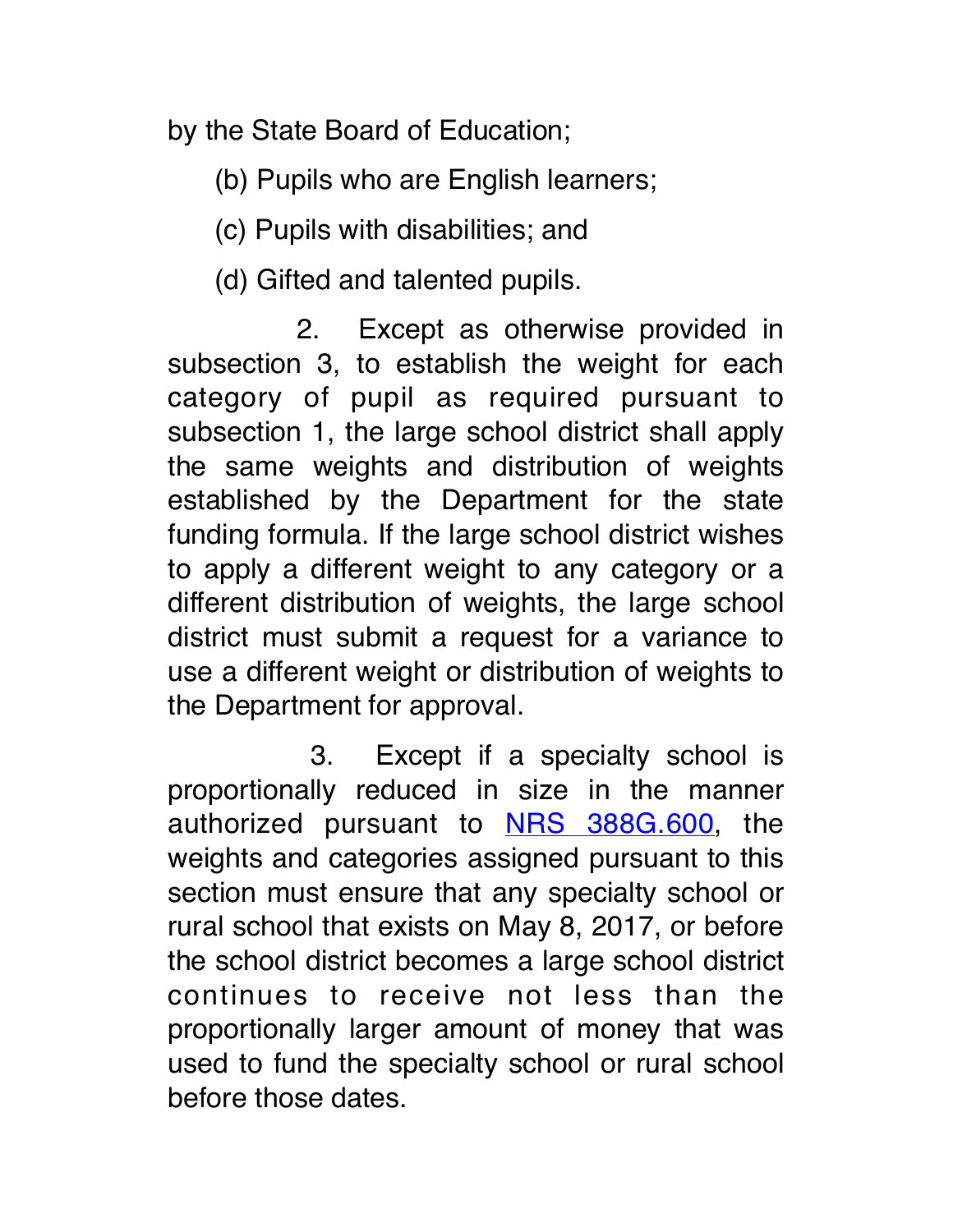4. Upon receipt of a request for a variance pursuant to subsection 2, the Department shall review the proposed weights, distribution of weights or request for a variance and inform the large school district whether it approves the proposed weights, distribution of weights or request within 30 days. Once approved, the weights assigned for each category of pupil and the distribution of weights must be posted on the Internet website of the large school district and made available to any person upon request.

 5. As used in this section, "distribution of weights" means the manner in which it is determined which weight or weights to apply to a pupil who may qualify for more than one category for which a weight is assigned.

(Added to NRS by 2017, 46)

 **NRS 388G.680 Local school precinct to be informed of allocation for next school year; determination of number and category of pupils; determination of allocation for new local school precinct; annual adjustment to amount allocated.**

 1. On or before January 15 of each year, the superintendent shall inform each local school precinct of the estimated amount of money that will be allocated to the local school precinct for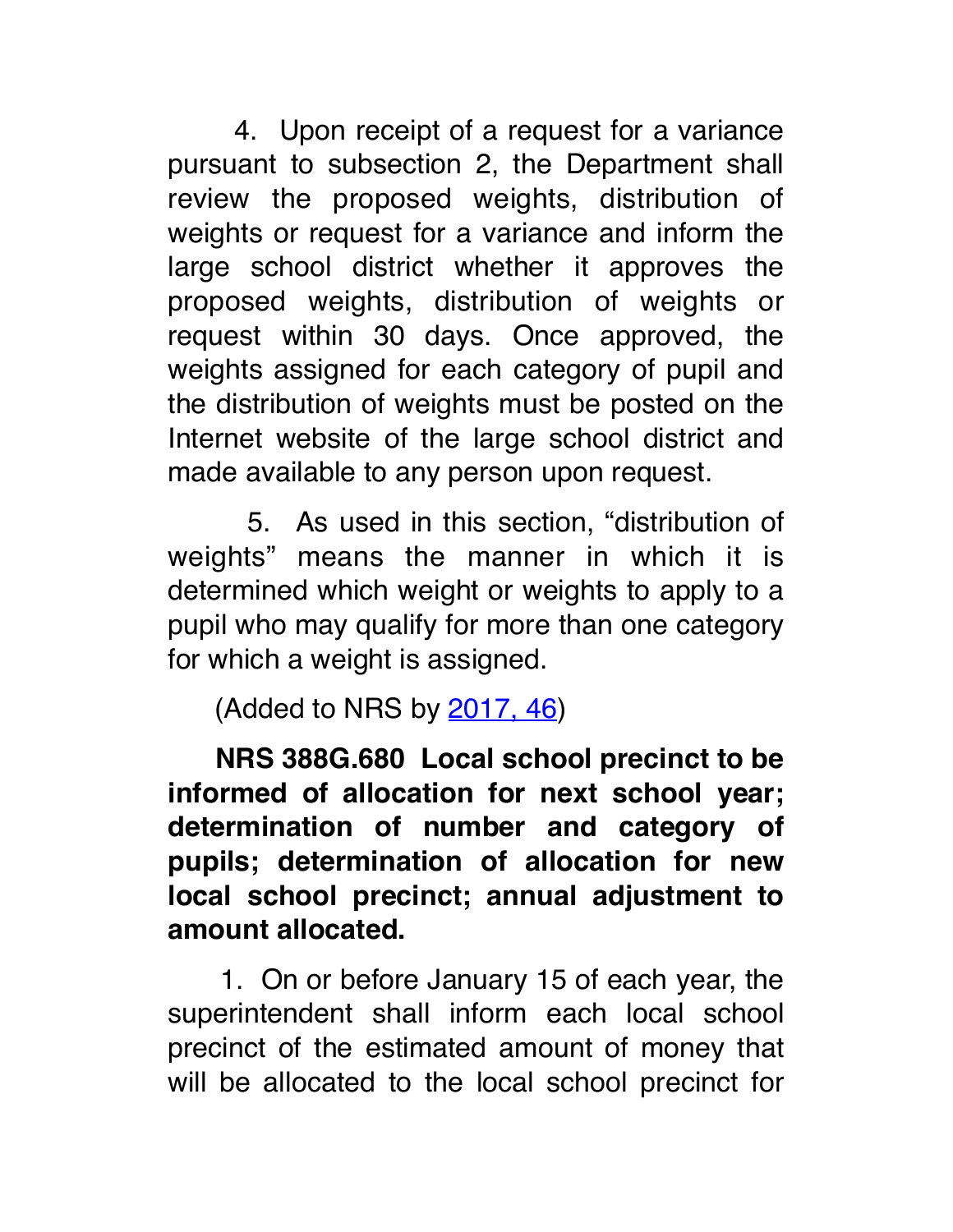the next school year. The allocation must be based upon estimates by the large school district of the number of pupils in each category who will attend the local school precinct after applying the appropriate weight to each category of pupil as determined pursuant to NRS 388G.670.

 2. If an additional local school precinct is added in the large school district, for the purpose of determining the first allocation for the new local school precinct, the large school district must estimate the number of pupils in each category who will attend the new local school precinct and the effect on any existing local school precinct. If the opening of a new local school precinct is anticipated to reduce the number of pupils who will attend another local school precinct, for purposes of determining the allocation, the number of pupils must be adjusted accordingly.

 3. The estimated amount of money allocated to each local school precinct for the next school year must be adjusted on or before November 1 of each year to reflect the actual number of pupils in each category who attend the local school precinct.

 (Added to NRS by 2017, 47; A 2019, 792, 3603)

#### **NRS 388G.690 Annual determinations**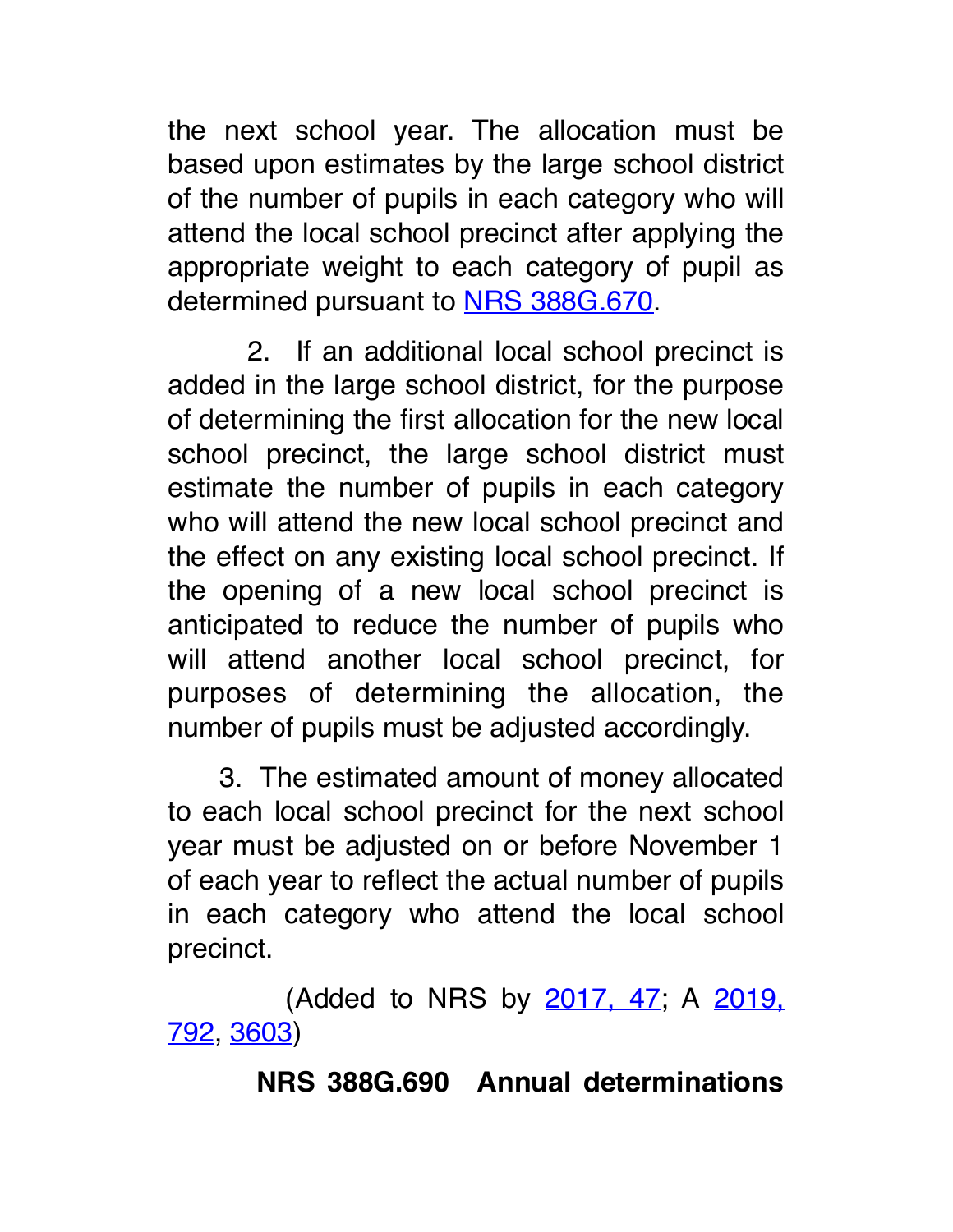## **concerning actual expenditures for and teacher vacancies at each local school precinct for preceding school year.**

 1. On or before November 1 of the year after the first year that a large school district operates pursuant to the provisions of NRS 388G. 500 to 388G.810, inclusive, and on or before November 1 of each year thereafter, the superintendent shall determine for the immediately preceding school year:

 (a) The total per pupil allocation made to each local school precinct in the large school district and the actual amount expended by the large school district for the local school precinct;

 (b) The amount budgeted by each local school precinct for teacher salaries and benefits and the actual amount expended by the large school district for teacher salaries and benefits for teachers employed at each local school precinct;

 (c) The number of teacher vacancies at each local school precinct and the amount of money included in the allocation to that local school precinct which the local school precinct used for other purposes as a result of those vacancies; and

(d) The amount budgeted by each local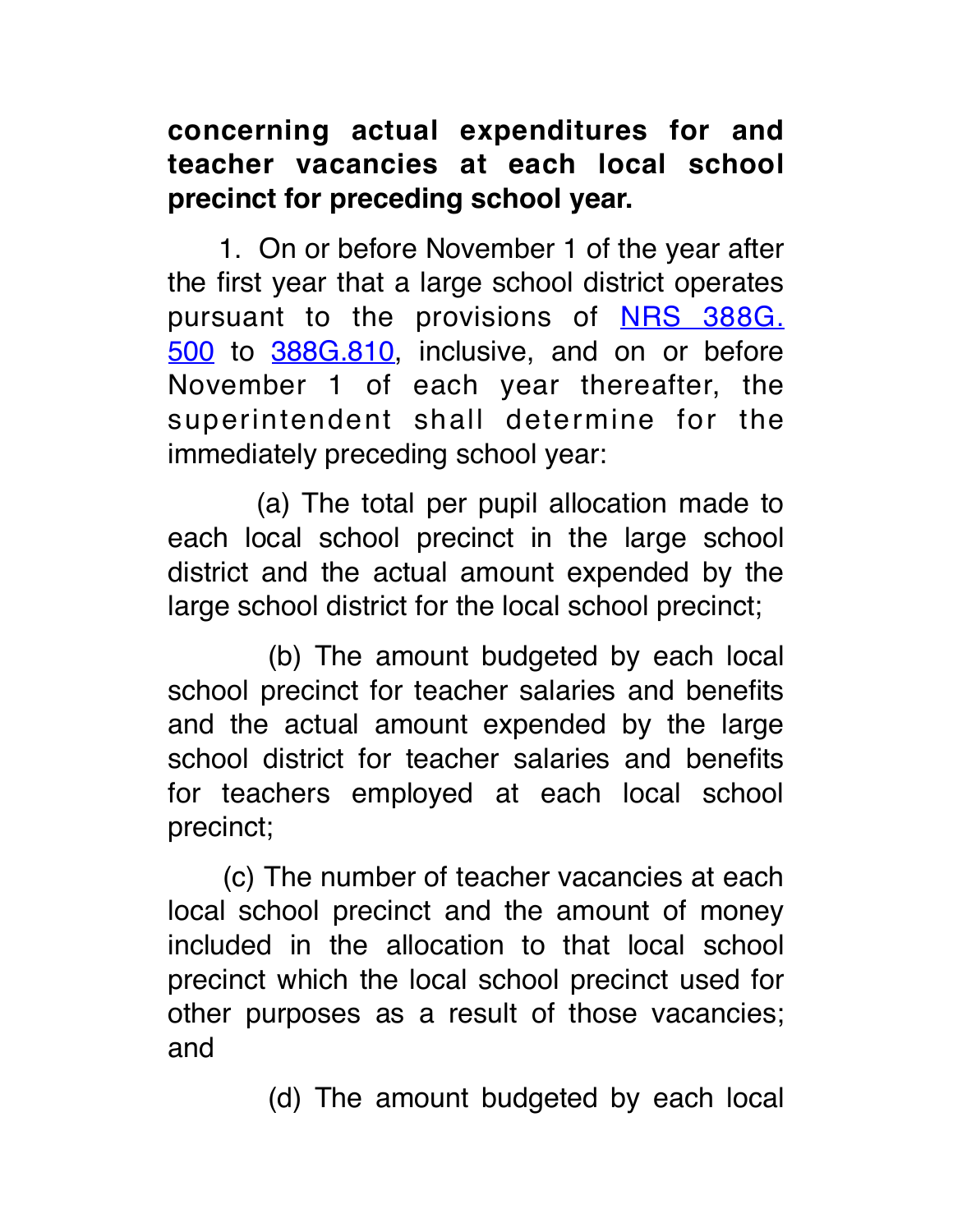school precinct for each type of employee other than teachers and the actual amount expended by the large school district for salaries and benefits of such employees at each local school precinct.

2. The superintendent shall post the information determined pursuant to subsection 1 on the Internet website of the large school district and make the information available to any person upon request.

(Added to NRS by 2017, 47)

# **Management and Operation of Local School Precincts**

# **NRS 388G.700 Establishment of organizational team for local school precinct; plan of operation for local school precinct.**

 1. The principal of a local school precinct shall:

 (a) Establish an organizational team for the local school precinct consisting of the members described in NRS 388G.720 on or before October 1 of each school year;

 (b) Develop the proposed plan of operation for the local school precinct for the next school year with the assistance and advice of the organizational team; and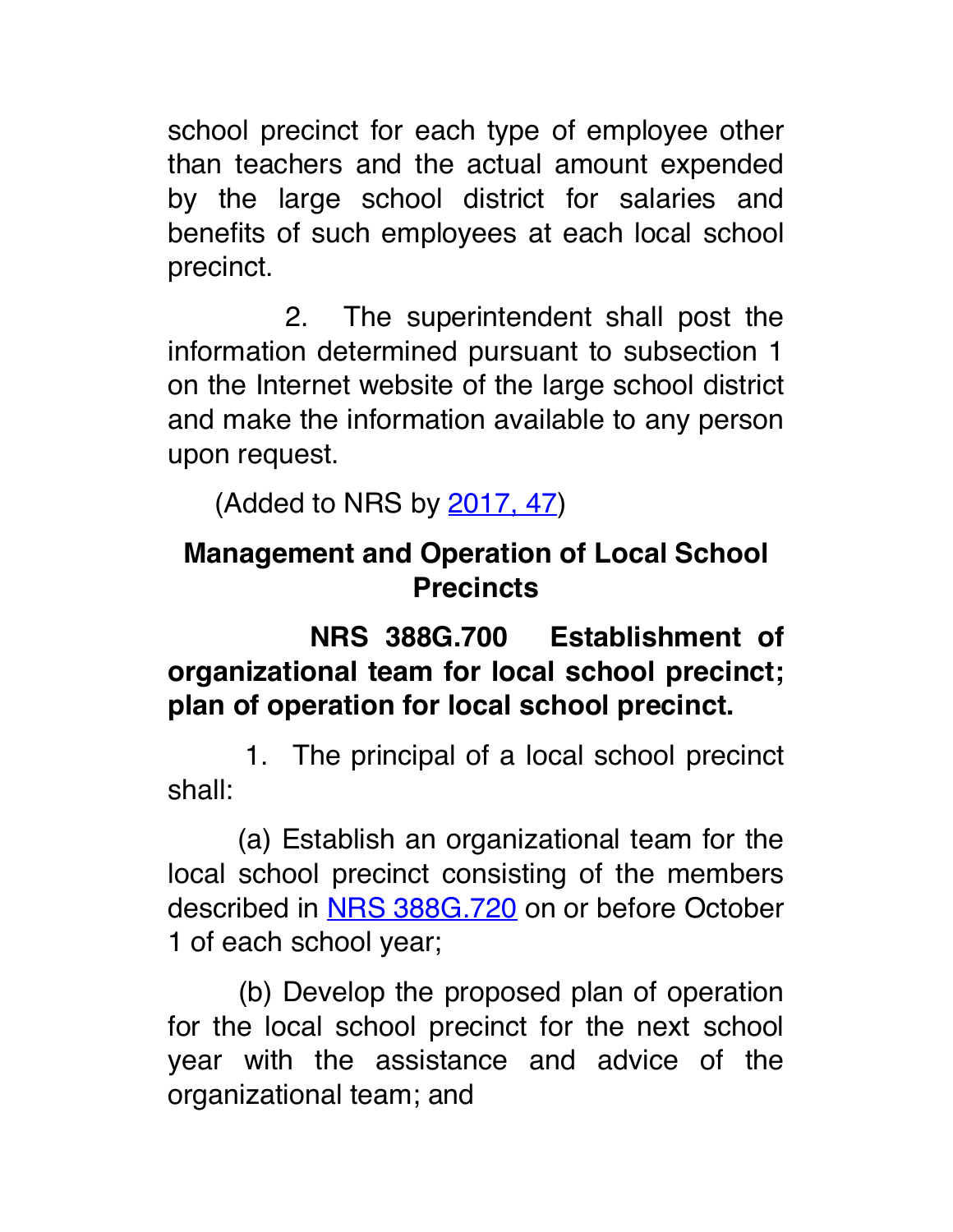(c) Submit the proposed plan of operation for the local school precinct to the school associate superintendent for approval.

 2. The principal of the local school precinct shall select staff for the local school precinct as necessary to carry out the plan of operation from a list provided by the superintendent.

 3. The plan of operation for the local school precinct must include, without limitation:

 (a) A plan to improve the achievement of pupils enrolled in the local school precinct, regardless of whether such a plan is required to be prepared pursuant to **NRS 385A.650**; and

 (b) A budget which itemizes the manner in which the local school precinct will use the money allocated to the local school precinct.

4. The budget included in the plan of operation for the local school precinct pursuant to subsection 3 must be based upon the average unit cost for each type of employee of the local school precinct established pursuant to paragraph (a) of subsection 1 of NRS 388G.650, the actual cost for the procurement of equipment, services and supplies for the local school precinct and the actual cost of any other item included in the budget of the local school precinct. The budget must be developed in accordance with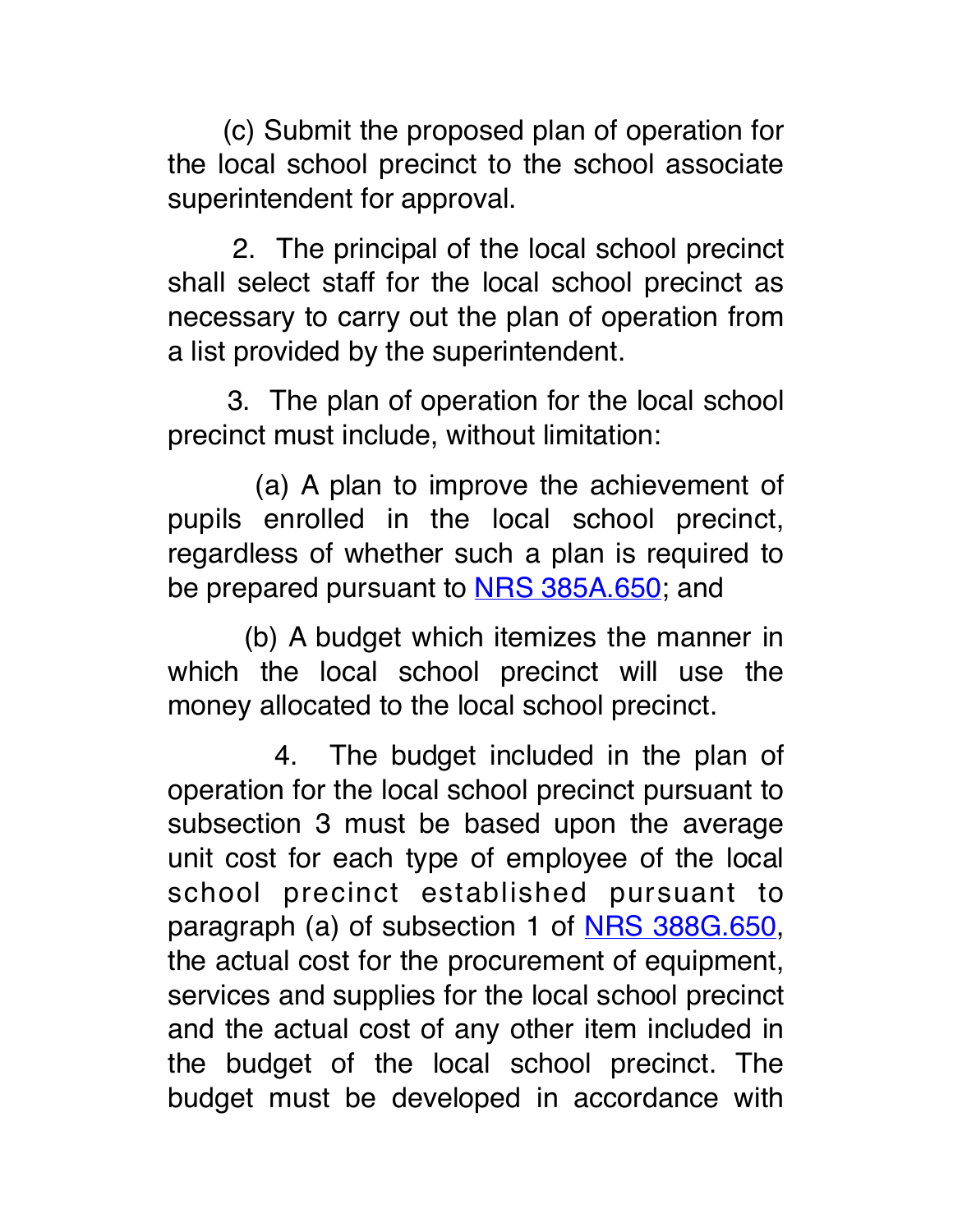the criteria for determining budgetary priorities established by the board of trustees of the large school district pursuant to NRS 387.301.

(Added to NRS by 2017, 49)

# **NRS 388G.710 Presentation of plan of operation at public meeting; submission of plan of operation for approval; adjustments to budget after plan of operation approved.**

 1. Before approving a plan of operation for a local school precinct, the principal of the local school precinct shall present the plan at a public meeting held in accordance with subsection 2 at the local school precinct to which the plan of operation applies.

 2. The principal shall post notice of the meeting not less than 3 working days before the date on which the meeting will be held. Members of the public must be allowed to attend any portion of the meeting, except any portion of the meeting during which confidential information is discussed, and each meeting must include a period for public comment. A meeting held pursuant to this subsection is not subject to the provisions of **chapter 241** of NRS.

 3. When the plan of operation for the local school precinct is finalized by the principal, the principal must submit the plan to the school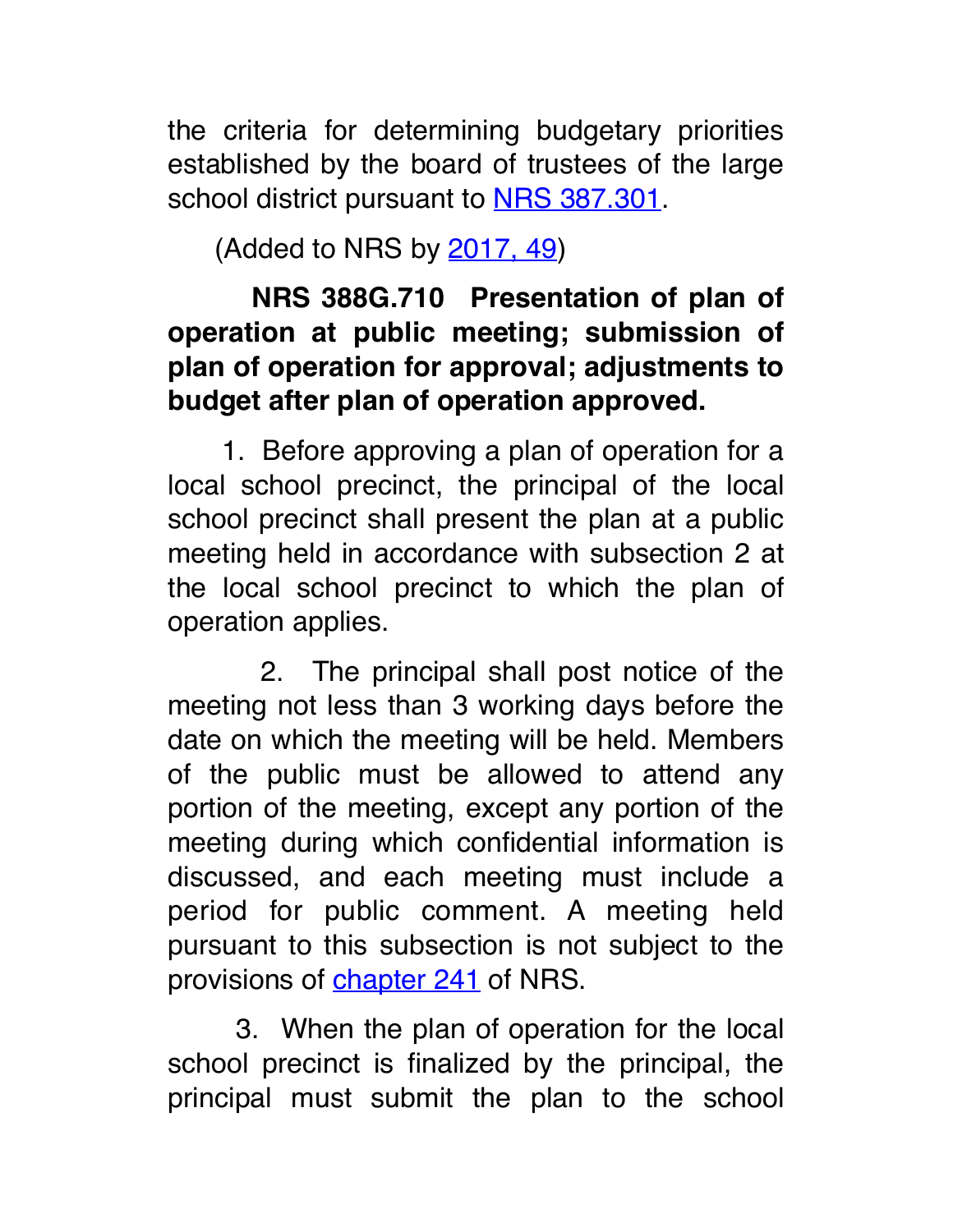associate superintendent for approval. After receipt of the plan of operation, the school associate superintendent must approve or deny the plan of operation within 10 days. The plan of operation must be approved unless any provision of the plan violates any federal or state law or policy of the large school district.

4. If the school associate superintendent:

 (a) Approves the plan of operation for a local school precinct, the school associate superintendent must notify the principal of the local school precinct and cause the plan of operation to be posted on the Internet website of the large school district and on the Internet website of the local school precinct and make the plan of operation available to any person upon request.

 (b) Does not approve the plan of operation for a local school precinct, the school associate superintendent must notify the principal of the local school precinct of the reasons for not approving the plan and post those reasons on the Internet website of the large school district and on the Internet website of the local school precinct and make the plan of operation available to any person upon request. The school associate superintendent must assist the principal as necessary to revise the plan of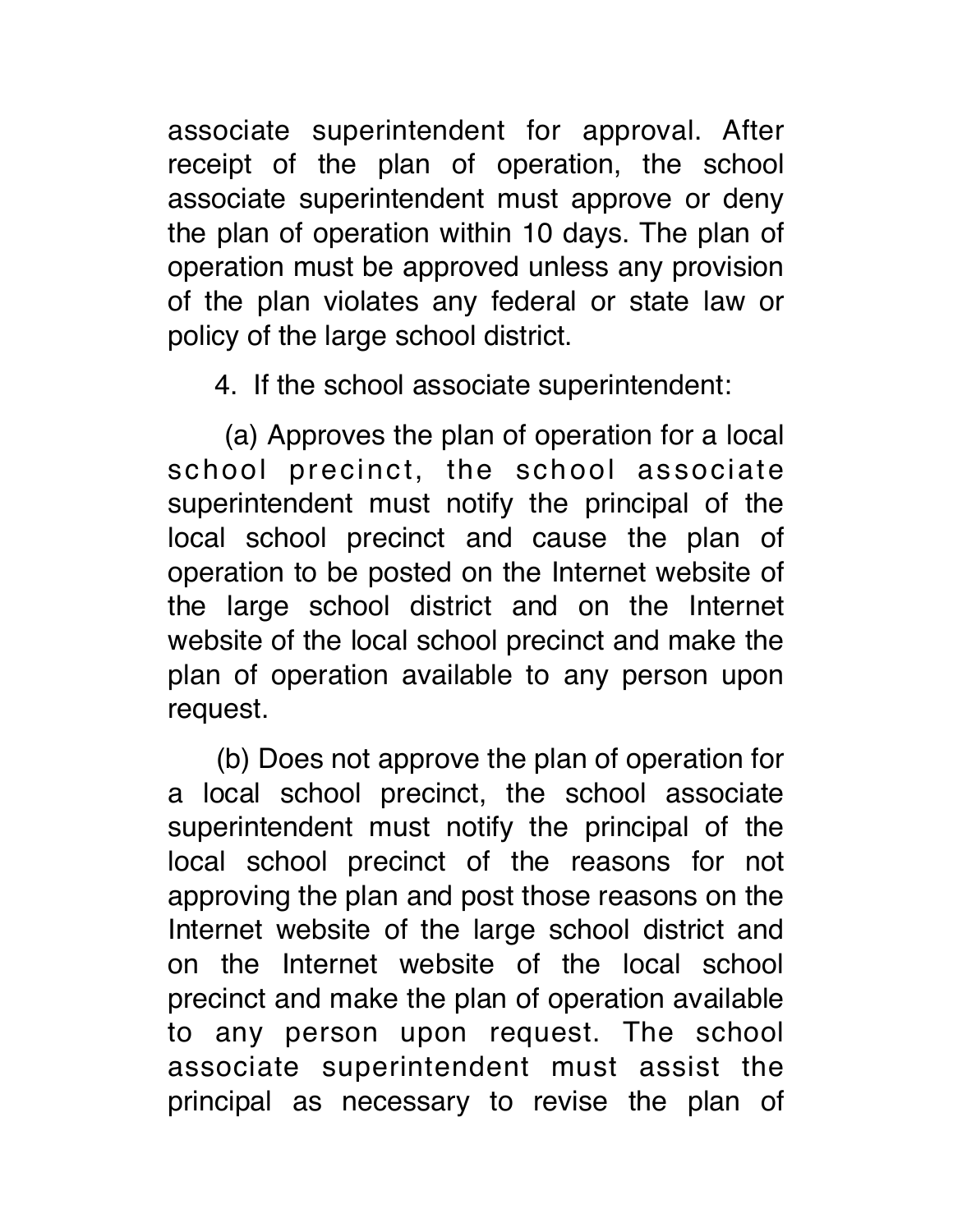operation.

 5. Any adjustment to the budget that the principal of the local school precinct determines is necessary after the plan of operation has been approved may be made upon consultation with the organizational team and approval of the school associate superintendent.

(Added to NRS by 2017, 49)

#### **NRS 388G.720 Organizational team: Composition; election of certain members; immunity from liability for civil damages.**

 1. The organizational team for a local school precinct must consist of:

 (a) The principal of the local school precinct who shall serve as a nonvoting member.

 (b) At least two but not more than four members, as determined by the principal, who are teachers or other licensed educational personnel at the local school precinct who are elected by a vote of the teachers and other licensed educational personnel at the local school precinct and at least one-half of whom are members of the association representing teachers and other licensed educational personnel. The association shall establish the process for nominating and electing the members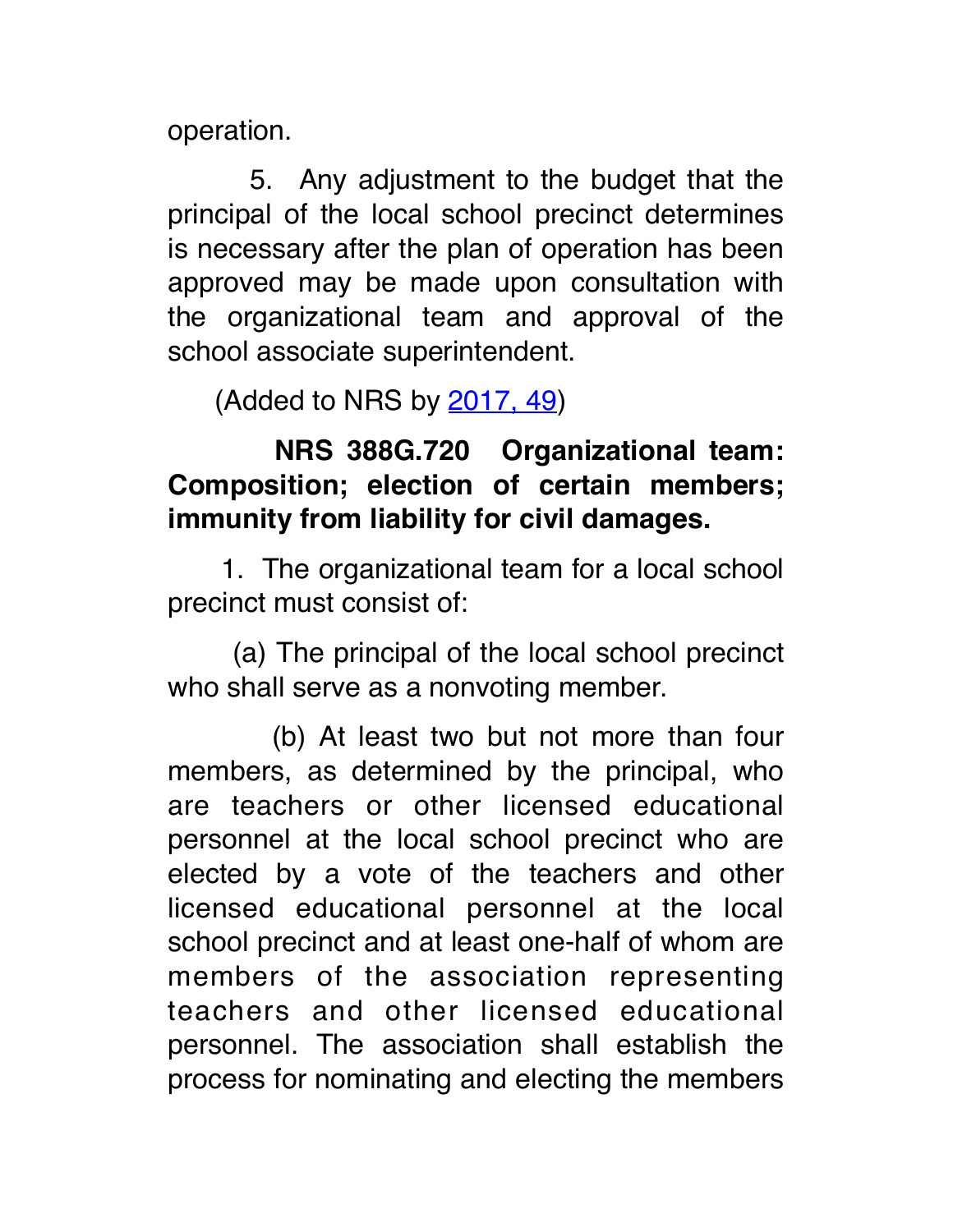pursuant to this paragraph, which must allow all teachers and other licensed educational personnel an opportunity to participate and be elected regardless of whether the teachers or other licensed educational personnel are members of the association.

 (c) One member who is employed at the local school precinct, other than a teacher or other licensed educational personnel, who is elected by a vote of all such employees, other than teachers or other licensed educational personnel, except that if four members are elected pursuant to paragraph (b), then two members who are elected by a vote of all such employees and who are members of an organization that represents those employees. The organization that represents those employees shall establish the process for nominating and electing the members pursuant to this paragraph, which must allow any eligible employee an opportunity to vote regardless of whether the employee is a member of the organization.

 (d) A number of parents or legal guardians of pupils who are enrolled at the local school precinct which represents 50 percent of the total number of voting members if possible, or, if fewer are available to accept membership, then the greatest number of parents or legal guardians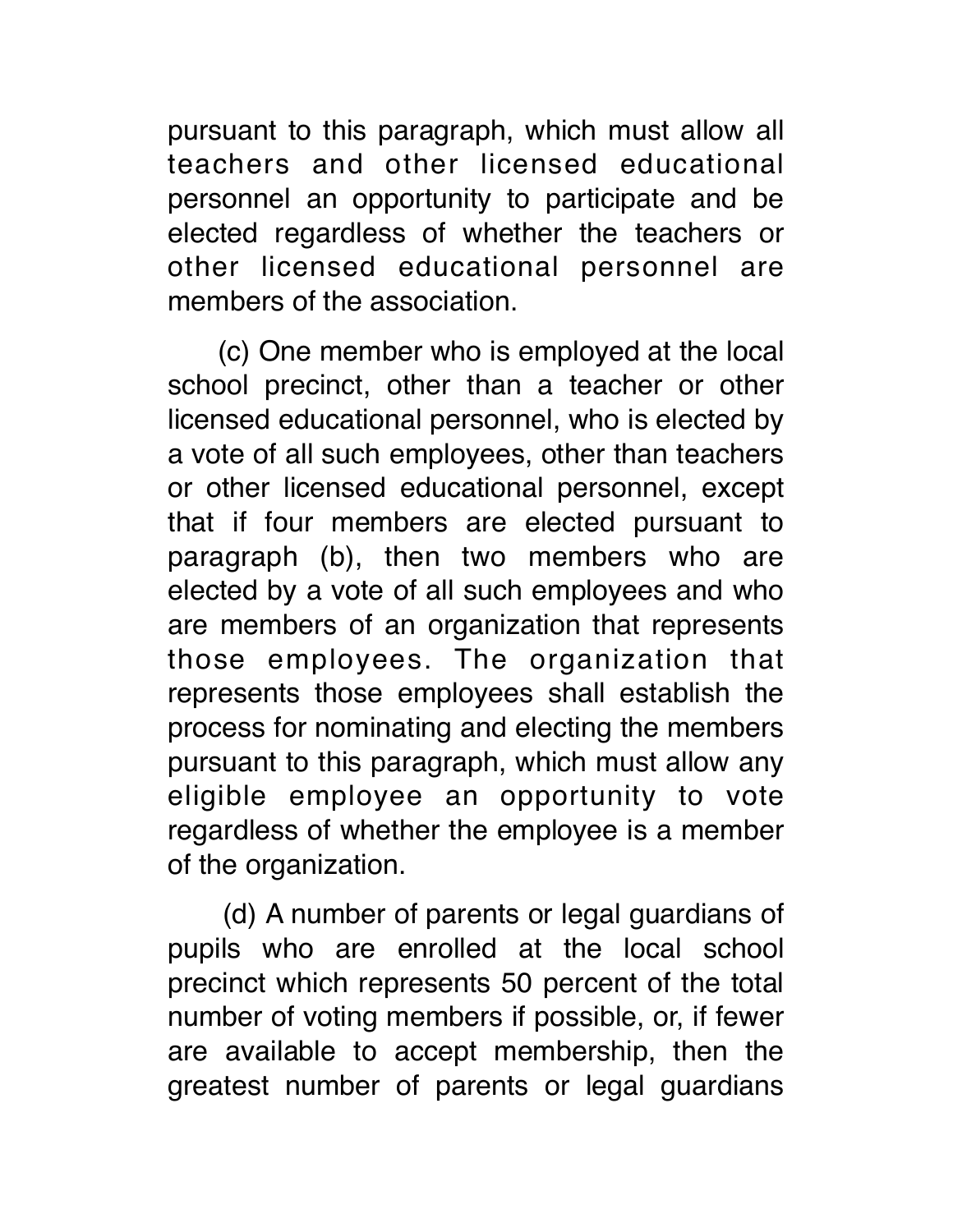available. The parents or legal guardians must be elected by a vote of all parents and legal guardians of pupils enrolled at the local school precinct. A parent or legal guardian who is a teacher or other licensed educational personnel or employee of the local school precinct may not be elected to serve as a member pursuant to this paragraph, but may be elected to serve as a member of the organizational team pursuant to paragraph (b) or (c), as applicable. The association of parents for the school, if there is one, must establish the process for nominating and electing these members pursuant to this paragraph. If no such association exists, the principal of the local school precinct must inform all parents and legal guardians of the opportunity to serve on the organizational team and provide the parents and guardians with information about the responsibilities associated with serving as a member of the organizational team, the manner in which to submit a name to be included on a ballot, the date on which a vote will be taken and any other relevant information. The principal must post such information on the Internet website of the local school precinct and provide the information to the superintendent who shall post the information on the Internet website of the large school district. The information must also be made available to any person upon request.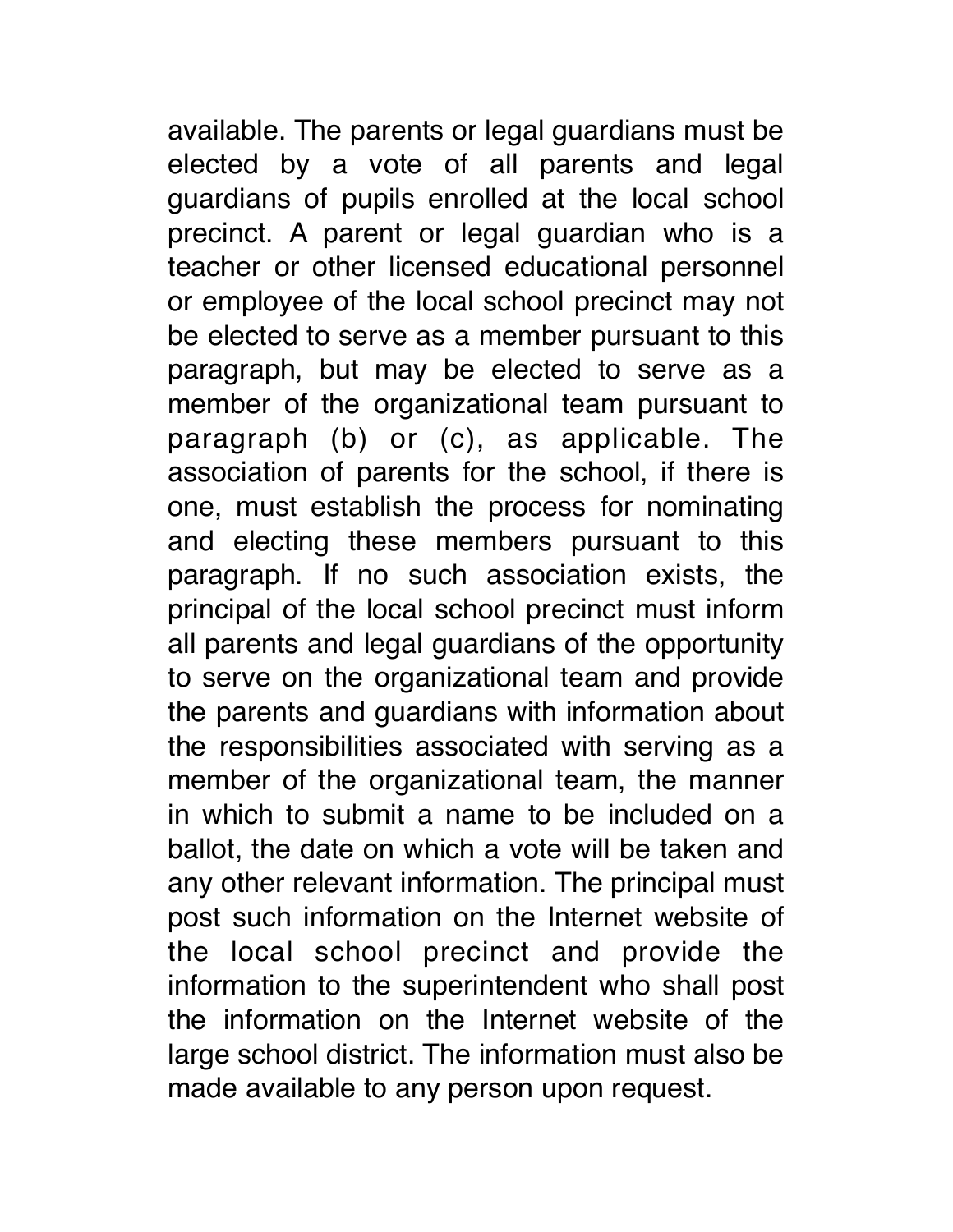2. If one or more specialty schools exist within a local school precinct, at least one member selected pursuant to paragraphs (b) and (d) of subsection 1 must represent each specialty school on the organizational team.

 3. In addition to the members described in subsection 1, if the local school precinct is a middle school, junior high school or high school, the organizational team must have one nonvoting member who is a pupil enrolled at the local school precinct who is elected by a vote of all of the pupils enrolled at the local school precinct. Any pupil who attends the local school precinct may request to be placed on the ballot to be elected to serve as a member of the organizational team pursuant to this subsection. A teacher or administrator of the local school precinct may nominate a pupil but the pupil may only be placed on the ballot if the pupil agrees to have his or her name placed on the ballot. The principal of the local school precinct shall cause a vote to be taken of the entire student body at the local school precinct through secret ballot to elect the pupil member. A member elected pursuant to this subsection may only provide assistance and advice regarding the plan of operation for the local school precinct.

4. The organizational team may select one or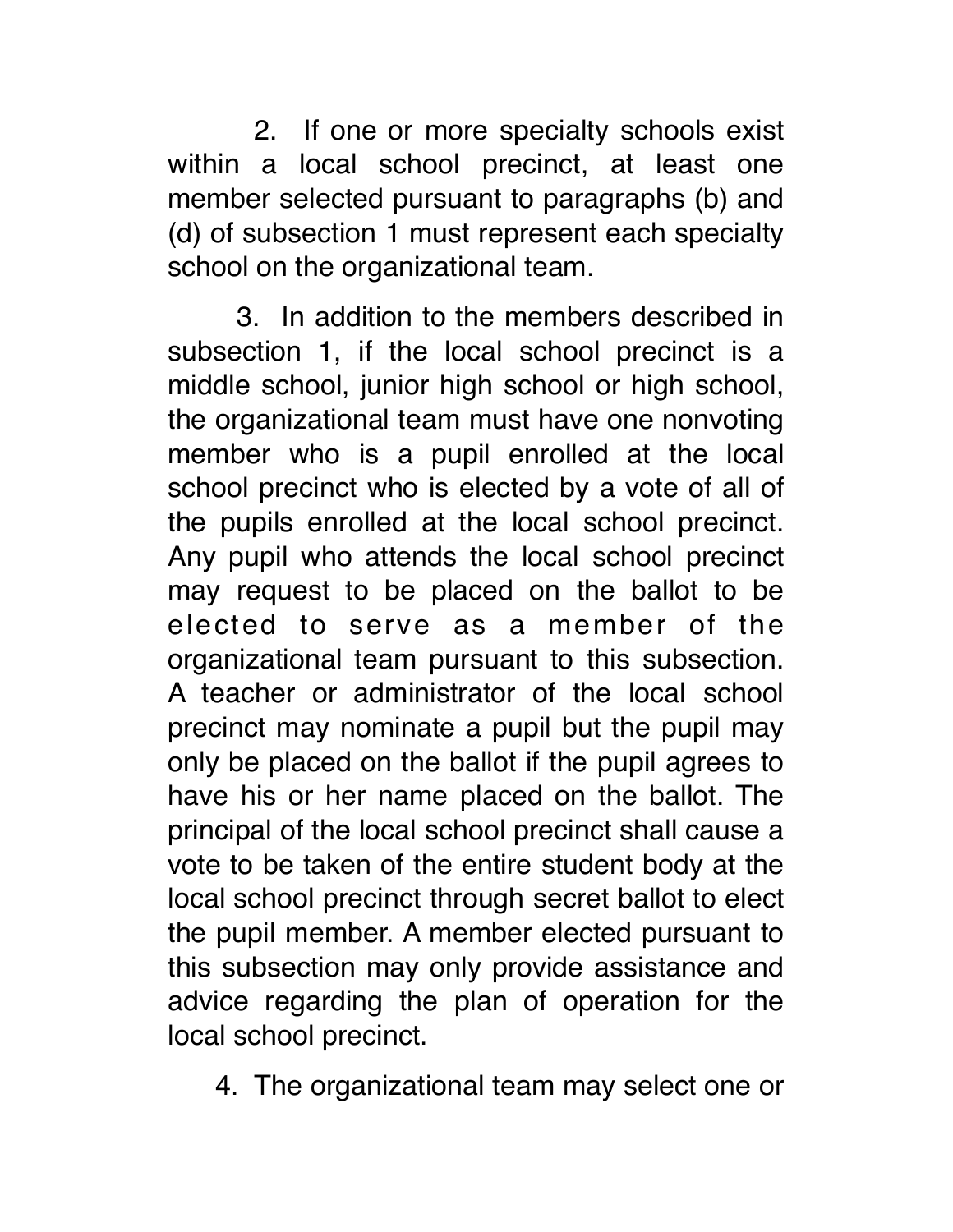more nonvoting advisory members from the community at large to assist the organizational team and provide input from the community. Such members must not be the parent or legal guardian of a pupil who attends the local school precinct and must not otherwise be qualified to serve as a voting member of the organizational team.

 5. The principal of a local school precinct shall assist as necessary with establishing the process for nominating and electing the members described in subsection 1 and shall ensure that each member who is elected pursuant to paragraph (d) of subsection 1 is informed that the member is not an employee of the local school precinct or the large school district and of any potential liability for serving as a member of the organizational team.

 6. A person who receives the highest number of votes must be appointed to the organizational team regardless of the total number of votes cast for the position.

 7. Except as otherwise provided in this subsection, an organizational team and its members who are not employees of the large school district are immune from liability for civil damages as a result of an act or omission in performing any of the duties of the organizational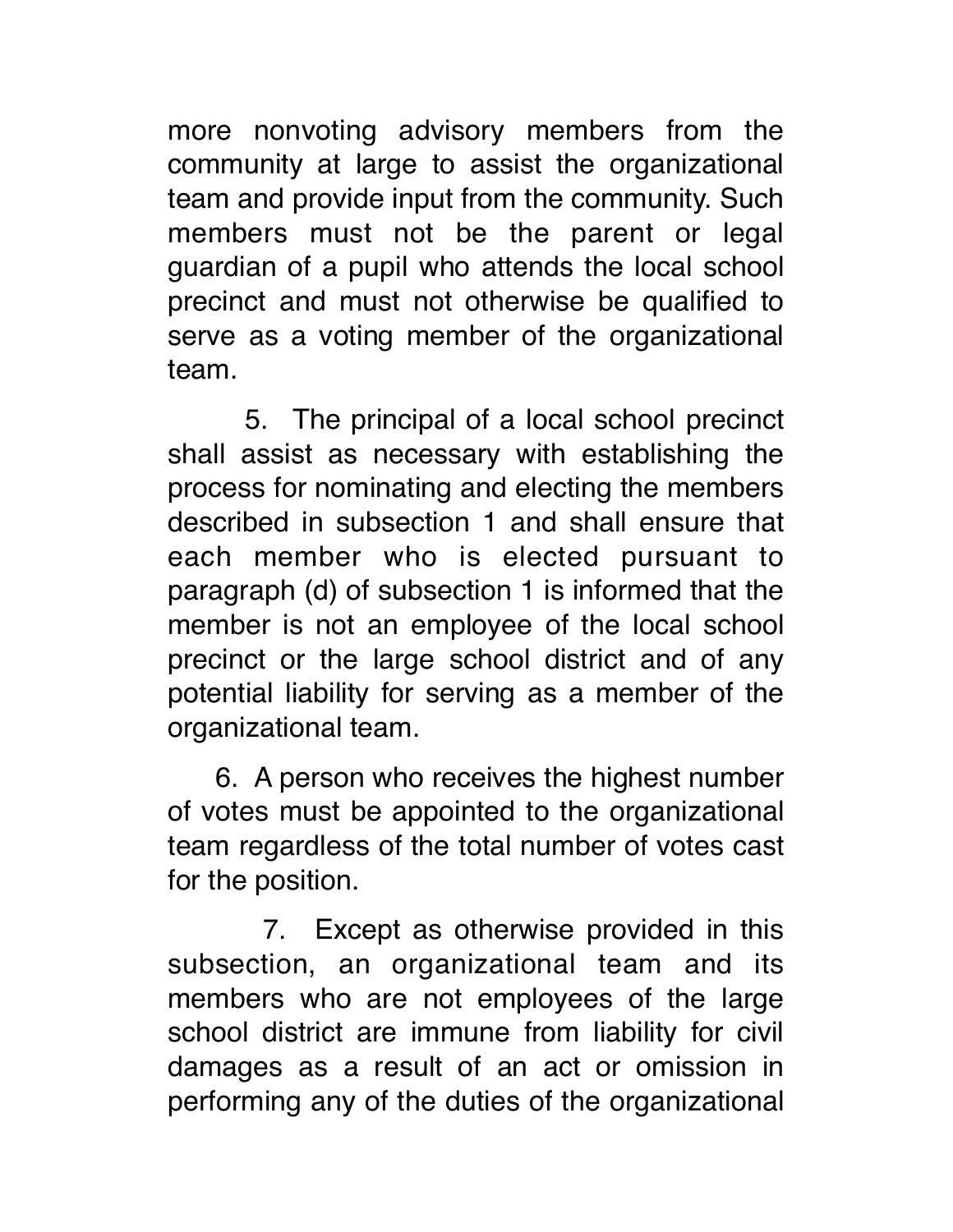team as set forth in NRS 388G.700 to 388G.750, inclusive. This subsection does not restrict the liability of a local school precinct or the large school district for an act or omission of an organizational team or its members in performing the duties described in NRS 388G.700 to 388G. 750, inclusive.

(Added to NRS by 2017, 50)

 **NRS 388G.730 Organizational team: Chair; quorum; meetings; terms of members;**  vacancies; members serve without **compensation.**

1. Upon the establishment of an organizational team pursuant to **NRS 388G.700**, the principal of the local school precinct shall schedule the first meeting of the team and act as the chair of the team until a chair is selected. The first item of business for the organizational team must be to select a chair and vice chair from among its members.

2. A majority of the voting members of the organizational team constitutes a quorum for purposes of voting. A majority vote of the quorum is required to take action with respect to any matter.

 3. Notice of a meeting of the organizational team must be posted not less than 3 working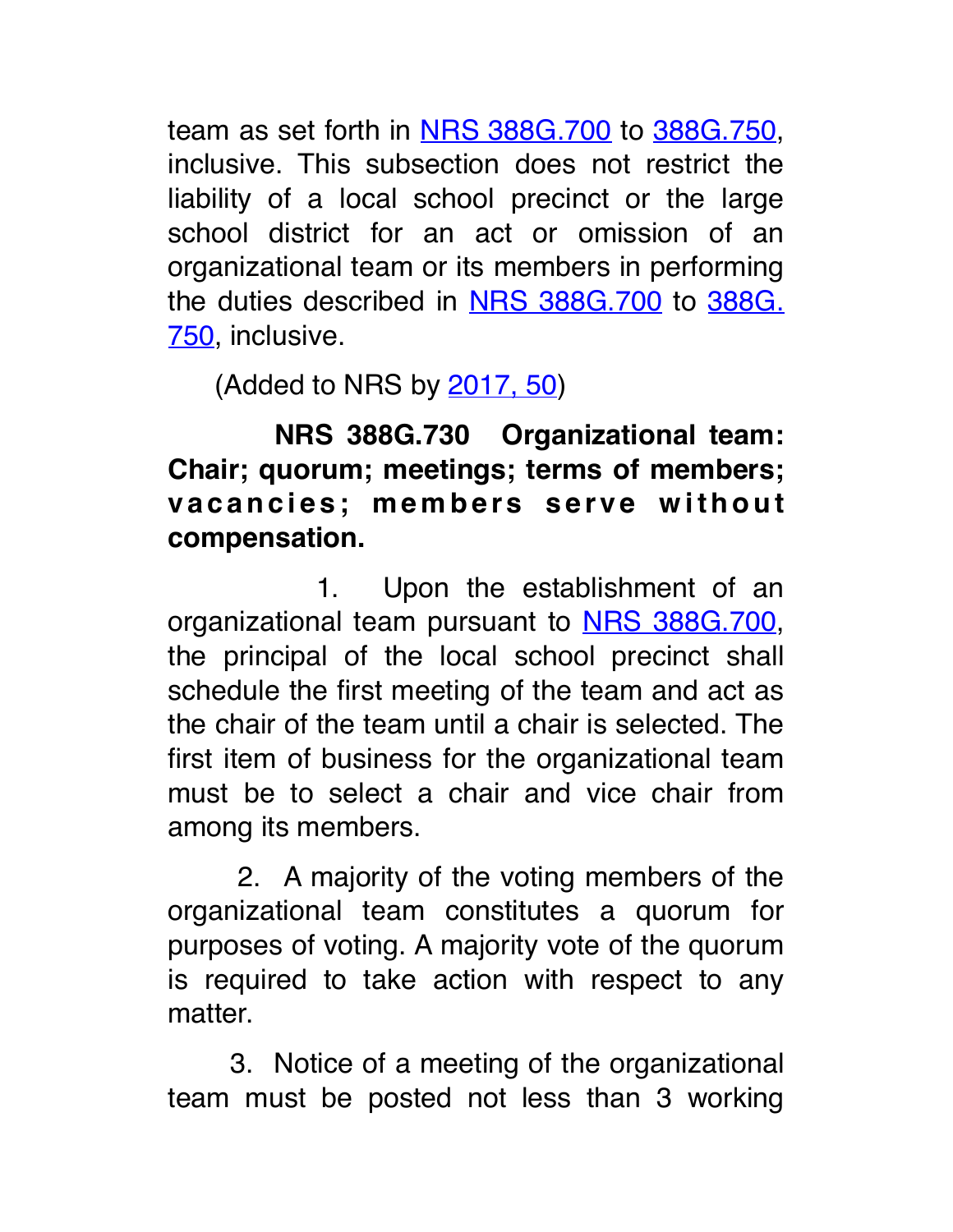days before the date on which the meeting will be held. Members of the public must be allowed to attend any portion of the meeting, except any portion of the meeting during which confidential information is discussed, and each meeting must include a period for public comment. A meeting held pursuant to this subsection is not subject to the provisions of chapter 241 of NRS.

 4. Each member of the organizational team serves until October 1 of the year following his or her election and may serve additional terms.

 5. The organizational team must meet not less than one time each month during the school year.

 6. If a vacancy occurs in the membership of the organizational team, a new member must be elected in the same manner as the original selection, and the vacancy must be filled within 30 days.

 7. Each member of the organizational team serves without compensation of any kind.

(Added to NRS by 2017, 52)

# **NRS 388G.740 Duties and authority of organizational team; participation of organizational team in selection of principal.**

1. An organizational team shall: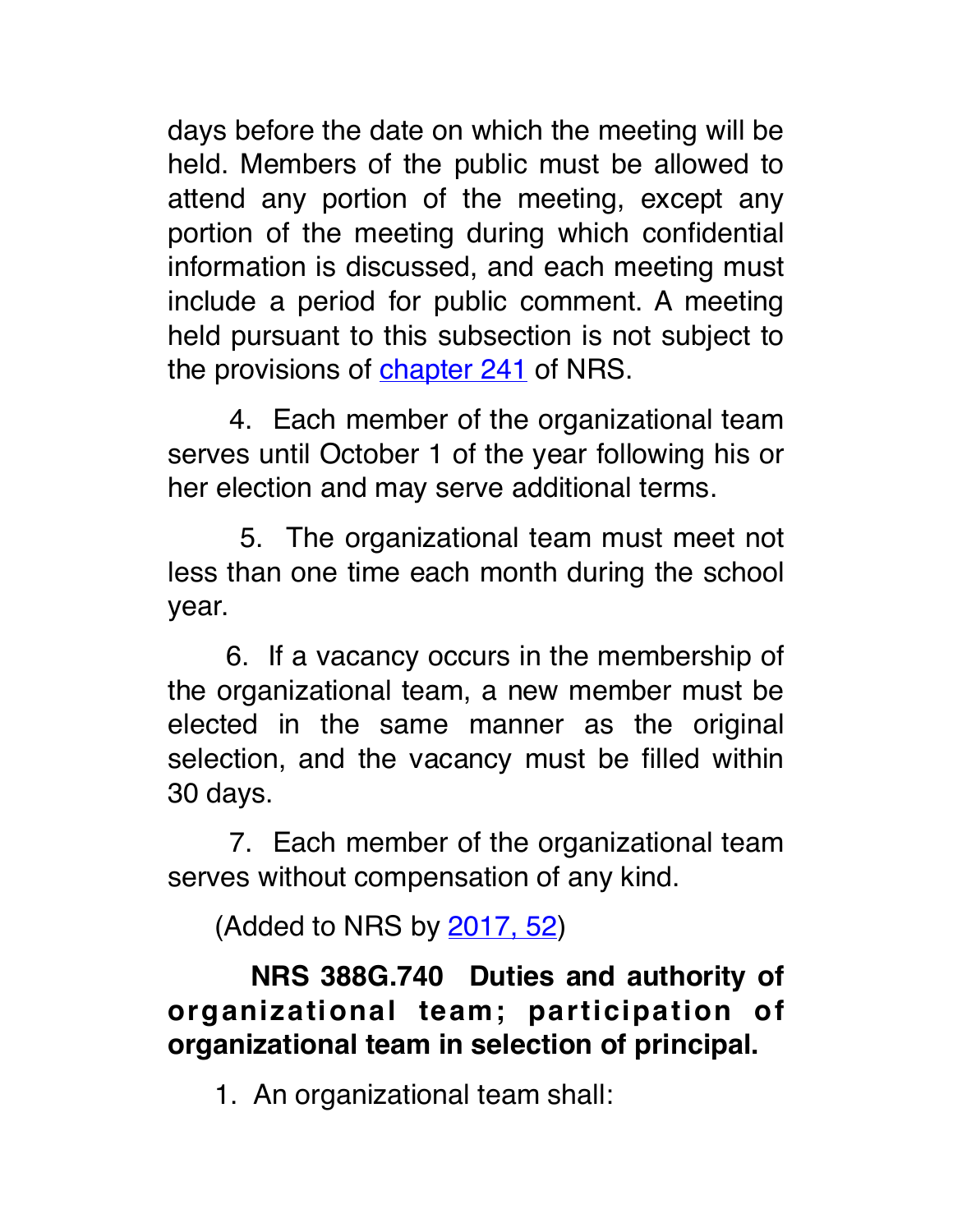(a) Provide assistance and advice to the principal of the local school precinct regarding the development of the plan of operation for the local school precinct;

 (b) Provide continued assistance and advice to the principal of the local school precinct in carrying out the plan of operation for the local school precinct; and

 (c) Whenever a vacancy occurs in the position of principal for the local school precinct, assist with the selection of the next principal in accordance with the provisions of this section.

 2. The organizational team may provide input regarding the principal of the local school precinct to the school associate superintendent not more than two times each school year.

 3. Whenever a vacancy occurs in the position of principal for the local school precinct, the organizational team shall establish a list of qualifications that the organizational team determines are desirable for the next principal of the local school precinct and provide the list to the superintendent. The superintendent shall post notice of the vacancy. The superintendent shall interview qualified candidates and establish a list of at least three but not more than five candidates to submit to the organizational team. One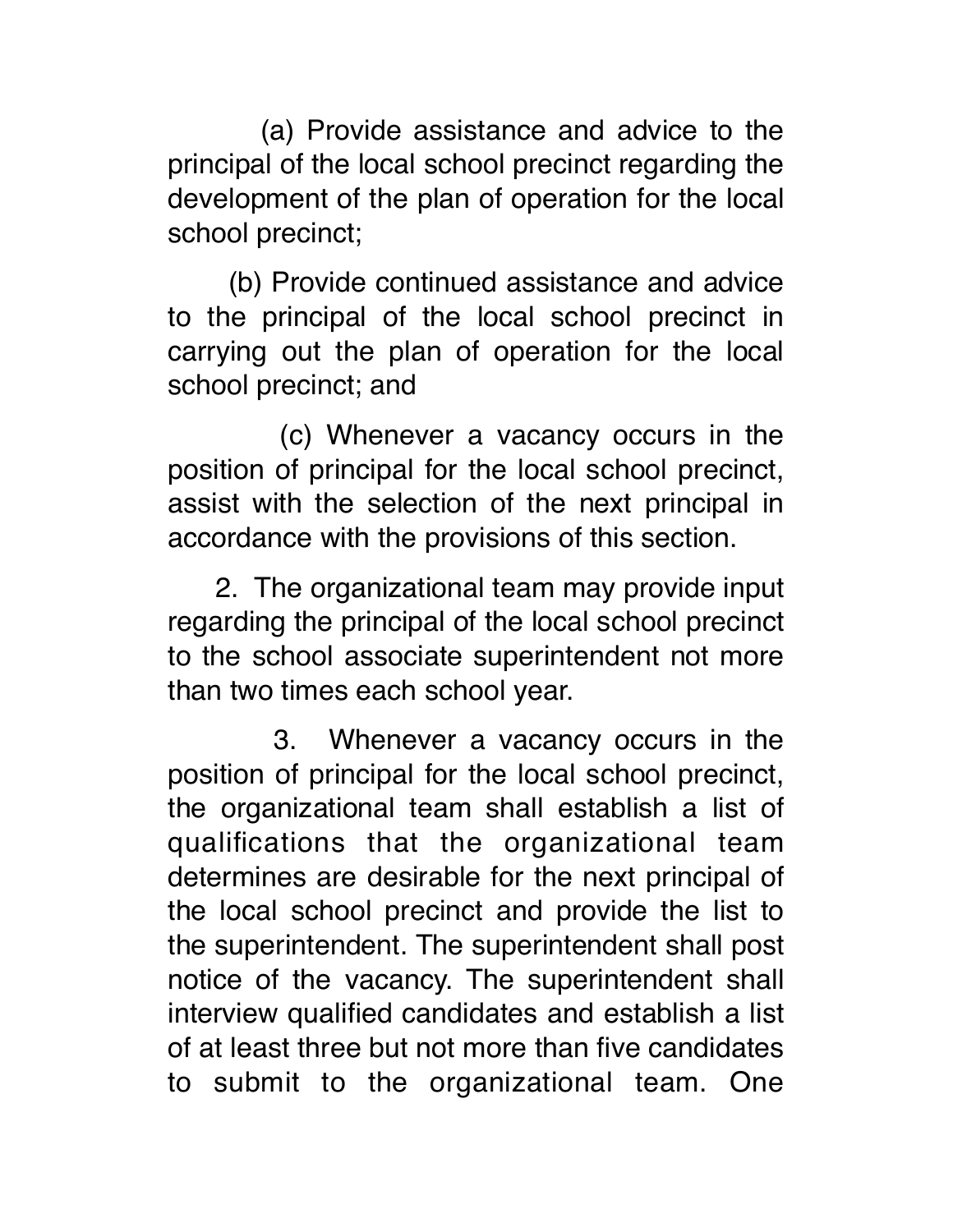member of the organizational team must be allowed to participate in interviewing candidates with the superintendent.

 4. From the list of candidates submitted by the superintendent pursuant to subsection 3, the organizational team shall recommend one candidate for the position of principal within 15 school days after receipt of the recommendation. The superintendent, in consultation with the school associate superintendent, must, in his or her sole discretion, determine whether to hire the candidate recommended.

5. Each person who participates in interviewing candidates pursuant to this section shall comply with all laws that apply to an employer when making a decision about employment.

 6. After the principal of the local school precinct is hired, the superintendent may, in his or her sole discretion, reassign and make other employment decisions concerning the principal.

(Added to NRS by 2017, 52)

 **NRS 388G.750 Submission of request to revise plan of operation to school associate superintendent; response to such a request; appeal of decision of school associate superintendent.**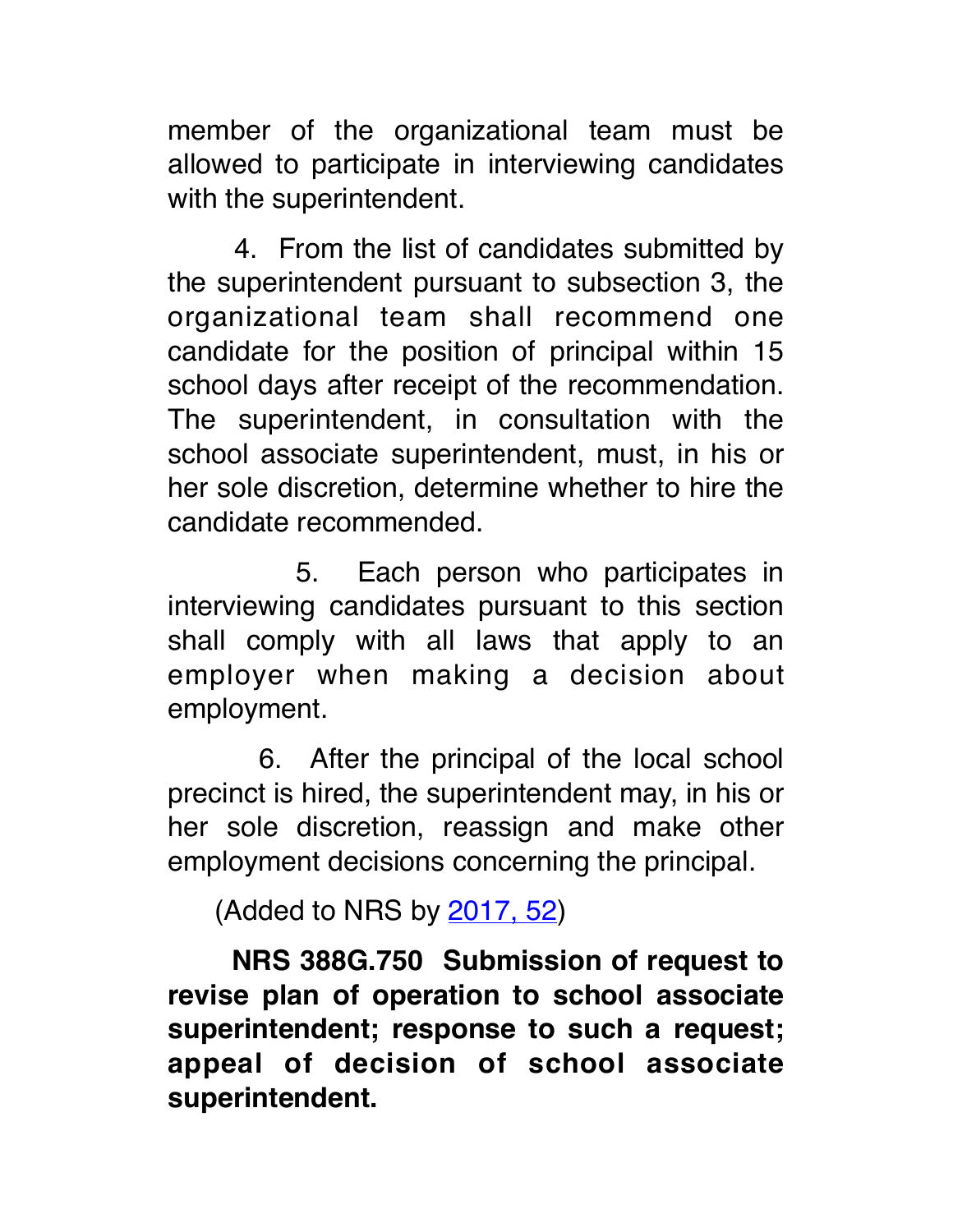1. If an organizational team objects to any part of the plan of operation for the local school precinct that is submitted by the principal of the local school precinct for approval pursuant to **NRS 388G.700**, the organizational team may submit a request to the school associate superintendent to consider revising the plan in accordance with the recommendations of the organizational team.

 2. If the school associate superintendent receives a request pursuant to subsection 1, the school associate superintendent must consider the recommendations of the organizational team and provide a written response to the organizational team upon making a final determination about the plan of operation for the local school precinct within 5 working days.

3. If the school associate superintendent:

 (a) Agrees with the recommendations of the organizational team, the school associate superintendent must work with the principal of the local school precinct to revise the plan of operation.

 (b) Does not agree with the recommendations of the organizational team, the school associate superintendent must inform the organizational team pursuant to subsection 2.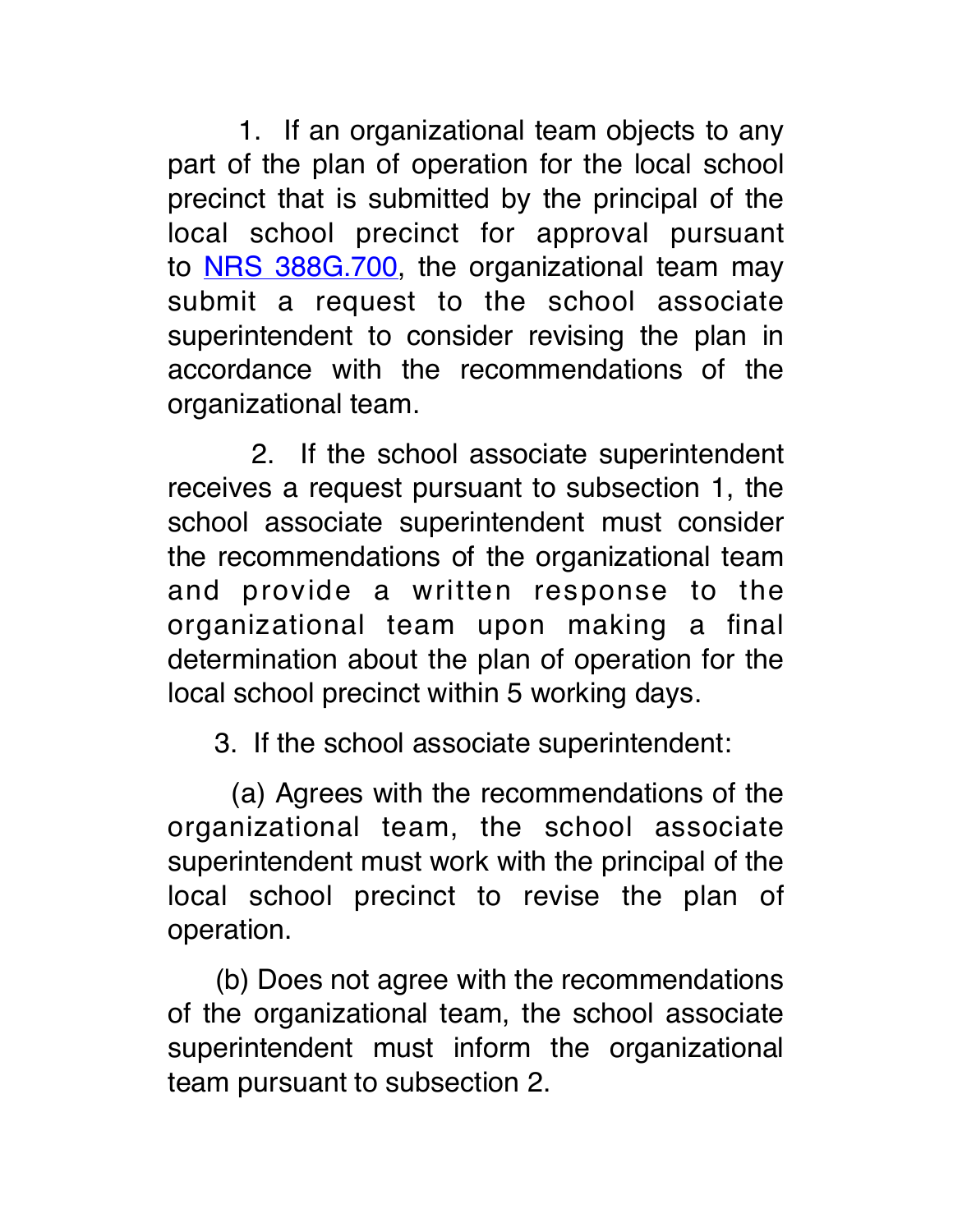4. If the school associate superintendent does not agree with the recommendations of the organizational team, the organizational team may appeal the decision of the school associate superintendent to the superintendent. The superintendent must consider such an appeal within 5 days after receipt of the appeal. The decision of the superintendent is final and not subject to any further appeal or judicial review.

(Added to NRS by 2017, 53)

 **NRS 388G.760 Creation of community education advisory boards.** To facilitate broad community input and to provide advice and assistance to the organizational team of any local school precinct and the board of trustees of the large school district, one or more community education advisory boards may be created by:

 1. The governing body of a city in which one or more local school precincts are located.

 2. The board of county commissioners of the county in which the large school district is located for any area in the county in which a local school precinct is located and which is not a city.

(Added to NRS by 2017, 53)

# **Monitoring Effectiveness of Local School Precincts**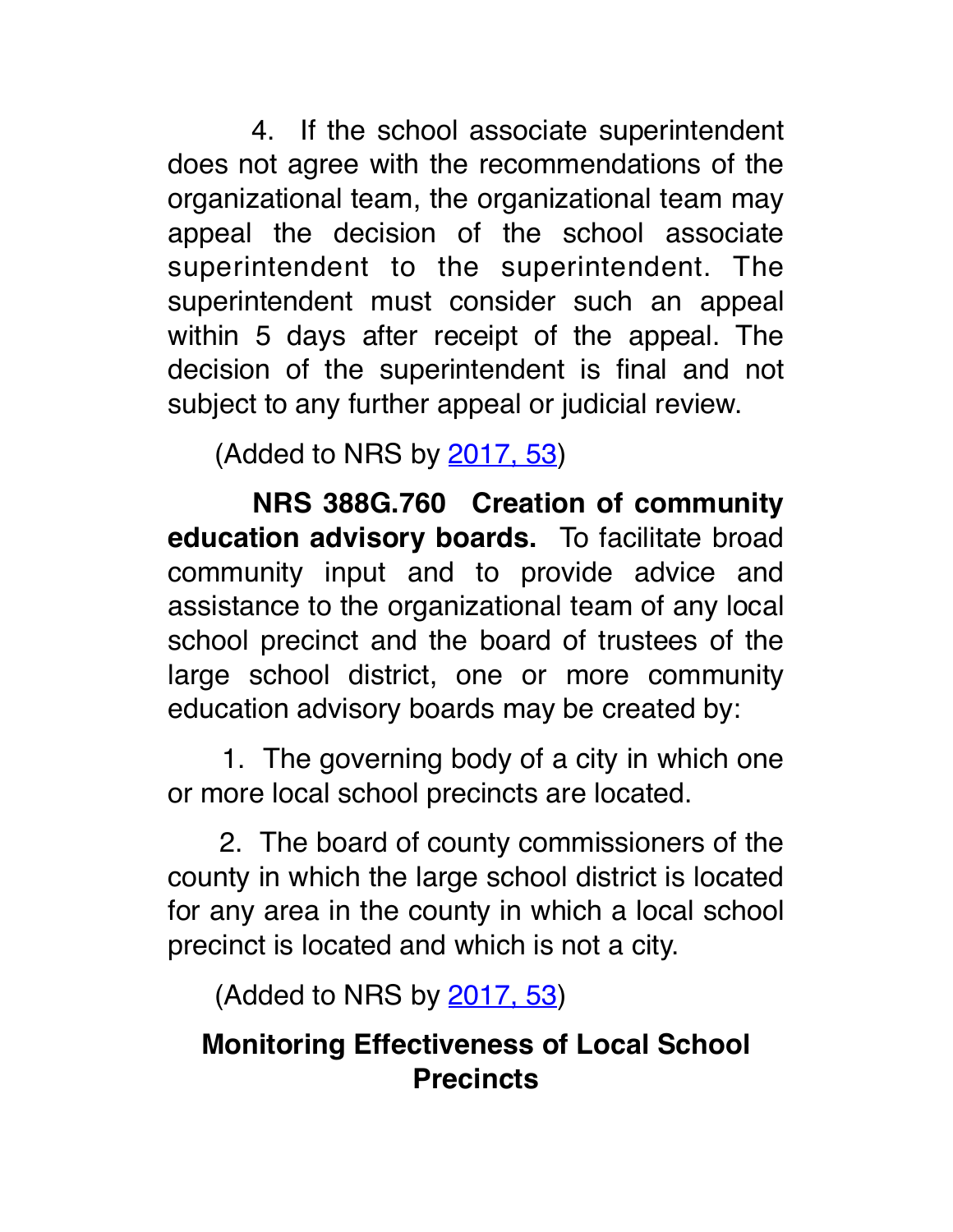**NRS 388G.800 Survey to be administered annually to certain persons involved with local school precincts and employees of central services; publication of summary of results of surveys.**

 1. On or before May 1 of each year, the superintendent shall cause a survey to be administered to all persons involved with the local school precincts in the large school district to measure their satisfaction with the local school precincts. A survey must be administered to each:

 (a) Employee of each such local school precinct by classification of employee. Such classifications must include, without limitation, principals, vice principals and other administrative staff, teachers, custodians, counselors and school nurses.

 (b) Pupil who attends such a local school precinct.

 (c) Parent or legal guardian of a child who attends such a local school precinct.

 2. On or before May 1 of each year, the superintendent shall cause a survey to be administered to each employee of central services. The surveys must be administered to each employee by classification of employee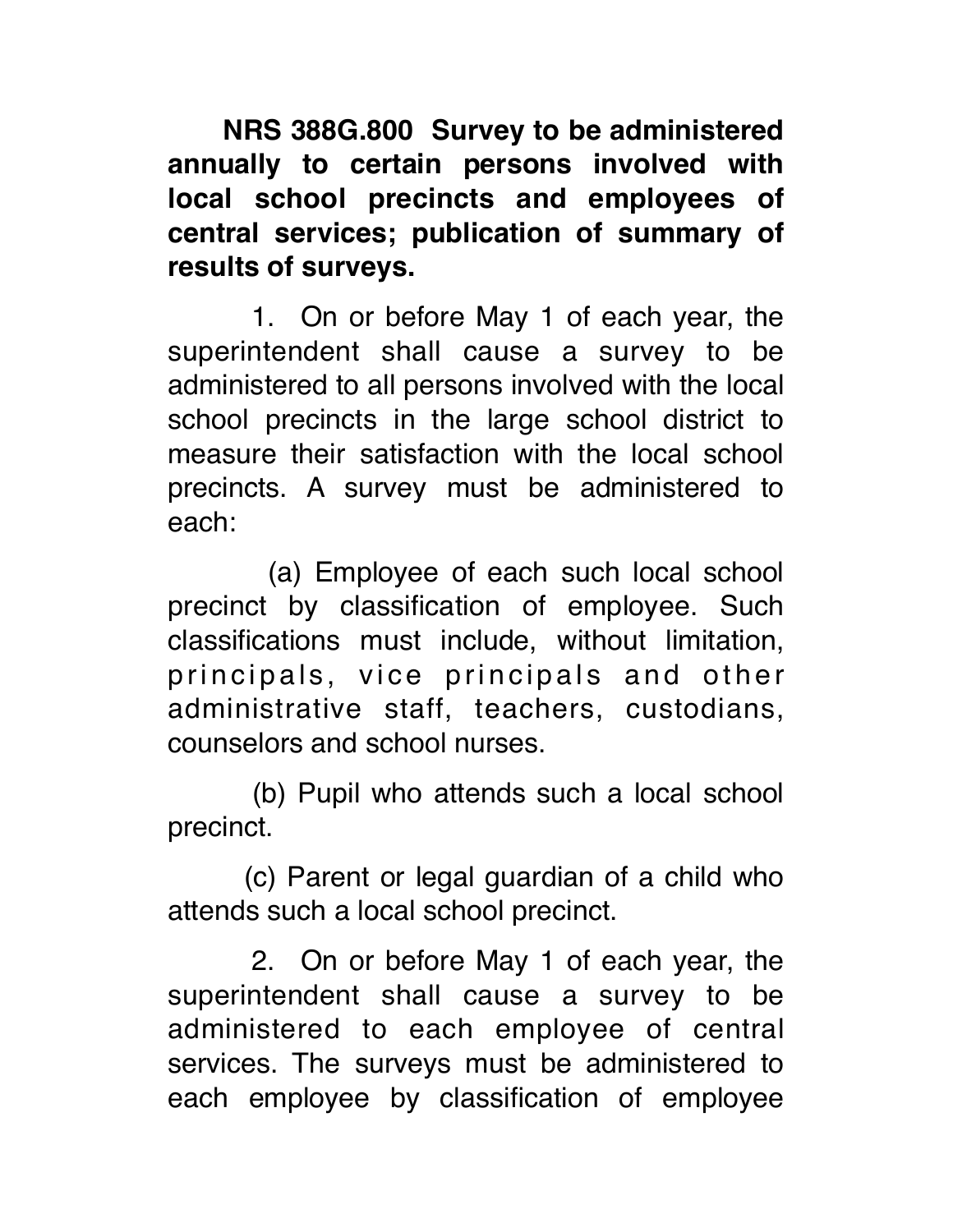within each department or other organizational unit of central services to measure the satisfaction of the employees concerning, without limitation, their ability to serve the local school precincts, provide services in a timely manner and provide quality services to the local school precincts. Such a survey must also be administered to each school associate superintendent, principal and teacher to determine their satisfaction with the services provided to the local school precincts by central services.

 3. A summary of the results of the surveys administered pursuant to this section must be posted on the Internet website of the large school district before the commencement of the next school year and be made available to any person upon request. Such a summary must identify results by each group of respondents and as overall results.

(Added to NRS by  $2017, 54$ )

 **NRS 388G.810 Superintendent to prepare report with information from school year before immediately preceding school year; contents of report; report to be forwarded to certain persons.**

1. On or before October 1 of each year, the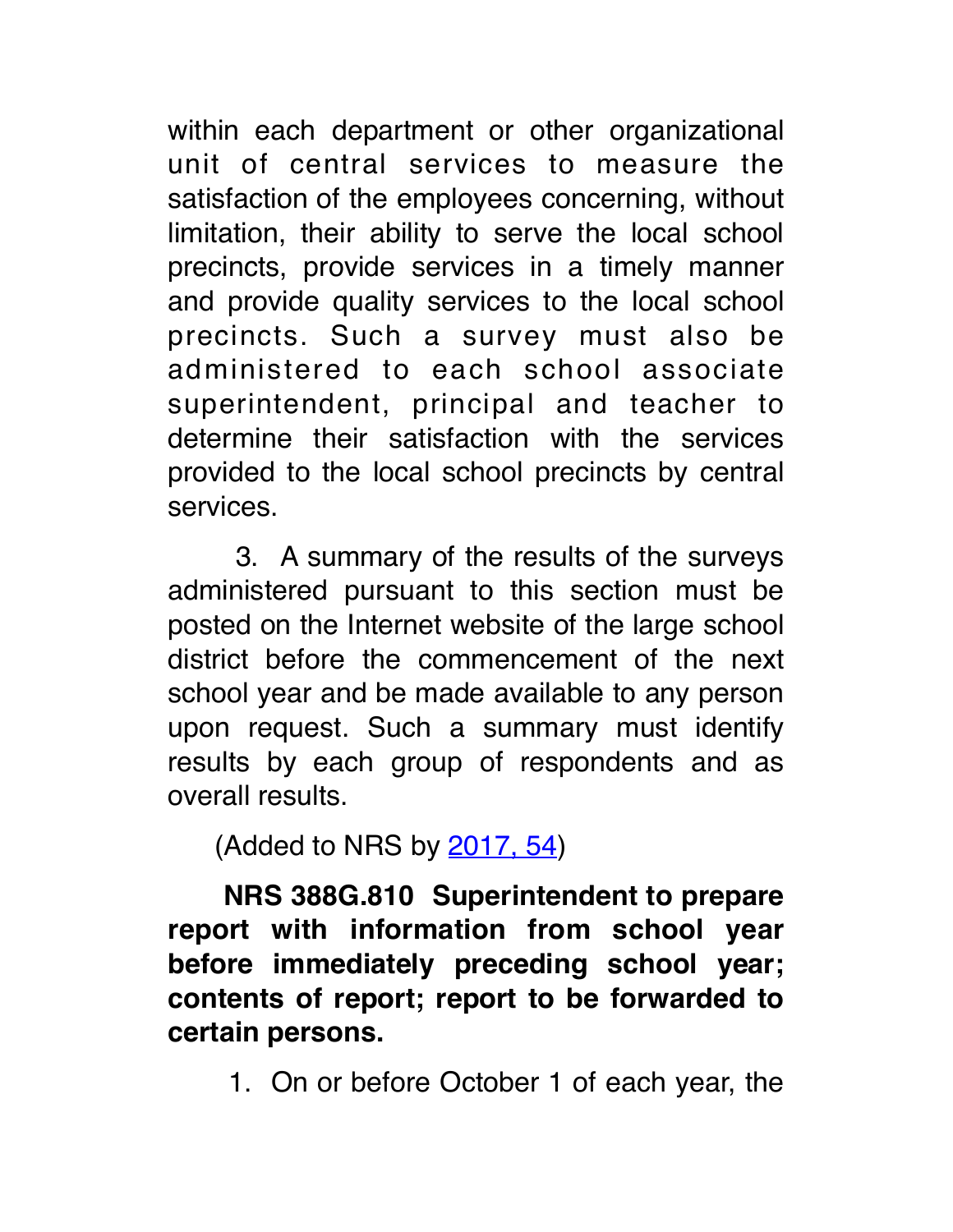superintendent shall prepare a report with information from the school year before the immediately preceding school year which includes, without limitation:

 (a) A summary of the responsibilities for which authority to carry out was transferred to the local school precincts pursuant to **NRS 388G**. 610;

 (b) A summary of the results of the surveys administered pursuant to NRS 388G.800;

 (c) An assessment of the performance of the local school precincts based upon specific measures of achievement which are established by the superintendent on or before January 1 of the immediately preceding school year;

 (d) An assessment of the effectiveness of operating local school precincts and the large school district in the manner set forth in NRS 388G.500 to 388G.810, inclusive; and

 (e) Any recommendations for regulations or legislation to improve the operation of the local school precincts and the large school district in the manner set forth in NRS 388G.500 to 388G. 810, inclusive.

 2. The superintendent shall forward the report prepared pursuant to subsection 1 to the: